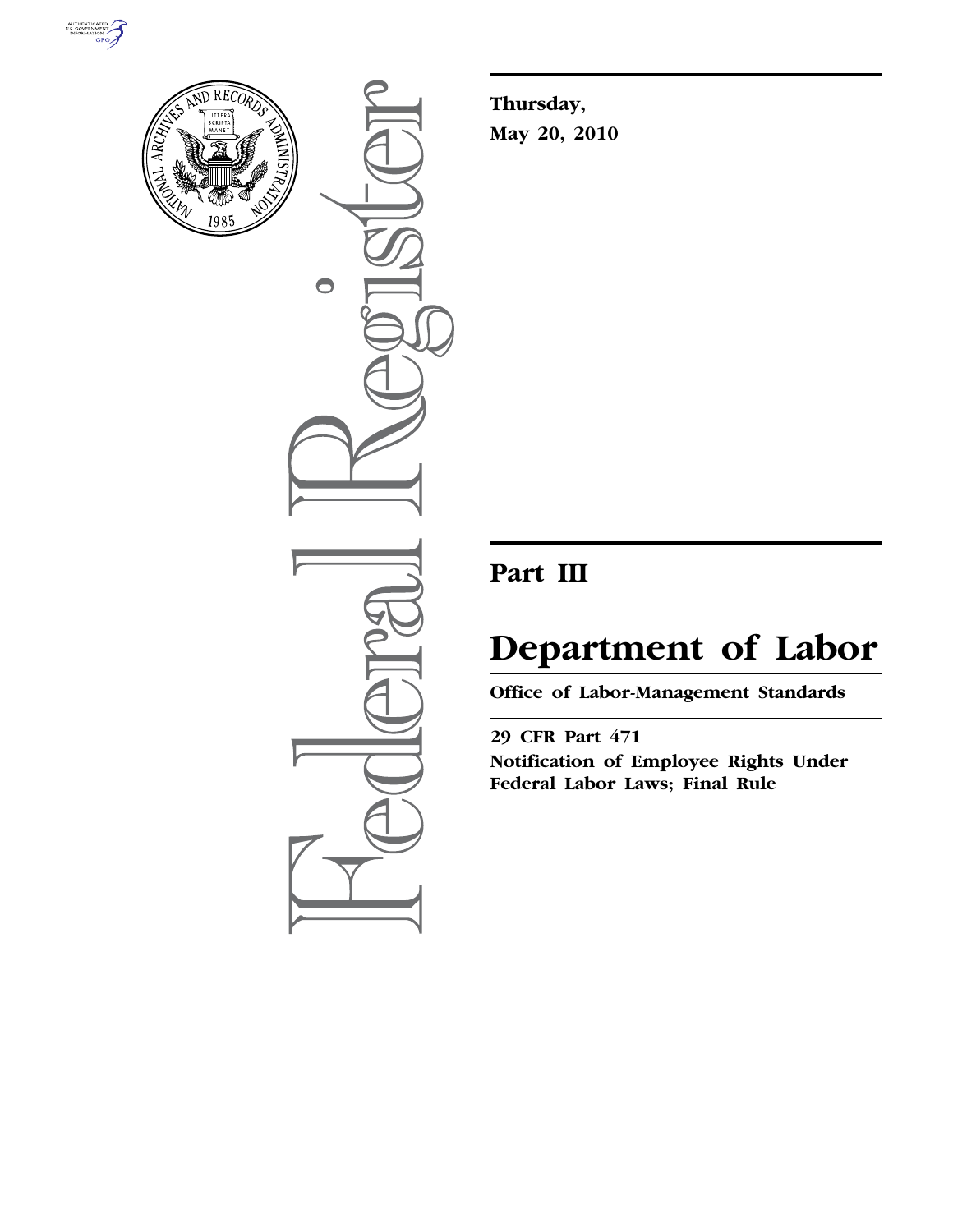## **DEPARTMENT OF LABOR**

**Office of Labor-Management Standards** 

## **29 CFR Part 471**

**RIN 1215–AB70; RIN 1245–AA00** 

## **Notification of Employee Rights Under Federal Labor Laws**

**AGENCY:** Office of Labor-Management Standards, Department of Labor. **ACTION:** Final rule.

**SUMMARY:** On August 3, 2009, the Office of Labor-Management Standards (''OLMS'') in the Department of Labor (''the Department'') issued a proposed rule implementing Executive Order 13496. This final rule sets forth the Department's review of and response to comments on the proposal and any changes made to the rule in response to those comments.

President Barack Obama signed Executive Order 13496 (''Executive Order'' or ''E.O. 13496'') on January 30, 2009. The Executive Order requires nonexempt Federal departments and agencies to include within their Government contracts specific provisions requiring contractors and subcontractors with whom they do business to post notices informing their employees of their rights as employees under Federal labor laws. The Executive Order requires the Secretary of Labor (''Secretary'') to prescribe the size, form, and content of the notice that must be posted by a contractor under paragraph 1 of the contract clause described in section 2 of the Order. Under the Executive Order, unless a specified exception or exemption applies, Federal Government contracting departments and agencies must include the required contract provisions in every Government contract. As required by the Executive Order, this final rule establishes the content of the notice required by the Executive Order's contract clause, and implements other provisions of the Executive Order, including provisions regarding sanctions, penalties, and remedies that may be imposed if the contractor or subcontractor fails to comply with its obligations under the Order and the implementing regulations.

**DATES:** *Effective Date:* This rule will be effective on June 21, 2010.

**FOR FURTHER INFORMATION CONTACT:**  Denise M. Boucher, Director, Office of Policy, Reports and Disclosure, Office of Labor-Management Standards, U.S. Department of Labor, 200 Constitution Avenue, NW., Room N–5609,

Washington, DC 20210, (202) 693–0123 (this is not a toll-free number), (800) 877–8339 (TTY/TDD).

**SUPPLEMENTARY INFORMATION:** The Regulatory Information Number (RIN) identified for this rulemaking changed with publication of the Spring Regulatory Agenda due to an organizational restructuring. The old RIN was assigned to the Employment Standards Administration, which no longer exists; a new RIN has been assigned to the Office of Labor-Management Standards.

#### **I. Background on the Rulemaking**

On August 3, 2009, the Department issued a Notice of Proposed Rulemaking (''NPRM'' or ''proposed rule''), 74 FR 38488, to implement Executive Order 13496, ''Notification of Employee Rights Under Federal Labor Laws,'' 74 FR 6107, Feb. 4, 2009. The Department invited written comments on the proposed regulations from interested parties, including current and potential Government contractors, subcontractors, and vendors, and current and potential employees of such entities; labor organizations; public interest groups; Federal contracting agencies; and the public. In addition, when proposing certain provisions of the rule, the Department invited public comment regarding issues addressed in those specific provisions. The public comment period closed on September 2, 2009, and the Department has considered all timely comments received in response to the proposed rule.1

The Department received 86 unique and timely comments from a wide variety of sources. Commenters included individuals, labor organizations, and other organizations and associations representing the interests of employees, employers and government contractors and subcontractors. The Department recognizes and appreciates the value of comments, ideas, and suggestions from members of the public, labor

organizations, employers, industry associations and other interested parties.

## **II. The Executive Order**

On January 30, 2009, President Barack Obama signed Executive Order 13496, entitled ''Notification of Employee Rights Under Federal Labor Laws.'' 74 FR 6107, Feb. 4, 2009. The purpose of the Executive Order is ''to promote economy and efficiency in Government procurement'' by ensuring that employees of certain Government contractors are informed of their rights under Federal labor laws. *Id.,* Sec. 1. As the Order states, ''When the Federal Government contracts for goods or services, it has a proprietary interest in ensuring that those contracts will be performed by contractors whose work will not be interrupted by labor unrest. The attainment of industrial peace is most easily achieved and workers' productivity is enhanced when workers are well informed of their rights under Federal labor laws, including the National Labor Relations Act (Act), 29 U.S.C. 151 *et seq.*'' *Id.* The Order reiterates the declaration of national labor policy contained in the National Labor Relations Act (''NLRA''), 29 U.S.C. 151, that ''encouraging the practice and procedure of collective bargaining and

\* \* \* protecting the exercise by workers of full freedom of association, self-organization, and designation of representatives of their own choosing, for the purpose of negotiating the terms and conditions of their employment or other mutual aid or protection'' will ''eliminate the causes of certain substantial obstructions to the free flow of commerce'' and ''mitigate and eliminate these obstructions when they have occurred." *Id.*, Sec. 1, quoting 29 U.S.C. 151. As the Order concludes, ''[r]elying on contractors whose employees are informed of such rights under Federal labor laws facilitates the efficient and economical completion of the Federal Government's contracts.'' *Id.* 

The Executive Order achieves the goal of notification to employees of federal contractors of their legal rights through two related mechanisms. First, Section 2 of the Order provides the complete text of a contract clause that Government contracting departments and agencies must include in all covered Government contracts. Sec. 2, 74 FR at 6107–08. Second, through incorporation of the specified clause in its contracts with the Federal government, contractors thereby agree to post a notice in conspicuous places in their plants and offices informing employees of their rights under Federal

<sup>1</sup>The Department received a single request to extend the comment period for an additional 30 days. The commenter, a law firm, asserted that the 30-day comment period was too brief and that, as a result, many interested parties were unaware of the proposed rule. After due consideration, the Department has determined that the 30-day comment period was sufficient, and additional time in which to respond is not warranted. The commenter requesting the extension was able to submit a lengthy, substantive comment within the 30-day period and attached additional comments from many of its clients. In addition, the Department received within the 30-day period a notable number of substantive comments representing a broad spectrum of interests associated with the proposed rule. Finally, no other commenter requested such an extension.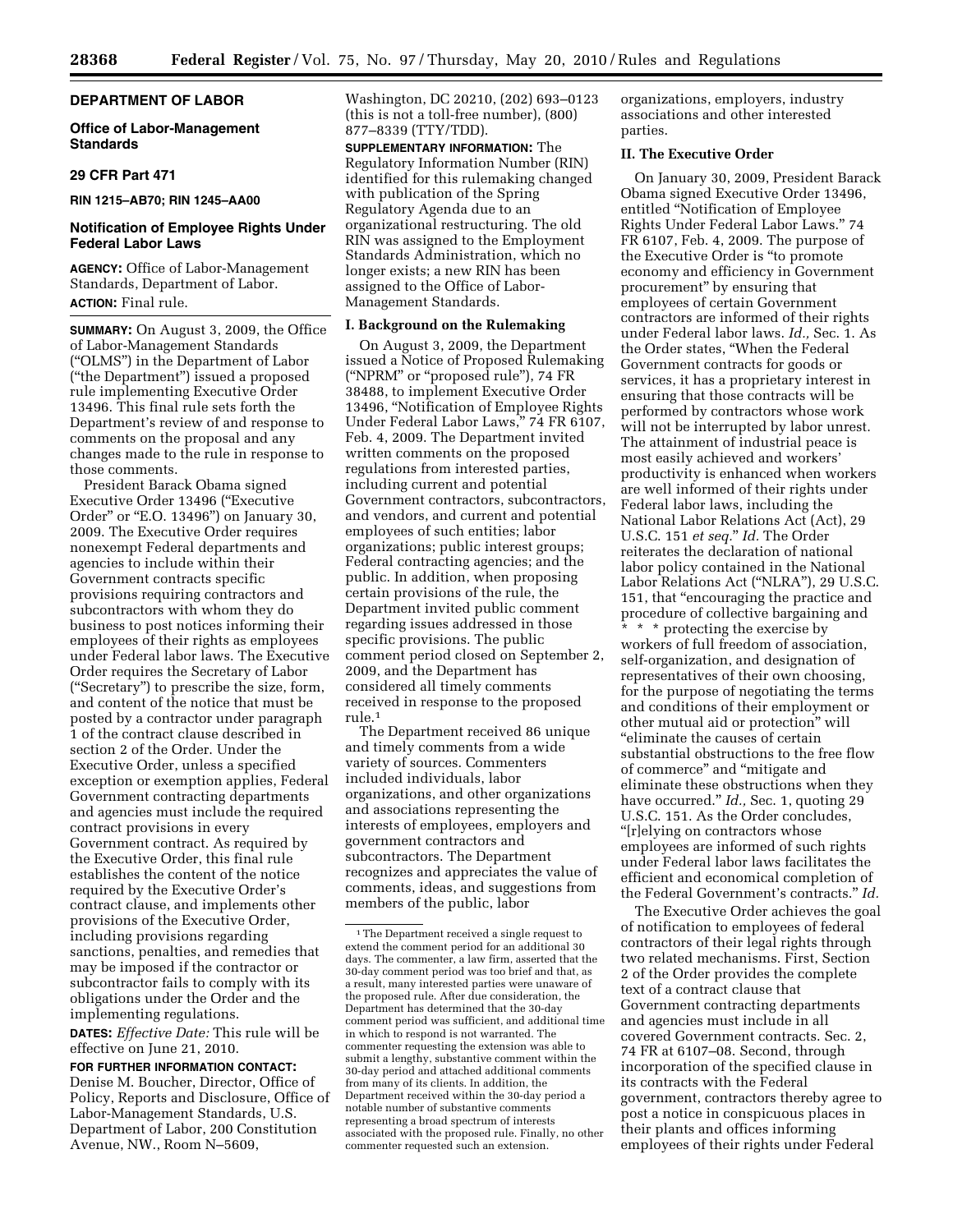labor laws. Sec. 2, para. 1, 74 FR at 6107–08.

The Executive Order states that the Secretary "shall be responsible for [its] administration and enforcement.'' Sec. 3, 74 FR at 6108. To that end, the Executive Order delegates to the Secretary the authority to "adopt such" rules and regulations and issue such orders as are necessary and appropriate to achieve the purposes of this order.'' *Id.,* Sec. 3(a). In particular, the Executive Order requires the Secretary to prescribe the content, size, and form of the employee notice. *Id.,* Sec. 3(b). In addition, the Executive Order permits the Secretary, among other things, to make modifications to the contractual provisions required to be included in Government contracts (Sec. 3(c)); to provide exemptions for contracting departments or agencies with respect to particular contracts or subcontracts or classes of contracts or subcontracts for certain specified reasons (Sec. 4); to establish procedures for investigations of Government contractors and subcontractors to determine whether the required contract provisions have been violated (Sec. 5); to conduct hearings regarding compliance (Sec. 6); and to provide for certain remedies in the event that violations are found (Sec. 7). 74 FR at 6108–09.

## **III. Statutory Authority for the Executive Order and the Department's Regulation**

## *A. Legal Authority*

The President issued Executive Order 13496 pursuant to his authority under ''the Constitution and laws of the United States,'' expressly including the Federal Property and Administrative Services Act (''Procurement Act''), 40 U.S.C. 101 *et seq.* The Procurement Act authorizes the President to ''prescribe policies and directives that [he] considers necessary to carry out'' the statutory purposes of ensuring "economical and efficient" government procurement and supply. 40 U.S.C. 101, 121(a). Executive Order 13496 delegates to the Secretary of Labor the authority to "adopt such rules and regulations and issue such orders as are necessary and appropriate to achieve the purposes of this order.'' Sec. 3, 74 FR at 6108. The Secretary has delegated her authority to promulgate these regulations to the Office of Federal Contract Compliance Programs (''OFCCP'') and the Office of Labor-Management Standards (''OLMS''). Secretary's Order 7–2009, 74 FR 58834, Nov. 13, 2009; Secretary's Order 8– 2009, 74 FR 58835, Nov. 13, 2009.

## *B. Interagency Coordination*

Section 12 of the Executive Order requires the Federal Acquisition Regulatory Council (''FAR Council'') to take action to implement provisions of the Order in the Federal Acquisition Regulation (FAR). 74 FR at 6110. Accordingly, the Department has coordinated with the FAR Council for the insertion of language into the FAR that implements the Executive Order.

## **IV. Summary of the Final Rule and Discussion of the Comments**

This final rule establishes standards and procedures for the implementation and enforcement of Executive Order 13496. Subpart A of the rule sets out definitions, the prescribed requirements for the size, form and content of the employee notice, exceptions for certain types of contracts, and exemptions that may be applicable to contracting departments and agencies with respect to a particular contract or subcontract or class of contracts or subcontracts. Subpart B of the rule sets out standards and procedures related to complaint procedures, compliance evaluations, and enforcement of the rule. Subpart C sets out other standards and procedures related to certain ancillary matters. This preamble follows the same organizational outline, and within each section of the preamble the Department has noted and responded to the comments addressed to that particular section of the rule.

During the interagency review process that preceded the publication of the NPRM, the Department received requests to improve the readability and understandability of the regulatory text by employing ''plain language,'' which includes, among other things, the use of common, everyday words, except for necessary technical terms, the use of the active rather than the passive voice, and the use of short sentences. The Department has made revisions to the regulatory text of the final rule in accordance with these guidelines.

As part of a Departmental restructuring, effective November 8, 2009, the Department abolished the Employment Standards Administration (''ESA''), which was the administrative umbrella for several agencies within the Department, including OLMS and OFCCP. As the administrator overseeing both OLMS and OFCCP, the Assistant Secretary for Employment Standards had designated administrative and enforcement functions under the proposed rule. Due to the elimination of ESA and the position of Assistant Secretary for Employment Standards, the final rule has been revised so that

the roles and functions assigned to the Assistant Secretary in the proposed rule are reassigned. *See* §§ 471.2, 471.13, 471.14, 471.15, 471.16, 471.21, 471.22, and 471.23. Generally speaking, the Assistant Secretary's enforcement review functions have been reassigned to the Department's Administrative Review Board, and the administrative functions in the rule have been reassigned to the Directors, formerly called the Deputy Assistant Secretaries, of OFCCP or OLMS, or both.2 In addition, the definition of ''Assistant Secretary'' has been deleted from § 471.1, and definitions have been added for easy reference to the ''Director of OFCCP'' and the ''Director of OLMS'' in the body of the rule.

## *A. The Purpose of Executive Order, Statutory Authority and Preemption*

The Department received a number of comments about the Executive Order and its purpose, the President's authority to issue it, and the asserted preemption of the Order or the Department's regulation by the National Labor Relations Act (''NLRA''), 29 U.S.C. 151, *et seq.* First, the Department received several comments opposing the Executive Order generally, each of which suggests, for various reasons, that the Executive Order constitutes unnecessary interference with private enterprise. Several commenters also commented on the purpose of the Executive Order. Some commenters were doubtful that the Executive Order would fulfill its stated goals of promoting economy and efficiency in government procurement through notifying employees of their rights, and suggested instead the Executive Order would have the opposite effect and actually increase costs to taxpayers and amplify labor-management conflict, among other negative effects cited. Other commenters stated that the Executive Order would undoubtedly achieve its stated goals. In particular, these commenters indicated that informing employees of their rights will enhance industrial peace and worker productivity, promote a stable workforce and improve employee morale, reduce intimidation, misinformation, harassment, and fear in the workplace, eliminate injustice, and contribute to positive labor-management relations—all of which will foster labor peace and reduce costs to the government.

<sup>2</sup>For ease of reference and to avoid confusion, the Directors of OLMS and of OFCCP are referred to in this preamble by their current title, "Director," even when this preamble is discussing passages of the NPRM that refer to their former title, ''Deputy Assistant Secretary.''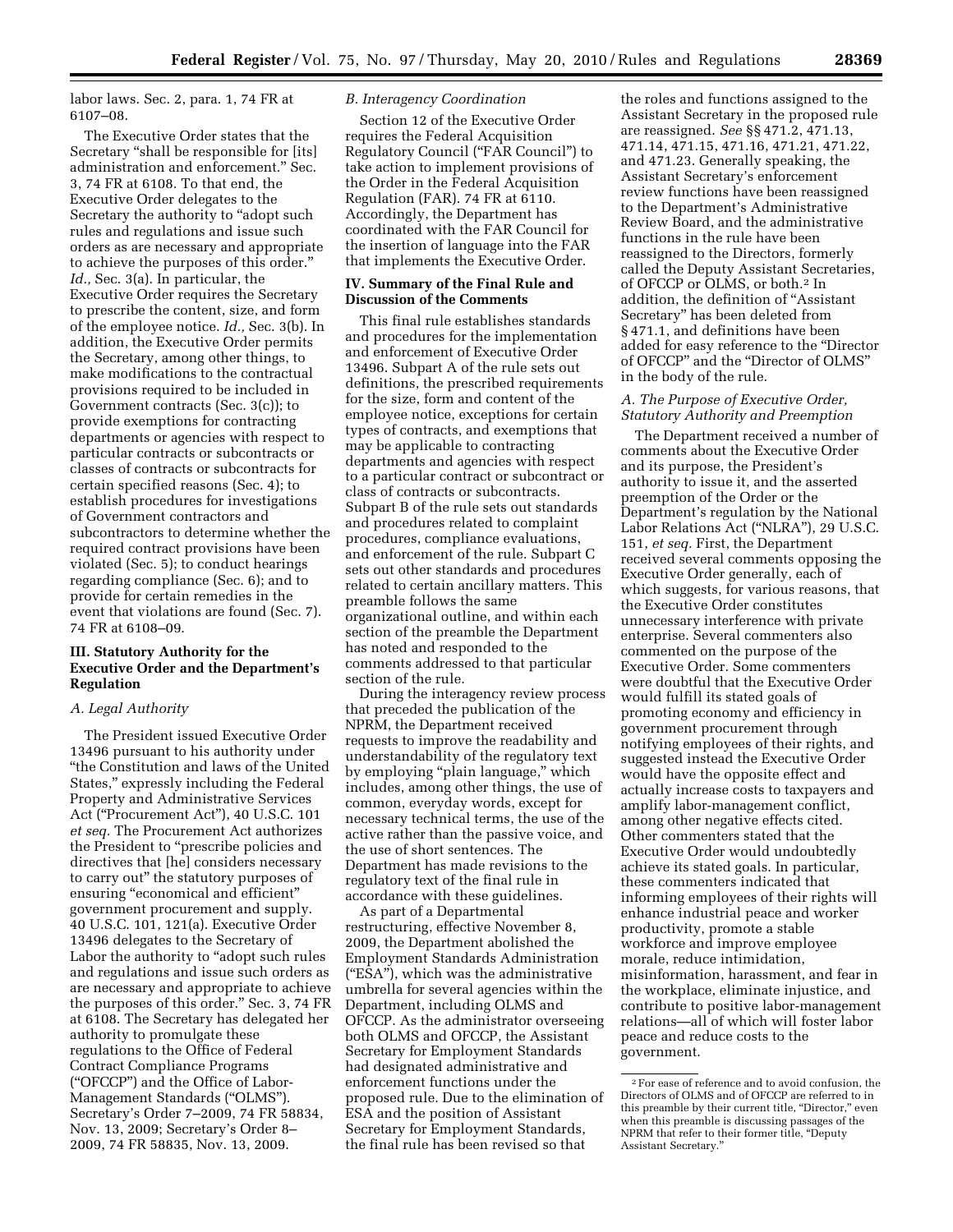One commenter suggested that the Procurement Act provides an insufficient basis of authority for the President to issue Executive Order 13496. Although the comment acknowledges that the courts have rejected a similar challenge alleging insufficient authority under the Procurement Act for the issuance of an executive order requiring federal contractors to post notices to their employees, the commenter suggests that the scope of the notice required by Executive Order 13496 is broader than the Procurement Act permits.

The Department disagrees with the assertion that Executive Order 13496 is not within the President's authority under the Procurement Act. The Procurement Act authorizes the President to "prescribe policies and directives that the President considers necessary to'' ''provide the Federal Government with an economical and efficient system'' of government procurement. 40 U.S.C. 101, 121. The Procurement Act grants the President flexibility and ''broad-ranging authority,'' and executive orders issued under the authority of the Procurement Act need only meet a ''lenient standard'' that requires that the order have a ''sufficiently close nexus'' to the values of providing the government an economical and efficient system for procurement and supply. *UAW-Labor Employment Training Corp. v. Chao,*  325 F.3d 360, 367–68 (DC Cir. 2003). Various executive orders have passed this "lenient standard," even in cases in which the link between the order and efficient procurement may seem attenuated, where an argument can be made that the order will have the opposite effect of its stated goal, or when the order increases costs to the government in the short term. *Id.* at 367–68.3 Executive Order 13496, which

is intended to reduce government procurement costs through better informing employees of their rights so that obstructions to commerce stemming from labor unrest will be mitigated or eliminated, certainly meets this standard.

Five commenters contend that the Executive Order or the Department's regulations implementing it are preempted by the National Labor Relations Act*.* The comments invoke both theories of NLRA preemption fashioned by the Supreme Court, socalled *Garmon* preemption (*San Diego Bldg. Trades Council v. Garmon,* 359 U.S. 236, 244 (1959)), which prohibits regulation of activities that are protected by Section 7 or prohibited by Section 8 of the NRLA, and so-called *Machinists*  preemption (*Int'l Ass'n of Machinists & Aerospace Workers v. Wisconsin Employment Relations Comm'n,* 427 U.S. 132, 144 (1976)), which prohibits regulation of areas that Congress intended to be left ''unregulated and to be controlled by the free play of economic forces.'' 427 U.S. at 144. The Court has described *Machinists* preemption as creating a ''free zone from which all regulation, 'whether federal or State,' is excluded.'' *Golden State Transit Corp. v. Los Angeles,* 493 U.S. 103, 111 (1989), *quoting Machinists,* 427 U.S. at 153.

The Department disagrees with the contention that the Executive Order or this implementing regulation is preempted by the NLRA. *Garmon*  preemption is inapplicable because the activity regulated by the Executive Order—the posting of an accurate, noncoercive notice of employee rights is not conduct that is either protected by Section 7 or prohibited by Section 8 of the NLRA. Similarly, *Machinists*  preemption is inapplicable because the provision of accurate, noncoercive information to employees about their NLRA rights is not within the zone of conduct intended by Congress to be reserved for market freedom. Further, *Chamber of Commerce v. Brown,* 128

S.Ct. 2408 (2008), in which the Court held that *Machinists* preemption invalidated a State statute that prohibited employers that receive State funds from assisting, promoting, or deterring union organizing, is distinguishable because the State law in that case attempted regulation of speech about unionization that was within the zone of conduct intended to be left to market forces. In this case, federal contractors remain free to advocate about unionization, and there is no interference with speech rights protected by Section 8(c) of the NLRA. Further, the regulation does not interfere with the primary jurisdiction of the National Labor Relations Board (''NLRB'' or ''Board'') to draw the lines defining coercive speech that violates Section 8 of the NLRA, 29 U.S.C. 158, or that is prejudicial to a fair representation election under Section 9, 29 U.S.C. 159.

## *B. The Definitions*

Section 471.1 of the final rule contains definitions of terms used in the rule. The Department received six comments from the public about the proposed definitions and, as noted below, has made some modifications to the definitions after reviewing the comments.

The Department received three related to the definitions of ''contractor'' and "contract." The NPRM defined a "contractor" to include both a prime contractor and a subcontractor, and defined "contract" to include both a Government contract and a subcontract. The effect of these definitions, taken together with the substantive obligations of the Executive Order and the rule, creates no differentiation between the obligations of the prime contractor—the contractor that directly does business with the Federal government—and the subcontractors of the prime contractor. The three comments noted that the broad definitions of ''contractor'' and ''contract'' improperly and without limitation impose the substantive obligations of the rule on all subcontractors. The three comments all suggest that the definitions should be modified to reflect some limitation on the application of the rule to subcontractors, such as the application of the simplified acquisition threshold, 41 U.S.C. 403, to subcontractors or a limitation on the application of the rule to subcontractors below the first tier. One of the three comments notes that although the proposed rule stated that the simplified acquisition threshold did not apply to subcontracts, because the definition of "contract" and ''contractors'' included ''subcontract''

<sup>3</sup>Since the passage of the Procurement Act in 1949, successive administrations have issued executive orders governing labor and employment practices of federal contractors, and such orders have been sustained in the federal courts of appeals against attacks asserting that the President exceeded his authority under the Procurement Act. *See, e.g.,*  Executive Order 11246, 3 CFR 339 (1964–65 Compilation) (1965) (applying equal opportunity principles to federal contractors), upheld by *Contractors Ass'n of Eastern Pennsylvania v. Secretary of Labor,* 442 F.2d 159 (3d Cir.), *cert. denied,* 404 U.S. 854, (1971); Executive Order 12092, 43 FR 51,375 (1978) (imposing wage controls on federal contractors), upheld by *AFL–CIO v. Kahn,* 618 F.2d 784 (DCCir.) (en banc), *cert. denied,*  443 U.S. 915 (1979); Executive Order 13202, 66 FR 11225 (2001) (agencies and entities receiving federal assistance for construction projects may neither require nor prohibit bidders or contractors from entering into project labor agreements), upheld by *Bldg. and Constr.. Trades Dept, AFL–CIO v. Allbaugh,* 295 F.3d 28 (DC Cir. 2002); E.O. 13201, 66 FR 11221 (2001) (requiring federal contractors to

include in their contracts a provision agreeing to post notices informing employees of *Beck* rights), upheld by *UAW-Labor and Employment Training Corp. v. Chao,* 325 F.3d 360 (DCCir. 2003). *See also City of Albuquerque v. U.S. Dept. of Interior,* 379 F.3d 901 (10th Cir. 2004) (Procurement Act provided a sufficient statutory foundation for executive order directing that in meeting federal space needs in urban areas, first consideration be given to centralized community business areas; order's directions were sufficiently related to the Act to be a valid exercise of the Act's delegated authority); *AFL–CIO v. Carmen,* 669 F.2d 815 (DC Cir. 1981) (executive action to phase out free parking for federal employees was authorized since the institution of parking charges for federal employees would assist government in utilizing its property efficiently and economically).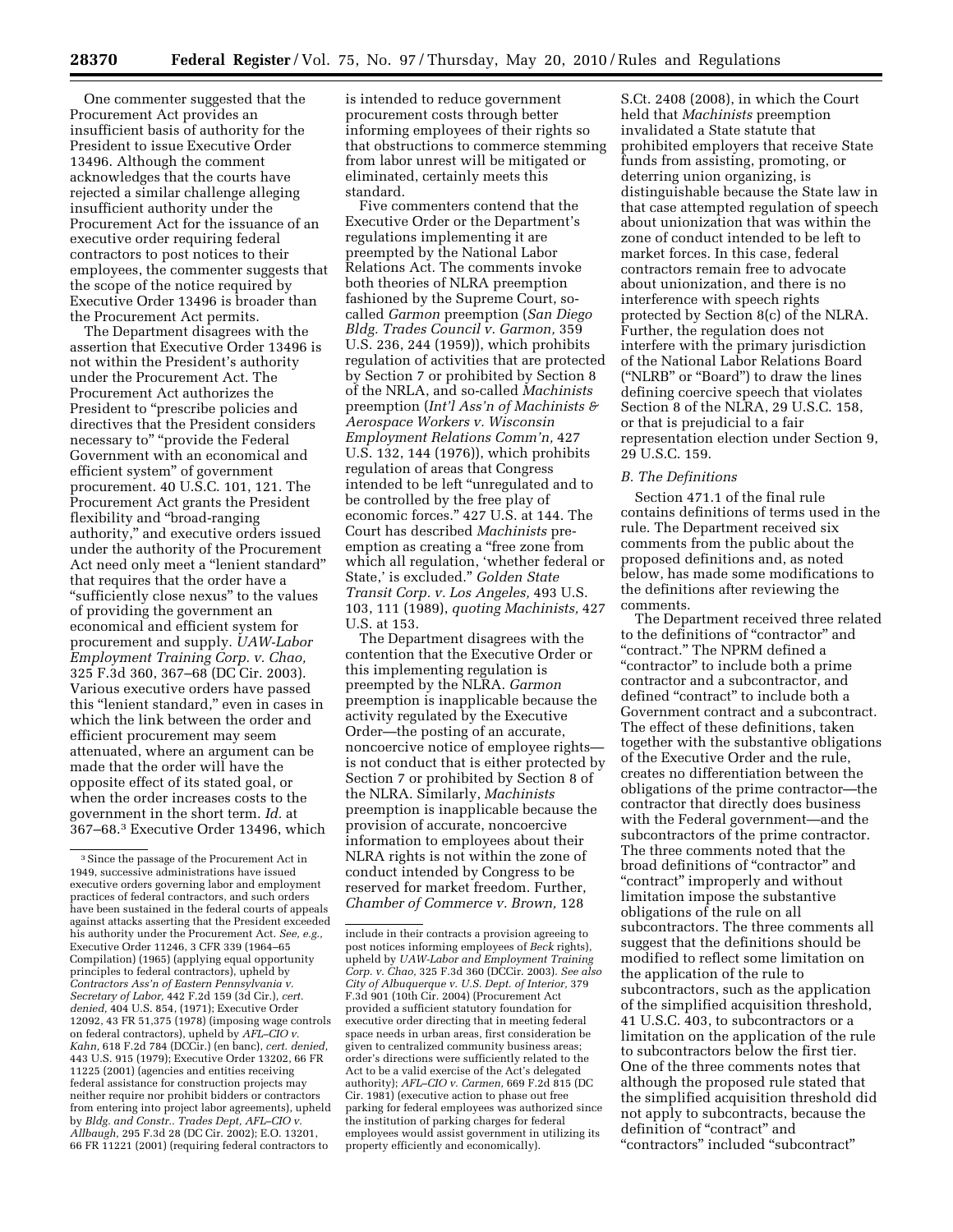and ''subcontractor,'' the rule arguably applies the simplified acquisition threshold to subcontracts. 74 FR at 38491.

The remaining comments about the definitional section of the rule were all submitted by one commenter. This commenter noted that the limited definition of "collective bargaining" agreement'' in the proposed rule is inconsistent with the definition of ''collective bargaining agreement'' in the NLRA, and may lead to confusion. The same commenter requests an explanation for the inclusion of ''weatherization'' in the definition of "construction," noting that the definition of "construction" in similar Departmental regulations does not include the term. Finally, this commenter recommends that the definition of ''government contract'' should expressly exclude contracts for the purchase of "commercial items," as defined in the Federal Acquisition Regulation, 48 CFR 2.101, so that the terms and conditions of sales of commercial items to the government will be as similar as possible to sales in the private sector where a contract with the government is not involved.

After full consideration of these comments about the definitions in the proposed rule, the Department has made the following decisions. The Department endorses the definitions of ''contract'' and ''contractor'' as set out in the proposal, and has made no change to these definitions in the final rule. As discussed in greater detail below, the obligations of the final rule apply to both the government contractor and its subcontractors at any tier. In addition, the exception in the Executive Order, and in this implementing rule, for government contracts below the simplified acquisition threshold applies only to the prime contract and not to subcontracts of the prime contract. Finally, as further explained below, the Department has decided to except from application of the final rule subcontracts that are *de minimis* in value, which the Department has defined as those subcontracts that do not exceed \$10,000. This exception has been incorporated into the rule in § 471.3(a), and no modification to the definitions is required in order to implement this new exception for *de minimis* value subcontracts.

The Department declines to exclude from the definition of "government contract'' contracts for commercial items as defined in the Federal Acquisition Regulations, 48 CFR 2.101. The Department acknowledges, as the comment suggests, that the application of this rule to contracts for commercial

items means that such contracts will differ from the purchase of the same items when the Federal government is not the purchaser. However, the judgment underlying the Executive Order, and the Department's judgment in this implementing rule, is that cost savings in Federal contracting can be made when employees are well informed of their NLRA rights, and this principle holds true whether the contract is for commercial items or for some other product or service.

The Department agrees that the definition of ''collective bargaining agreement'' in the rule, which is intended only to identify a class of collective bargaining agreements under the Federal Service Labor Management Relations Statute (''FSLMRS''), 5 U.S.C. 7101 *et seq.,* that are excepted from coverage under the Executive Order, may be confusing to readers accustomed to the usage of the same term in the NLRA. Therefore, the definition of this term has been removed from § 471.1, and the exception for collective bargaining agreements entered into under the FSLMRS is set out more fully in § 471.3 without cross-reference to the definitional section. In order to treat the other coverage exception similarly, the definition of "simplified acquisition threshold'' has been removed from § 471.1, and the exception for government contracts below the simplified acquisition threshold has been made more explicit in § 471.3 without cross-reference to the definitional section. In addition, in response to a comment, the Department notes that because of the Federal government's increased emphasis on energy efficiency, the inclusion of weatherization activities within the definition of "construction" was important to ensure that Federal contracts involving weatherization are subject to the rule. For consistency, a similar revision has been made to the definition of "construction work site." Finally, in response to a comment received during interagency review of the final rule, the Department has modified the definition of ''labor organization'' to more precisely duplicate the definition of ''labor organization'' in the NLRA, 29 U.S.C. 152(5).

#### *C. The Content of the Employee Notice*

1. Statutory Rights Included in the Notice

Executive Order 13496 requires the Secretary to "prescribe the size, form and content of the notice'' that contractors must post to notify employees of their rights. Sec. 3(b), EO

13496, 74 FR at 6108. Appendix A to Subpart A of the proposed regulatory text presented the content of the Secretary's proposed notice, which sets forth employee rights under the NLRA. 74 FR at 38498–99. As a threshold matter, the Department concluded in the NPRM that providing notice of employee rights under the NLRA best effectuates the purpose of the Executive Order. 74 FR at 38489–90. Section 1 of the Executive Order clearly states that the Order's policy is to attain industrial peace and enhance worker productivity through the notification of workers of ''their rights under Federal labor laws, including the National Labor Relations Act.'' Sec. 1, 74 FR at 6107. The policy of the Executive Order goes on to emphasize the foundation underlying the NLRA, which is to encourage collective bargaining and to protect workers' rights to freedom of association and self-organization, and notes that efficiency and economy in government contracting is promoted when contractors inform their employees of ''such rights.'' Further, the contract clause prescribed by the Executive Order requires Federal contractors to post the notice ''in conspicuous places in and about plants and offices where employees covered by the National Labor Relations Act engage in activities related to performance of the contract. \* \* \*" Sec. 2, para. 1, 74 FR at 6107 (emphasis added). Because of these specific references to the NLRA, the NPRM proposed including in the notice only employee rights contained in the NLRA.

The Department received one comment noting a textual ambiguity in the Executive Order relating to the content of the notice. The commenter pointed out that the Executive Order refers to the provision of notice about ''rights under Federal labor laws, including the National Labor Relations Act,'' which, the commenter submits, suggests that the Department should include rights under other "Federal" labor laws'' in the notice as well. In particular, this commenter suggested that the notice should include statutory rights under the Railway Labor Act (''RLA''), 45 U.S.C. 151–188, the Federal law governing labor-management relations in the airline and rail industries. Two other commenters suggested the inclusion in the notice of rights under the Labor-Management Reporting and Disclosure Act (''LMRDA'') 29 U.S.C. 401 *et seq.,* which guarantees certain rights to union members. A final commenter on this subject agreed with the Department that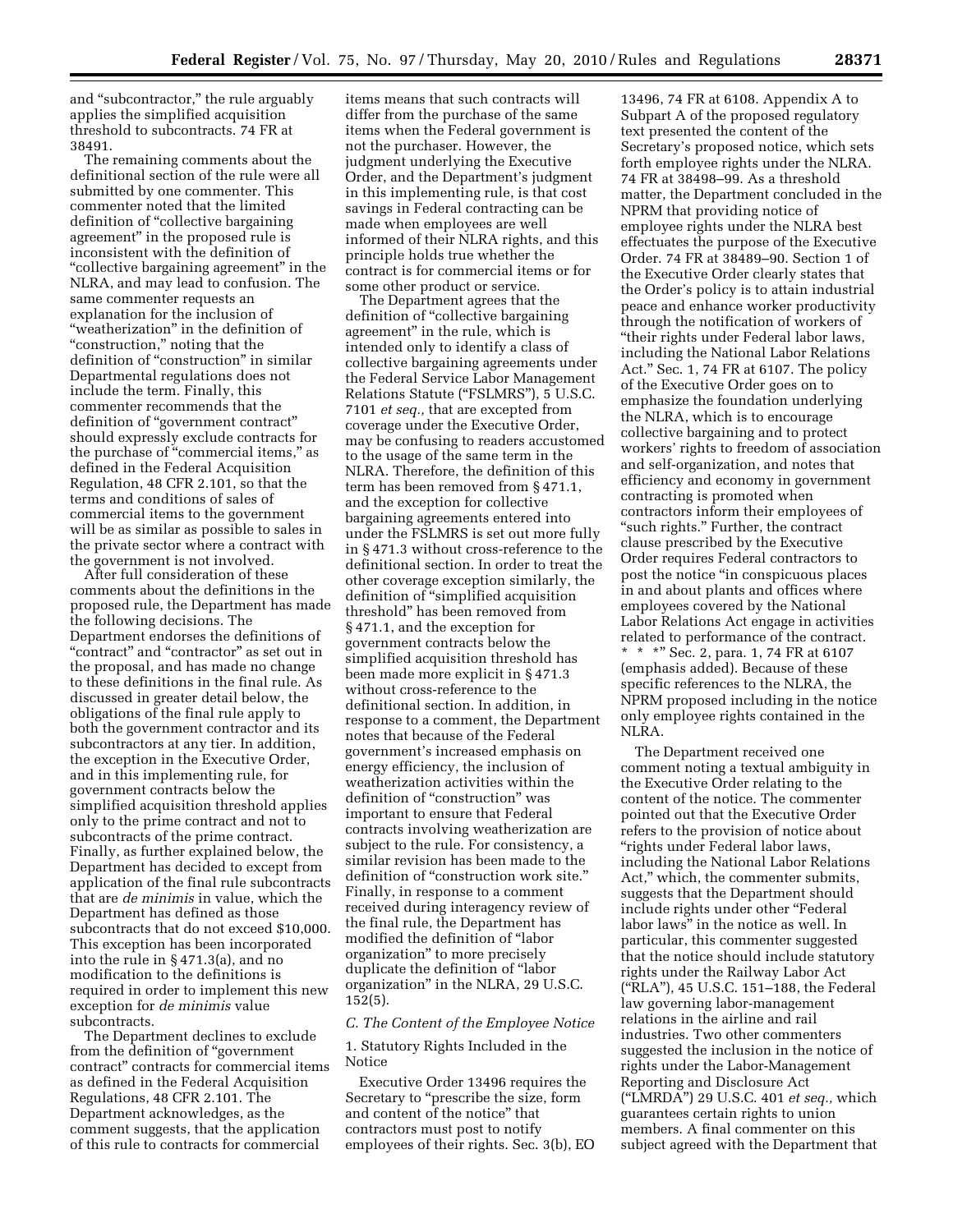the notice should be limited to rights under the NLRA.

The Department has considered the inclusion of other statutory rights in the notice, but has concluded that there is overwhelming textual support in the Executive Order, as noted above, for its original conclusion that rights under the NLRA should be the sole focal point of the required notice. Taken together, these provisions of the Executive Order offer strong evidence that its intent is to provide notice to employees of rights under the NLRA. Furthermore, no other Federal labor or employment laws are mentioned expressly in the Executive Order.4 Therefore, there is no textual support—other than the plural reference to ''Federal labor laws''—that would support the inclusion of rights under either the LMRDA or the RLA, as suggested by the comments. Inclusion of rights under the RLA is precluded for another reason as well. Because Executive Order 13496 requires that the notice be posted ''where employees covered by the National Labor Relations Act'' work, 74 FR 6107, and the NLRA expressly excludes from its coverage employers covered under the RLA and their employees, 29 U.S.C. 152(2) and (3), when the Executive Order and the NLRA are read together, federal contractors that are covered by the RLA are excluded from the requirements of the Executive Order.

2. Overview of the Comments on the Content of the Proposed Notice

As noted in the NPRM, the Department considered the level of detail the notice should contain regarding NLRA rights. The Department considered requiring a verbatim replication of the NLRA's enumeration of employee rights in Section 7, 29 U.S.C. 157, or a simplified list of rights based upon that statutory provision.<sup>5</sup> In the end, however, the Department concluded in the NPRM that inclusion of the statutory language itself or a simplified list of rights in a notice would be unlikely to convey the information necessary to best inform

employees of their rights under the Act. Instead, the Department proposed a statement of employee rights, contained in Appendix A to Subpart A of Part 471 (''NPRM notice'' or ''proposed notice''), 74 FR at 38498–99, that provided greater detail of NLRA rights derived from Board or court decisions and that would more effectively convey such rights to employees. The proposed notice also contained examples of general circumstances that constitute violations of employee rights under the Act. Thus, the Department proposed a notice that provided employees with more than a rudimentary overview of their rights under the NLRA, in a user-friendly format, while simultaneously not overwhelming employees with information that is unnecessary and distracting in the limited format of a notice. The Department specifically invited comment on the statement of employee rights proposed for inclusion in the required notice to employees. In particular, the Department requested comment on whether the notice contains sufficient information of employee rights under the Act; whether the notice effectively conveys the information necessary to best inform employees of their rights under the Act; and whether the notice achieves the desired balance between providing an overview of employee rights under the Act and limiting unnecessary and distracting information.

The content of the proposed notice received more comments than any other single topic addressed in the proposed rule. Many comments from both individuals and organizations offered general support for the content of the proposed notice, stating that employee awareness of basic legal rights will promote a fair and just workplace, improve employee morale, and foster workforce stability, among other benefits. Several employee and civil rights organizations registered support for the rule, and maintained that because employers are required to post notices informing employees of other federal workplace rights, this notice represents little or no additional burden and, in fact, is long overdue given the other required notices.6 Labor

organizations were also supportive of the proposed notice generally, noting that employees' awareness of their basic workplace rights in a clear and effective manner will promote the free exercise of those rights and prevent employer interference and intimidation of employees regarding self-organization and collective bargaining.

Other commenters were less enthusiastic about the content of the proposed notice. A significant number of commenters—approximately onethird—including many employer, industry and interest groups, argued that the content of the notice is not balanced, and appears to promote unionization instead of employee freedom of association. In particular, many commenters stated that among the rights contained in Section 7 of the NLRA is the right to refrain from union activity, but this right is given little attention in comparison to other rights in the proposed notice. In addition, many of these commenters also noted that the examples of employer and union unfair labor practices are unbalanced—the list of employer misconduct in the proposed notice was seven items long, while the example of union misconduct contained only one item. Several commenters also noted that the proposed notice excludes rights associated with an anti-union position, including the right to *seek*  decertification of a bargaining representative, the right to abstain from union membership in so-called right-towork states, and rights associated with the Supreme Court's decision in *Communication Workers* v. *Beck,* 487 U.S. 735 (1988), permitting employees to *seek* reimbursement of that portion of dues or fees collected under a union security clause in a collective bargaining agreement that is not used for collective bargaining, contract administration, or grievance adjustments. Many of these comments noted that a neutral and even-handed government position on unionization would be more inclusive of these rights.

Many comments addressed the issue of complexity, as it pertains both to the

<sup>4</sup>The Postal Reorganization Act, 39 U.S.C. 101 *et seq.,* extended the jurisdiction of the NLRB to employees of the United States Postal Service. *See*  39 U.S.C. 1201–1209.

<sup>5</sup>Section 7 of the NLRA, 29 U.S.C. 157, states that: "[e]mployees shall have the right to selforganization, to form, join, or assist labor organizations, to bargain collectively through representatives of their own choosing, and to engage in other concerted activities for the purpose of collective bargaining or other mutual aid or protection, and shall also have the right to refrain from any or all such activities except to the extent that such right may be affected by an agreement requiring membership in a labor organization as a condition of employment as authorized in section  $8(a)(3)$  [section 158 $(a)(3)$  of this title]."

<sup>6</sup>The Department of Labor implements employee notification requirements pertaining to employers covered by the Fair Labor Standards Act, 29 U.S.C. 211 (implementing regulation 29 CFR 516.4); the Occupational Safety and Health Act, 29 U.S.C. 657(c) (implementing regulation 29 CFR 1903.2); the Family Medical Leave Act, 29 U.S.C. 2601 *et seq.,* (implementing regulation 29 CFR 825.300, .402); the Uniformed Service Employment and Reemployment Rights Act, 38 U.S.C. 4334 (implementing regulation 20 CFR 1002); Employee Polygraph Protection Act, 29 U.S.C. 2003 (implementing regulation 29 CFR 801.6); and the

Migrant and Seasonal Agricultural Worker Protection Act, 29 U.S.C. 1821(b), 1831(b) (implementing regulation 29 CFR 500.75, .76). Federal contractors specifically have additional notification requirements, including equal employment opportunity rights under Executive Order 11246, the Rehabilitation Act of 1973, 29 U.S.C. 793, and the Vietnam Era Veterans' Readjustment Assistance Act of 1974, (implementing regulations at 41 CFR Chapter 60– l .42; 41 CFR 60–250.4(k); and 41 CFR 60–74 1.5(a)(4)), and rights under the Davis-Bacon Act, 40 U.S.C. 3142(c)(2) (implementing regulation 29 CFR 5.5(a)(l)) and the Service Contract Act, 29 U.S.C. 351(a)(4) (implementing regulation 29 CFR 4.6(e), .184).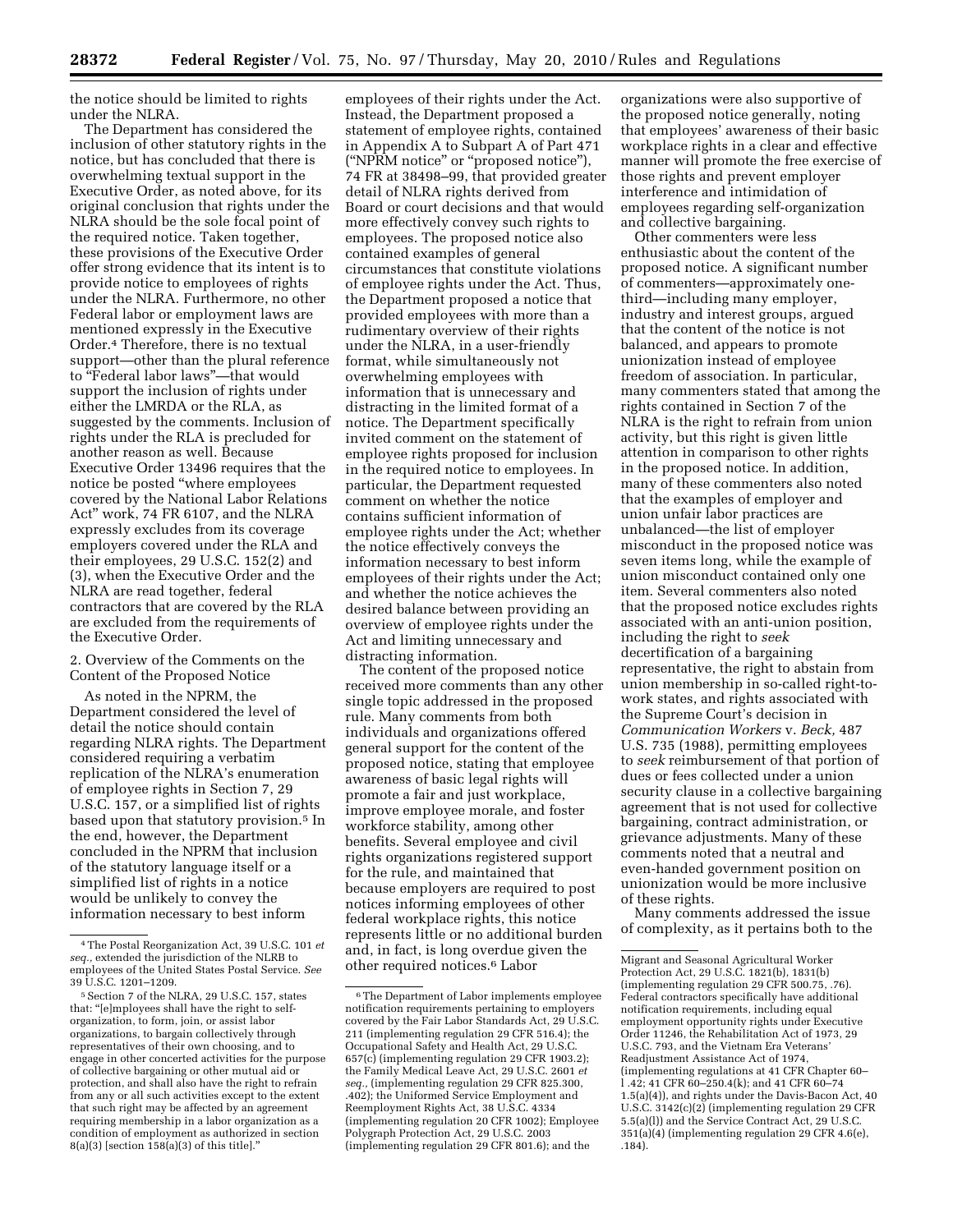law and to the content of the proposed notice. Approximately ten comments stated that the Department's attempt to summarize NLRA decisional law was flawed because the law is far too complex to condense into a single workplace notice. Many of these comments noted that NLRA law has been developed over 75 years, and involves interpretations by both the NLRB and the federal courts, sometimes with conflicting results. Some commenters noted that because of Board member turnover, which alters the political composition of the Board, legal precedent changes frequently, thus requiring frequent updates to the content of the notice. Several commenters cited the NLRB's *Basic Guide to the National Labor Relations Act: General Principles of Law Under the Statute and Procedures of the National Labor Relations Board* (*Basic Guide to the NLRA*) (1997), *available at http://www.nlrb.gov/nlrb/shared*\_*files/ brochures/basicguide.pdf,* to make their point about legal complexity. In the Foreword to the *Basic Guide to the NLRA,* the Board's General Counsel states that ''[a]ny effort to state basic principles of law in a simple way is a challenging and unenviable task. This is especially true about labor law, a relatively complex field of law.'' The thrust of these comments about legal complexity was that NLRA decisional law is too complex, dynamic, and nuanced, and any attempt to summarize it in a workplace notice will result in an oversimplification of the law and lead to confusion, misunderstanding, inconsistencies, and some say, heightened labor-management antagonism.

Similarly, six comments stated that the proposed notice itself was too complex to be helpful or informative to employees. Some said the notice was too long and wordy, and therefore likely to confuse or mislead employees, which, as one commenter noted, is contrary to the purpose of the Executive Order. Another said the notice is too long and contains examples of employer misconduct that are arbitrary and too specific.

Comments asserting that the content of the proposed notice was too detailed dovetailed with the many comments suggesting that the required notice should specify only those rights contained in Section 7 of the NLRA or, alternatively, those rights and obligations as stated in employee advisories on the NLRB's Web site.7 Approximately sixteen comments

suggested this simplified approach, while only three advocated in favor of the level of complexity in the notice, noting particularly that the detail in the notice comports with the Executive Order's requirement that employees should be ''well informed of their rights.'' Those comments favoring a more streamlined notice suggested that a simplified version of the notice based on Section 7 or the NLRB's Web site advisory would be clear, straightforward, and easily understood; would not be stated in ''legalese''; would be unlikely to confuse or inflame tensions; would defer to the statute's drafters or to the NLRB's expertise to provide a statement of rights; would be unbiased; and would decrease the likelihood of misleading employees; and would improve readability.

In addition to these general comments about the proposed notice, many comments offered suggestions for specific revisions to individual provisions within the four sections of the proposed notice: the preamble, the statement of affirmative rights, the examples of unlawful conduct, and the enforcement and contact information. The following discussion presents in succession the comments related to individual provisions of the notice, followed by the Department's decisions regarding the content of the final notice made in response to all comments on the content of the notice.

3. Comments Addressing the Preamble of the Proposed Notice

The preamble of the proposed notice stated that "[i]t is the policy of the United States to encourage collective bargaining and protect the exercise by workers of full freedom of association, self-organization, and designation of representatives of their own choosing, for the purpose of negotiating the terms and conditions of their employment or other mutual aid and protection.'' 74 FR at 38498. The proposed preamble was based on Section 1 of the NLRA, 29 U.S.C. 151, and Executive Order 13496, Section 1. The Department specifically sought comment on this description of policy in the proposed notice.

Five commenters support the statement in the preamble that U.S. policy encourages collective bargaining and the full exercise of worker selfdetermination rights. Many supportive comments noted that the preamble is appropriate given that Section 1 of the Executive Order also reiterates the policy of encouraging collective bargaining. Fourteen commenters opposed the preamble on various grounds. Many negative commenters noted that the preamble resembles text

from Section 1 of the NLRA, "Findings and Policies,'' 29 U.S.C. 151, but substantially misstates it.<sup>8</sup> These commenters note that U.S. policy as stated in Section 1 of the NLRA is ''to eliminate the causes of certain substantial obstructions to the free flow of commerce and to mitigate and eliminate these obstructions when they have occurred,'' and that one means to achieve that policy goal is through the encouragement of collective bargaining and free exercise of rights. By overlooking the statute's true stated purpose to eliminate obstructions to commerce, these commenters say, the notice's preamble improperly elevates the ''encouragement of collective bargaining'' to a guiding principle rather than simply a means to achieve the free flow of commerce. Other commenters noted that the policy of the U.S. is, or should be, to remain neutral regarding labor-management relations, and the preamble should reflect neutrality by emphasizing employee choice, which includes the right to refrain from collective bargaining or other union activities. One commenter noted that Section 1 of the NLRA must be read together with Section 9 of the NLRA, 29 U.S.C. 159, which establishes procedures for the election of a collective bargaining representative by a vote of a majority, thus underscoring that U.S. policy encourages collective bargaining only when a majority of employees have freely chosen workplace representation. Observing some differences between the text of the notice's preamble and the statement of purpose in the Executive Order, two commenters noted that the preamble does not accurately track the Executive Order's precatory language.9 Finally,

9Section 1 of the Executive Order, 74 FR 6107, states:

As the [NLRA] recognizes, "encouraging the practice and procedure of collective bargaining and \* protecting the exercise by workers of full freedom of association, self organization, and designation of representatives of their own choosing, for the purpose of negotiating the terms and conditions of their employment or other mutual aid or protection'' will ''eliminate the causes of certain substantial obstructions to the free flow of commerce'' and ''mitigate and eliminate these obstructions when they have occurred.'' 29 U.S.C. 151.

<sup>7</sup>*See http://www.nlrb.gov/Workplace*\_*Rights/ employee*\_*rights.aspx.* 

<sup>8</sup>Section 1 of the NLRA states that ''[i]t is declared to be the policy of the United States to eliminate the causes of certain substantial obstructions to the free flow of commerce and to mitigate and eliminate these obstructions when they have occurred by encouraging the practice and procedure of collective bargaining and by protecting the exercise by workers of full freedom of association, self-organization, and designation of representatives of their own choosing, for the purpose of negotiating the terms and conditions of their employment or other mutual aid or protection.'' 29 U.S.C. 151.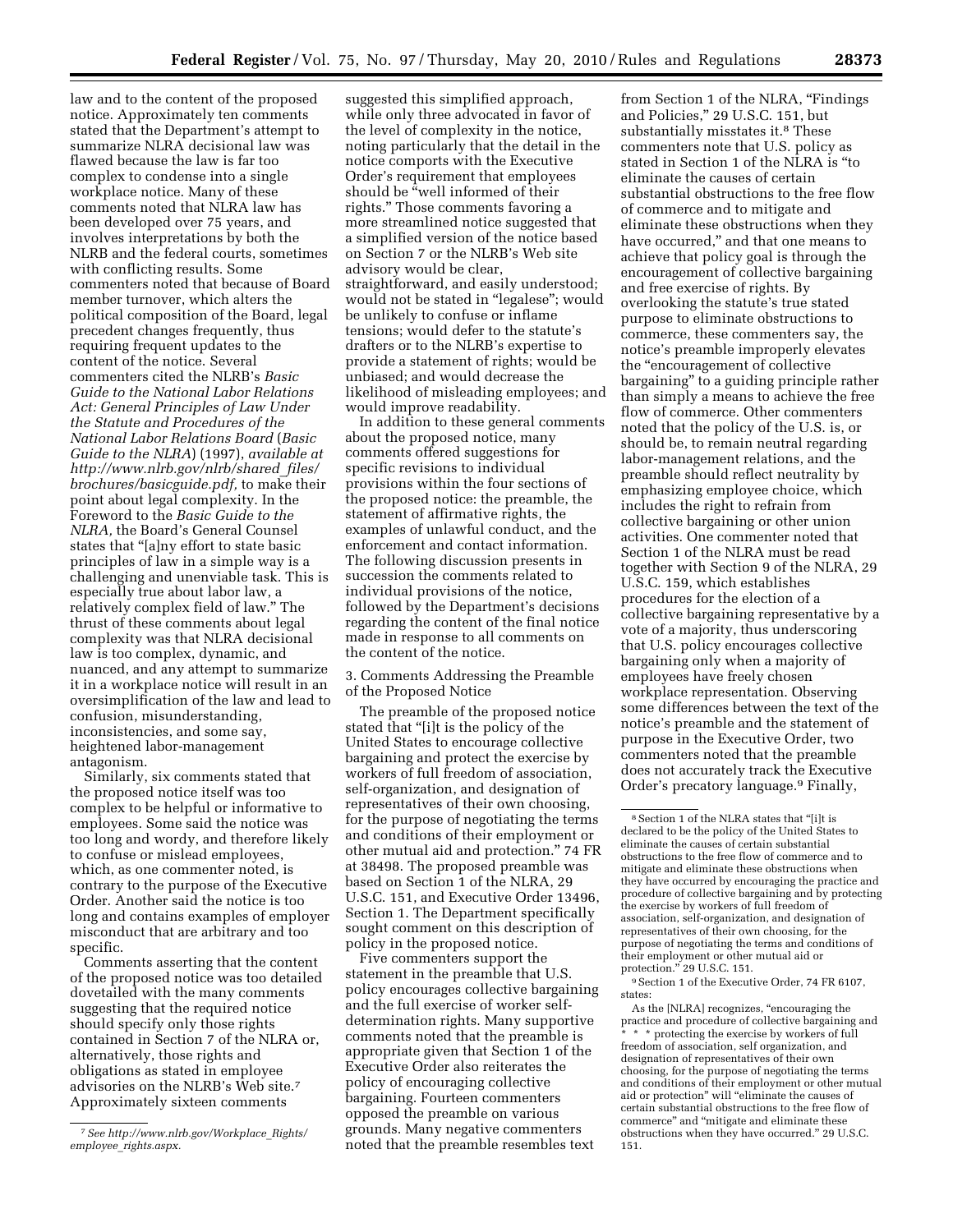several commenters suggested that the preamble be eliminated altogether so that these drafting issues need not be addressed.

4. Comments Addressing the Statement of Affirmative Rights in the Proposed Notice

*The proposed notice contains the following statement of affirmative rights:* 

Under federal law, you have the right to: Organize a union to negotiate with your employer concerning your wages, hours, and other terms and conditions of employment.

Form, join or assist a union.

Bargain collectively through a duly selected union for a contract with your employer setting your wages, benefits, hours, and other working conditions.

Discuss your terms and conditions of employment with your co-workers or a union; join other workers in raising work related complaints with your employer, government agencies, or members of the public; and *seek* and receive help from a union subject to certain limitations.

Take action with one or more co-workers to improve your working conditions, including attending rallies on non-work time, and leafleting on non-work time in non-work areas.

Strike and picket, unless your union has agreed to a no-strike clause and subject to certain other limitations. In some circumstances, your employer may permanently replace strikers.

Choose not to do any of these activities, including joining or remaining a member of a union.

Comments on the statement of affirmative rights offered both general guidance on the provisions overall, as well as specific recommendations for revising each provision individually. Generally, two labor organizations suggested that the statement of affirmative rights should present only the basic rights without any attempt to present the limitations to those basic rights that have developed over the decades of decisional law. The first labor organization argues that such limitations are themselves subject to further exceptions, which cannot be included in the notice without overwhelming and confusing employees. This comment notes that the limitations to the basic rights included on the notice involve fact-dependent scenarios that do not assist employees in understanding their basic rights. None of the basic rights, the comment asserts, have ever been understood as absolutes without any exceptions or limitations, so the attempt to include those in the notice is unnecessary and confusing. One commenter from the retail industry noted generally that the statement of affirmative rights should contain a disclaimer that ''certain types of speech and expression in the

workplace are not protected.'' As an example, the commenter indicated that some employers may permissibly prohibit third-party solicitations or leafleting, or wearing of any insignia, in a retail setting. The final general comment regarding the statement of affirmative rights suggested that the use of the second-person pronouns ''you'' and "your" is overly inclusive because not all casual readers of the poster are covered by the statement of rights. This comment suggests that the notice must make it clear that the enumerated rights apply only to covered employees, as the Department has done with the notice required by the Family and Medical Leave Act, 29 CFR part 825 Appendix C. This comment notes that a statement regarding eligibility would eliminate confusion for employees who are not covered by the NLRA but may read the notice.

Many comments about the notice's statement of affirmative rights were directed at whether each individual provision, *e.g.,* the right to bargain collectively or the right to discuss union issues with coworkers, constitutes an informative, accurate, and/or complete statement of the law. Some general conclusions emerge from a review of the comments on each provision, which is set out in more detail below. First, labor organizations tended to favor statements of rights that were short and without qualifications or exceptions, and disfavored the "subject to certain exceptions'' limitations added to some of the provisions. Groups representing employers, on the other hand, argued in favor of adding exceptions and limitations to the notice, sometimes to the extent that the notice would lose the quality of a poster and would become instead a more comprehensive manual.

a. The Right To Organize and the Right To Form, Join and Assist a Union

There were no comments, positive or negative, specifically about the text of the notice referencing employees' rights to organize a union or form, join or assist a union.

#### b. The Right To Bargain Collectively

Two comments suggested that the statement that employees have the right to bargain collectively with their employers through a duly selected union over wages and other terms and conditions of employment is misleading and vague. The first comment argues that the statement is misleading because it fails to acknowledge that an employer does not have an obligation under the NLRA to consent to the establishment of a collective bargaining agreement, but instead only has the statutory duty to

''meet at reasonable times and confer in good faith with respect to wages, hours, and other terms and conditions of employment.'' 29 U.S.C. 158(d). Moreover, the failure to reach an agreement is not *per se* unlawful, and the finding of an unfair labor practice instead depends on whether the parties engaged in good faith bargaining. This commenter suggests that the notice should instead note that the NLRA requires the parties to bargain in good faith but does not compel agreement or the making of concessions, and that, in some instances, a bargaining impasse will result, permitting the parties to exercise their economic weapons, such as strikes or lockouts. A few other commenters similarly suggested that the notice should include a statement that both employers and unions have an obligation to bargain in good faith.

The second comment submitted about this particular provision argues that the term ''duly selected'' union is so vague that it permits misunderstanding. For instance, the comment suggests, the phrase permits the reader to erroneously conclude that an employer is obligated to bargain with a union supported by the majority of employees signing union authorization cards but not certified by the NLRB following a governmentsupervised secret ballot election. Alternatively, the comment submits that the phrase permits readers to erroneously believe that an employer must bargain with a minority union. To remedy the misstatements in this and other sections of the notice, the comment suggests that the Department rely on the text of the NLRB's very brief brochure entitled, *Protecting Workplace Democracy*.10

c. Discuss With Coworkers, Join With Other Coworkers

Both labor organizations and management groups suggested changes to the third provision in this section of the notice. One labor organization suggested significant streamlining of this provision so that it references only employees' ''communication'' rights, and recommends the inclusion of the other "action" rights ("join other workers," etc.) in the following provision. This comment advised that separation of communication from action would clarify each provision. Thus, the comment suggests that this provision should read simply: ''Discuss your terms and conditions of employment or union organizing with your coworkers or with a union.'' A second labor organization

<sup>10</sup>The brochure can be accessed at *http:// www.nlrb.gov/nlrb/shared*\_*files/brochures/ OutreachBrochure*\_*Rev*\_*10-30-07.pdf*.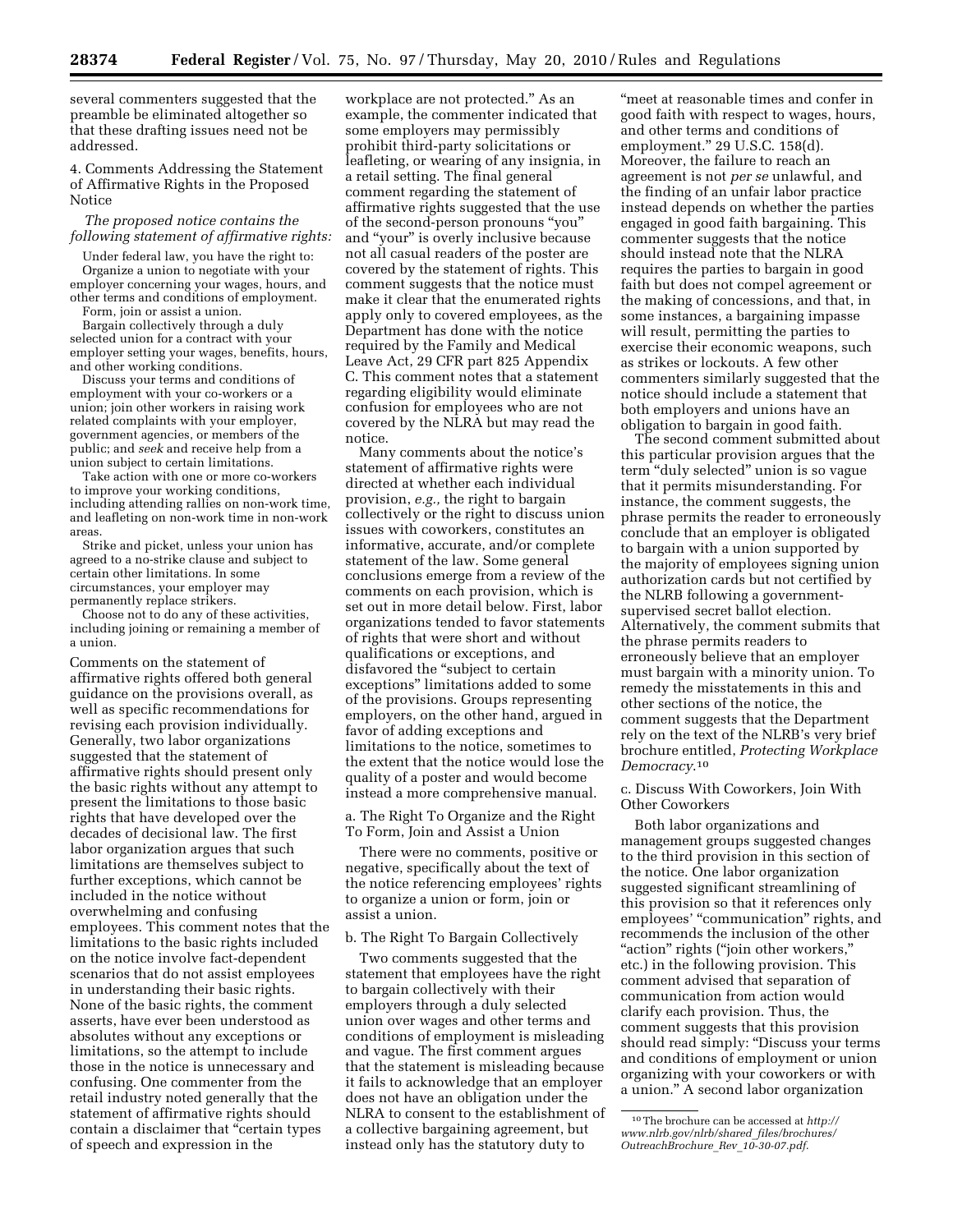agreed that communication and action rights should be separated, but adds that this provision should emphasize employees' rights to communicate with their coworkers *at their place of work*  about union issues. While this comment

suggests that this provision reference ''employee's rights of workplace access/ communication,'' it makes no specific proposal for revision of the text. Comments from the groups

representing employer interests generally suggest one of two approaches—either that the provisions should be stricken entirely because the law in this area is too complex to summarize or that the general statement in the provision is inaccurate because it fails to include limitations and qualifications on an employee's right to discuss union issues with coworkers. One law firm representing employers suggests that the provision be stricken entirely, because the notice cannot possibly accurately summarize Board law on this point, which is constantly evolving. Four other commenters assert that the following complexities or subtleties are missed in the overly succinct statement about communication rights: The statement fails to notify employees that employers can lawfully prohibit certain communication, such as a no-talk rule about a drug investigation or disparagement of employer's product or service; the statement fails to include the Board's recently articulated rules governing employee use of and access to employer e-mail for union talk,<sup>11</sup> omits references to the fact that an employee does not have an absolute right to speak to a union organizer on an employers' property, does not discuss the meaning of ''mutual aid,'' fails to discuss an employees' duty not to disparage employers' products or services, and does not reference the limitations on socalled *Weingarten* rights involving an employee's right to have a union representative present in a disciplinary meeting; and the provision does not clarify that concerted activity must be both "concerted" and "for the mutual aid and protection'' of employees, nor does it reflect that not all action taken together with coworkers is protected, for example, a sit down strike; and the provision does not explain that certain expressions or conduct, for instance, profanity directed at the employer, may not be protected (Jackson Lewis). As proposed revisions to this provision, one comment suggests that provisions should include the general "subject to certain limitations'' language; another suggests sole reliance on the NLRB's

brochure, *Protecting Workplace Democracy, See supra* n. 12; and the remaining comments suggest the inclusion of the level of detail that would effectively turn the notice into a multi-page legal reference.

#### d. Attending Rallies

All four comments about the right to attend rallies suggest that this provision should be eliminated. One comment suggests that the term "rally" has no legal history or meaning under the NLRA, and that the reference is misleading because it erroneously indicates that there might be some legal protection for a rally on company property on non-work time. Other comments similarly suggest that the provision is flawed because it does not distinguish between types of protected and unprotected rallies and is confusing. In addition to deleting the reference to rallies, one labor organization's proposed revision suggests deleting the reference to leafleting, discussed further below, and establishing this provision as the "action" provision in counterpoint to the ''communication'' provision above. Thus, this comment suggests the following revision: "Take action with one or more of your co-workers to improve your working conditions by, among other means, raising workrelated complaints directly with your employer or with a government agency, and *seeking* help from a union.''

#### e. Leafleting

Four of the five comments about the inclusion of the right to leaflet on nonwork time in non-work areas level criticisms similar to criticisms of other provisions—that the provision is too general and does not distinguish between types of leafleting conduct that are protected and those that are unprotected. For instance, the comments indicate that the provision fails to note limitations related to the rights of off-duty employees to handbill, that leafleting can be prohibited in patient care areas, and that some types of communications, such as the disparagement or vilification of an employer's reputation, are unprotected. The fifth comment on this topic suggests elimination of the provision because the right to engage in literature distribution is adequately addressed in the examples of violations and need not be addressed in the statement of affirmative rights.

#### f. Striking and Picketing

The notice's reference to the right to strike and picket received eight comments, and the comments are aligned generally as they have been with

other provisions: Labor organizations suggest the removal of the ''subject to certain other limitations'' language and the suggestion that ''[i]n some circumstances, your employer may permanently replace strikers,'' while comments representing employer interests suggest the provision is flawed because of the absence of further limitations, exceptions, and distinctions.

One labor organization suggests that the right to strike and picket be presented as are the other rights in the notice, with a plain affirmative statement of the right and without describing possible limitation on the exercise of the right in question. The reference to the limitation on the right in the presence of a contractual nostrike clause both overstates and understates the possible limitations on the right, this commenter submits, depending, for example, on the nature of the no-strike clause in question. A second labor organization echoes the criticism, and further suggests that the introduction of the complex law regarding an employer's right to permanently replace certain striking employees adds an unnecessary and ultimately confusing limitation, which will lead employees to fear exercising the right. Other labor organizations specifically endorse this criticism.

Among the permutations missed in the proposed formulation, other commenters argue, are the distinctions that may lead to a determination that certain strike activity is unprotected, such as whether the strike is for recognition or bargaining, whether the strike has a secondary purpose, whether picketing involves a reserved-gate, whether the strike is a sit-down or minority strike, whether the conduct is a slow down and not a full withholding of work, whether the strike is partial or intermittent, whether the strike involves violence, and whether the strike is an unfair labor practice strike or an economic strike. One law firm suggests this area of law is so complex that it cannot be reduced to a single provision in the notice, and thus should be eliminated altogether.

## g. Choosing To Refrain From Union Activity

All nine comments about the right to refrain from engaging in union activity universally criticized its lack of prominence, two of these comments asserting that the provision's prominence was so diminished that they did not notice the statement at all. Some comments accused the Department of ''burying'' the provision in the text far below the other rights to

<sup>11</sup>*See The Register Guard,* 351NLRB 1110 (2007).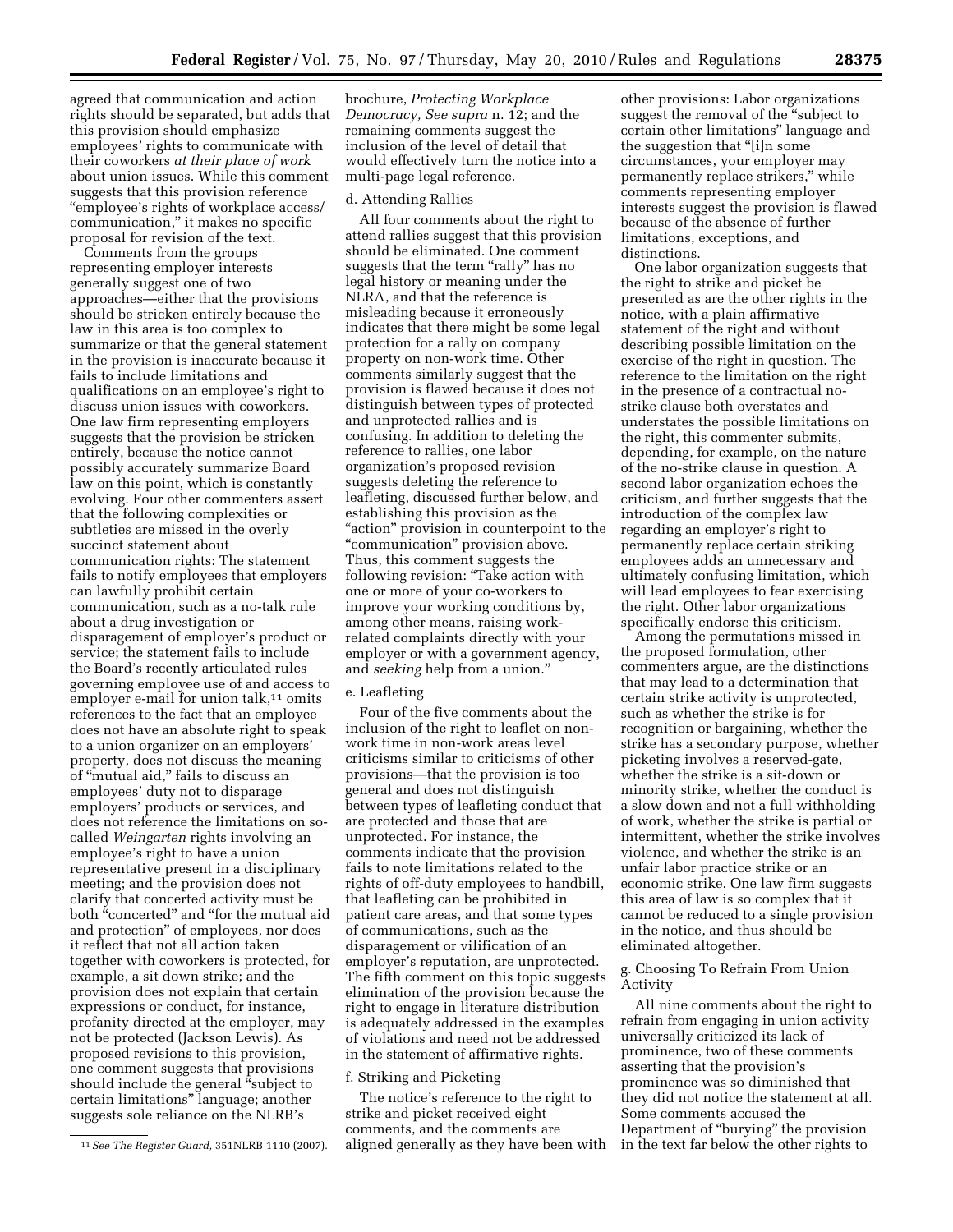engage in union activity, further exemplifying, some say, that the Department favors union activity. Suggested revisions to amplify the prominence of the provision include stating that employees have the right to refrain from protected, concerted activities and/or union activities; stating that employees' right to refrain includes the right to actively oppose unionization, to not sign union authorization cards, to request a secret ballot election, to decertify a union representative, to not be a member of a union or pay dues or fees (addressed further below); and stating that employees have the right to be fairly represented even if not a member of the union. One employer suggested that if the notice retains its current emphasis favoring union activity and disfavoring the freedom to refrain from such activity, employers will be compelled to post their own notices, which the commenter states is not unlawful, that emphasize and elaborate on the right to refrain. Rather than subject employees to two posters, the commenter suggests, the Department should better balance this notice.

#### h. Rights Related to Union Membership

Eight commenters want the notice to include a statement about an employee's rights under *Communication Workers v. Beck,* 487 U.S. 735 (1988) (''*Beck*  rights''). Typical of these comments is a submission suggesting that the notice should include the right to not be a member of a union, to not pay union dues or fees as condition of employment if the employee is in a so-called rightto-work state, and not to pay full union dues as condition of employment in non-right-to-work state. This commenter suggests that the failure to include these rights would make clear the Secretary's purpose to assist unions and union officials that themselves enjoy no rights under the NLRA. Another commenter made a somewhat different point about *Beck* rights, suggesting that the notice must include the right to refrain from being a full dues-paying member although an employee may have to pay representational fees; the right to refuse to pay any dues in a right-to-work state; and the right to withhold dues earmarked for political, lobbying or other non-representational activities. A third commenter suggests that if *Beck*  rights are included, the Department may find it difficult to explain "compulsory unionism.''

5. The Examples of Unlawful Conduct in the Notice

*The proposed Notice contained the following examples of unlawful conduct:* 

It is illegal for your employer to: Prohibit you from soliciting for the union during non-work time or distributing union literature during non-work time, in non-work areas.

Question you about your union support or activities.

Fire, demote, or transfer you, or reduce your hours or change your shift, or otherwise take adverse action against you, or threaten to take any of these actions, because you join or support a union, or because you engage in other activity for mutual aid and protection, or because you choose not to engage in any such activity.

Threaten to close your workplace if workers choose a union to represent them.

Promise or grant promotions, pay raises, or other benefits to discourage or encourage union support.

Prohibit you from wearing union hats, buttons, t-shirts, and pins in the workplace except under special circumstances, for example, as where doing so might interfere with patient care.

Spy on or videotape peaceful union activities and gatherings or pretend to do so.

It is illegal for a union or for the union that represents you in bargaining with your employer to: Discriminate or take other adverse action against you based on whether you have joined or support the union.

As a general matter and as noted earlier, there were many comments about the disproportionate number of examples of employer misconduct as compared to the single example of union misconduct. Thirteen comments made this point, many relying on the number of paragraphs devoted to illegal employer conduct (7) and the number of paragraphs devoted to illegal union conduct (1). Several comments indicated that when one compares the employer misconduct listed in Section 8(a) of the NLRA with union misconduct listed in Section 8(b), no such imbalance appears in the text of the statute. In order to comply with the Executive Order's directive to accurately inform workers of their rights, several comments indicated, additional examples of illegal union conduct must be included. Many suggested reliance on the statutory text of Section 8 to achieve the proper balance. Several commenters provided additional examples of union misconduct that may be listed, including the refusal to process a grievance because the employee is not a union member, requiring nonmembers to pay a fee to receive contract benefits, videotaping non-striking employees, disciplining members for engaging in activity adverse to a union-represented grievant,

disciplining members for refusing to engage in unprotected activity, engaging in perfunctory or careless grievance handling, failing to notify employees of their *Beck* rights, causing or attempting to cause an employer to discriminate against an employee regarding union security, requiring employees to agree to dues checkoff instead of direct payment, discriminatorily applying hiring hall rules, and conditioning continued employment on the payment of a fine.

Four commenters offered general comments about the examples of unlawful employer conduct. Of those, two suggested relatively minor revisions—one asked for more specific examples of violations and one suggested the inclusion of the concept that low-level supervisors must not engage in misconduct. A third suggested the inclusion of examples of employer misconduct that interferes with or restrains an employee's right to oppose unionization. The fourth, from a labor organization, suggests that the Department should delete the specific references to solicitation, distribution and insignia, and instead categorically state that "it is unlawful for employers to interfere with any and all employee rights, including all examples of rights listed above.'' This comment contends that this would be clearer and more accurate than the current provision, which lists only some but not all violations.

As with the notice's statement of affirmative rights, the individual provisions in this section of the notice each received numerous comments and suggestions for improvement. The vast majority of the comments about the specific provisions are from representatives of employers, and most suggest that the examples are too broad and fail to reflect the various permutations that would convert some conduct from prohibited to permitted.

## a. No Solicitation and No Distribution Rules

Seven commenters were critical of the provision stating that an employer cannot lawfully prohibit employees from "soliciting for the union during non-work time or distributing union literature during non-work time, in nonwork areas.'' Of those, two labor organizations suggest that the references to ''non-work time'' and ''non-work areas'' are too abstract, ambiguous and confusing, and suggest additions to the text to explain the references. Thus, one labor organization proposes that the notice state that employers may not ''prohibit you from soliciting for a union during non-work time, such as before or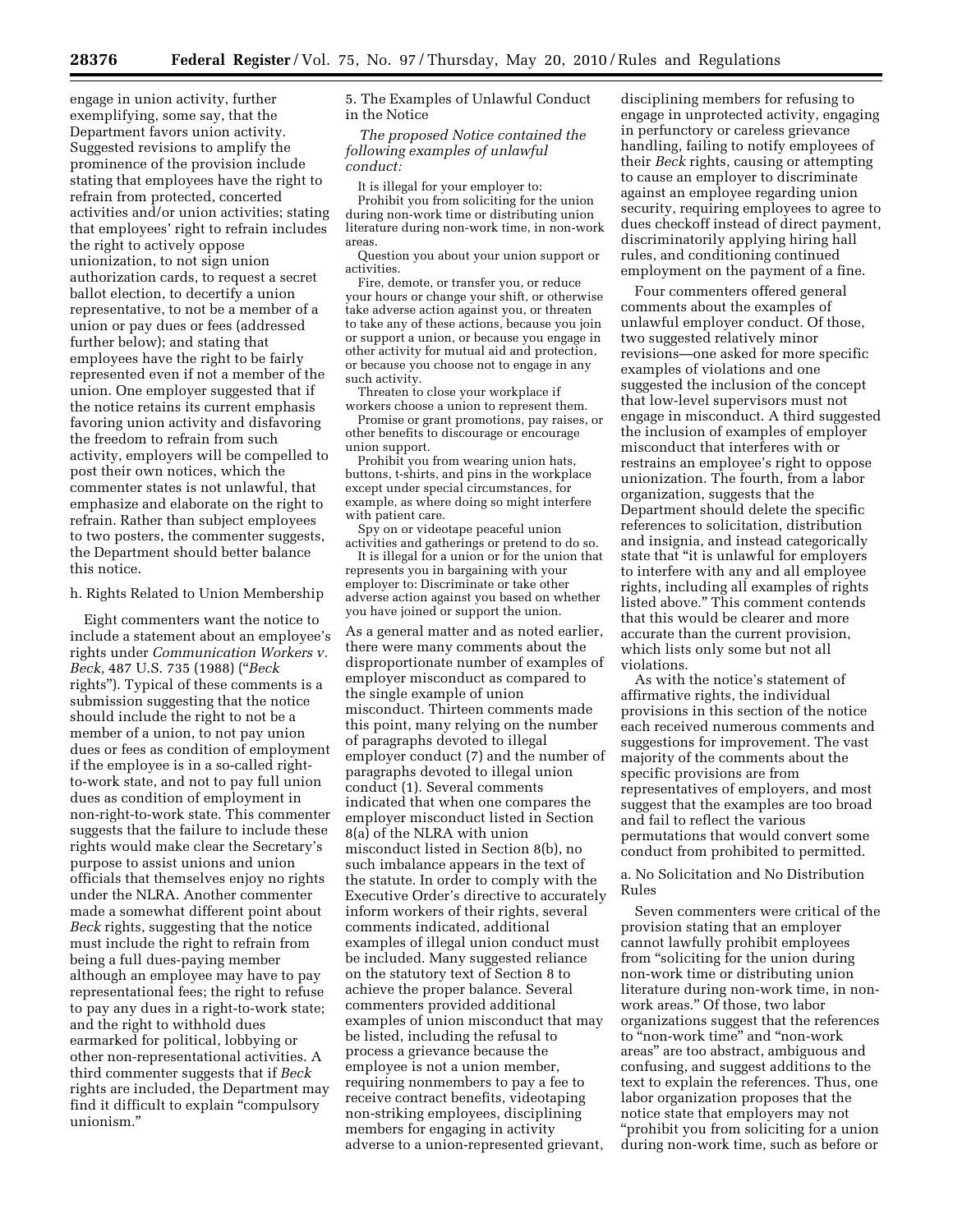after work or during break times; or from distributing union literature during such non-work time, in non-work areas, such as parking lots or break rooms."<sup>12</sup> The second labor organization offered the same clarification of the reference to non-work time, but goes further. This comment suggested that ''solicitation'' has a narrow meaning and involves asking someone to join the union by signing an authorization card, which is subject to the restrictions suggested in the notice. The comment submits, however, that this should be distinguished from more general ''union talk''—discussing the advantages and disadvantages of unionization—which, the comment asserts, cannot be lawfully restricted by employers.

The remaining comments criticize the provision for failing to note any limitations on employees' rights to solicit and distribute, such as the limited rights of off-duty employees, and limitations in the retail and health care establishments. One comment, in particular, wants the notice to advise hospital employees that they do not enjoy a protected right to solicit in immediate patient care areas or where their activity might disturb patients, and proposes including the qualification, "except that a hospital or other health care employer may prohibit all solicitation in immediate patient care areas or outside those areas when necessary to avoid disrupting health care operations or disturbing patients.'' Another comment suggested that the law in this area is so complex that no meaningful but succinct provision can be constructed, and therefore recommends deleting it entirely.

b. Interrogating Employees About Union Activity

Four commenters, all representing employer interests, suggested that the notice's provision indicating that it is unlawful for an employer to question an employee about his or her union support or activities is too broadly stated. Three of the four suggested that the provision should include the Board's standard for analysis of interrogation charges, *i.e.,* whether the questioning interferes with an employee's rights given the totality of the circumstances. Two of those three suggested the inclusion of the circumstances that might be considered to determine whether questioning is unlawful, including the presence of employer hostility to unions, the

identity of the questioner, the place and method used, and the employee's response. The fourth comment asserted that the provision should be stricken because the law in this area is too complex to summarize.

c. Taking Adverse Action Against Employees for Engaging in Union-Related Activity

Four comments, all from employer groups, disapprove of the provision describing unlawful employer discrimination against employees for engaging in union activity. Two of the four suggest that the provision is inadequate because it does not recognize the application of the Board's burden-shifting analysis in *Wright Line, Inc.,* 251 NLRB 1083 (1980) to determine whether unlawful discrimination has occurred. Another comment suggests that the provision is inaccurate because it does not reflect that in states without right-to-work laws and where a collective bargaining agreement contains a union security clause, some employers may be required to terminate employees who choose not to join the union or pay union dues or fees. The final comment complains that this provision is inaccurate because it does not include or explain protection for "concerted activity."

## d. Threats To Close

Five comments, all from employer groups, criticize the overgeneralization of the provision stating that it is unlawful to threaten to close if a union is chosen to represent employees. Most comments note that, as with unlawful interrogation, a threat to close is evaluated under a totality of circumstances, and that an employer is permitted to state the effects of unionization on the company so long as the statement is based on demonstrably probable consequences of unionization. Also, as with other provisions, one commenter suggested that the provision should be eliminated because the law in this area is too complex to capture. A final comment suggests that the provision implies that a union can guarantee job security.

## e. Promising Benefits

One comment from a group representing employer interests states that this provision is ''the only substantive statement that the Department has proposed in the notice that we do not find fault with.'' The only two other comments state that the provision fails to recognize that an employer may promise or grant benefits that are not coercive in nature.

## f. Prohibitions on Union Insignia

Two labor organizations and six employer groups are critical of this provision. One labor organization criticizes both the inclusion of the ''special circumstances'' exception as well as the reference to "patient care areas'' as an example of a special circumstance. In addition to asserting that it inaccurately states the law because it fails to include ''immediate'' as a characterization of ''patient care areas,'' this comment suggests that the provision would be better stated as an affirmative right rather than an employer unfair labor practice. The second labor organization suggests the elimination of ''patient care area'' as an example of the "special circumstances" exception.

The six remaining comments suggest that the provision fails to illuminate the conditions under which ''special circumstances'' may exist, including in hotels or retail establishments where the insignia may interfere with the employer's public image, or when the insignia is profane or vulgar. Another comment indicates that the provision is overly broad because it does not reflect that a violation depends on the work environment and the content of the insignia. All either suggest that more detail should be added to the provision to narrow its meaning, or it should be stricken.

## g. Spying or Videotaping

Five commenters challenged the accuracy of this provision, asserting primarily that observation of union activity that occurs out in the open and videotaping for security purposes is lawful. Aside from the common suggestion that the provision be stricken, no specific revisions were suggested in the comments.

## h. Union Discrimination or Adverse Action

There were no comments specifically addressing the one example of unlawful union conduct.

6. The Enforcement and Contact Information in the Notice

The proposed notice included NLRB contact information and basic enforcement procedures to enable employees to find out more about their rights under the Act and to proceed with enforcement if necessary. Accordingly, the required notice stated that illegal conduct will not be permitted, provided information regarding the NLRB and filing a charge with that agency, and indicated that the Board will prosecute violators of the Act. Furthermore, the notice indicated

 $^{\rm 12}$  This comment also suggested changing the reference in the proposed provision from ''*the*  union" to "*a* union" to avoid the suggestion that there is a preferred union, such as an incumbent union. This suggestion has been adopted.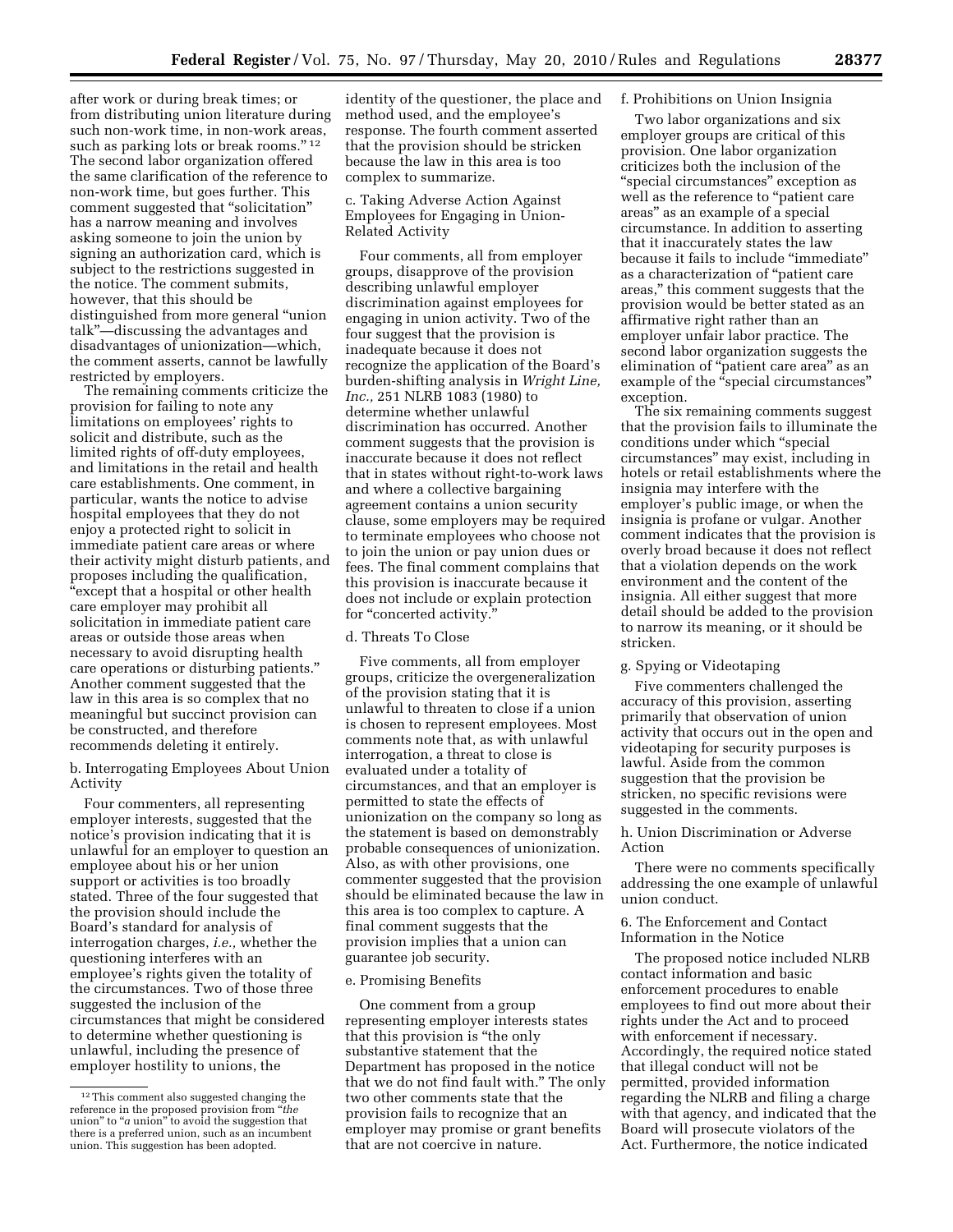that there is a 6-month statute of limitations applicable to making allegations of violations and provides NLRB contact information for use by employees. The Department invited suggested additions or deletions to these procedural provisions that would improve the content of the notice.

Three commenters offered suggestions for this section of the notice. One commenter provided the following text to substitute for the paragraph in the proposed notice that begins, ''If you believe your rights \* \* \*":

If you believe your rights or the rights of others have been violated, you should contact the NLRB immediately. You may inquire concerning possible violations without your employer or anyone else being informed of the inquiry. If the NLRB representative with whom you speak believes that a violation might have occurred he or she will inform you how you may file a charge seeking redress of the violation. Charges may be filed by any person and need not be filed by the employee directly affected by the violation.

The same commenter also suggested that the NLRB's telephone number appear before its Web site information because, the comment asserts, more people are likely to use the telephone to make the contact. A second commenter suggested that the contact information provide the important assurance that employees may raise employment questions or concerns with the NLRB in confidence, which is a revision that the first commenter's proposed paragraph incorporates. Finally, a third commenter suggested that the admonition in the notice that an employee ''must contact the NLRB within six months of the unlawful treatment'' if the employee believes a violation has occurred suggests that contacting the NLRB is mandatory and ignores those employees who may not want to contact the NLRB. The commenter suggests that the provision include the phrase, ''if you desire relief from the NLRB.''

7. Suggestions To Incorporate Three Additional Provisions

One comment suggested that the use in the proposed notice of the secondperson pronouns ''you'' and ''your'' is overly inclusive because not all casual readers of the poster will be covered by the NLRA. This comment suggested that the notice should clarify that the specified rights apply only to covered employees in order to eliminate confusion for employees who are not covered by the NLRA but may read the Notice.

Four commenters suggested that the Notice include a provision referencing the NLRA's obligation on employers and

labor organizations to bargain in good faith. One of these comments requested the inclusion as an express limitation on the provision that employees have the right to bargain collectively, in order to clarify that the employer's obligation was only to bargain in good faith and not necessarily to reach an agreement.

One commenter from the retail industry noted generally that the statement of affirmative rights should contain a qualification that ''certain types of speech and expression in the workplace are not protected.'' As an example, the commenter indicated that some employers may permissibly prohibit third-party solicitations or leafleting, or wearing of any insignia, in a retail setting. Although this comment suggests a statement indicating limitations on certain employee speech rights, the Department has considered whether such a statement may be appropriate more broadly for application to all the rights and obligations listed in the notice, particularly in light of the many comments criticizing the proposed notice because its provisions do not indicate that the rights and obligations are subject to exceptions and limitations.

8. Revisions to the Notice Based on the Comments

After fully considering these comments, the Department has decided to revise the employee notice that will be included in the final rule (''final notice'') as follows.

#### a. The Introduction to the Final Notice

The Department has substantially revised the preamble, or introduction, to the final notice to achieve several goals. First, the Department agrees with those comments suggesting that the preamble included in the NPRM notice contained content that did not promote employees' awareness of their *specific* rights under the NLRA, and that such a prominent place on the notice merited text that better served that goal. Second, the Department has included in this premier paragraph the concept that the NLRA prohibits both employer and union misconduct. Third, the Department agrees with comments suggesting that the final notice should contain a provision indicating which employers and employees are covered by the NLRA, and that coverage provision has been added with an asterisk in the new introduction. Fourth, in response to the many comments indicating that the NPRM notice included only broad generalities and did not include exceptions or limitations to the general rights listed in

the notice based on particular facts or circumstances, which, if heeded, would convert a simple employee notice into a lengthy legal guide, the Department has included a cautionary note at the outset that the stated rights are general in nature, and the notice is not intended to provide specific advice about their application in all circumstances. Finally, the Department has made prominent the NLRB investigation and enforcement role, and has suggested that that agency can assist employees with specific questions or concerns should they arise. As a result, the final notice contains a new introduction that better serves these goals, as follows

The NLRA guarantees the right of employees to organize and bargain collectively with their employers, and to engage in other protected concerted activity. Employees covered by the NLRA\* are protected from certain types of employer and union misconduct. This Notice gives you general information about your rights, and about the obligations of employers and unions under the NLRA. Contact the National Labor Relations Board, the federal agency that investigates and resolves complaints under the NLRA, using the contact information supplied below if you have any questions about specific rights that may apply in your particular workplace.

The coverage provision, associated with the asterisk in the introduction, states:

The National Labor Relations Act covers most private-sector employers. Excluded from coverage under the NLRA are publicsector employees, agricultural and domestic workers, independent contractors, workers employed by a parent or spouse, employees of air and rail carriers covered by the Railway Labor Act, and supervisors (although supervisors that have been discriminated against for refusing to violate the NLRA may be covered).

## b. The Statement of Affirmative Rights in the Final Notice

The Department concluded that no change was necessary to three of the seven affirmative rights listed in the proposed notice. As previously noted, the first two rights listed—the right to organize a union to bargain collectively and the right to form, join and assist a union—attracted no specific comments, either positive or negative, and therefore these provisions are unmodified in the final notice. The third right that the Department has left unchanged—the right to refrain from union activity, including joining or remaining a member of a union—received several comments suggesting that this right was given diminished prominence in favor of rights that promote activity in support of unions. This contention is misguided. The list of rights included in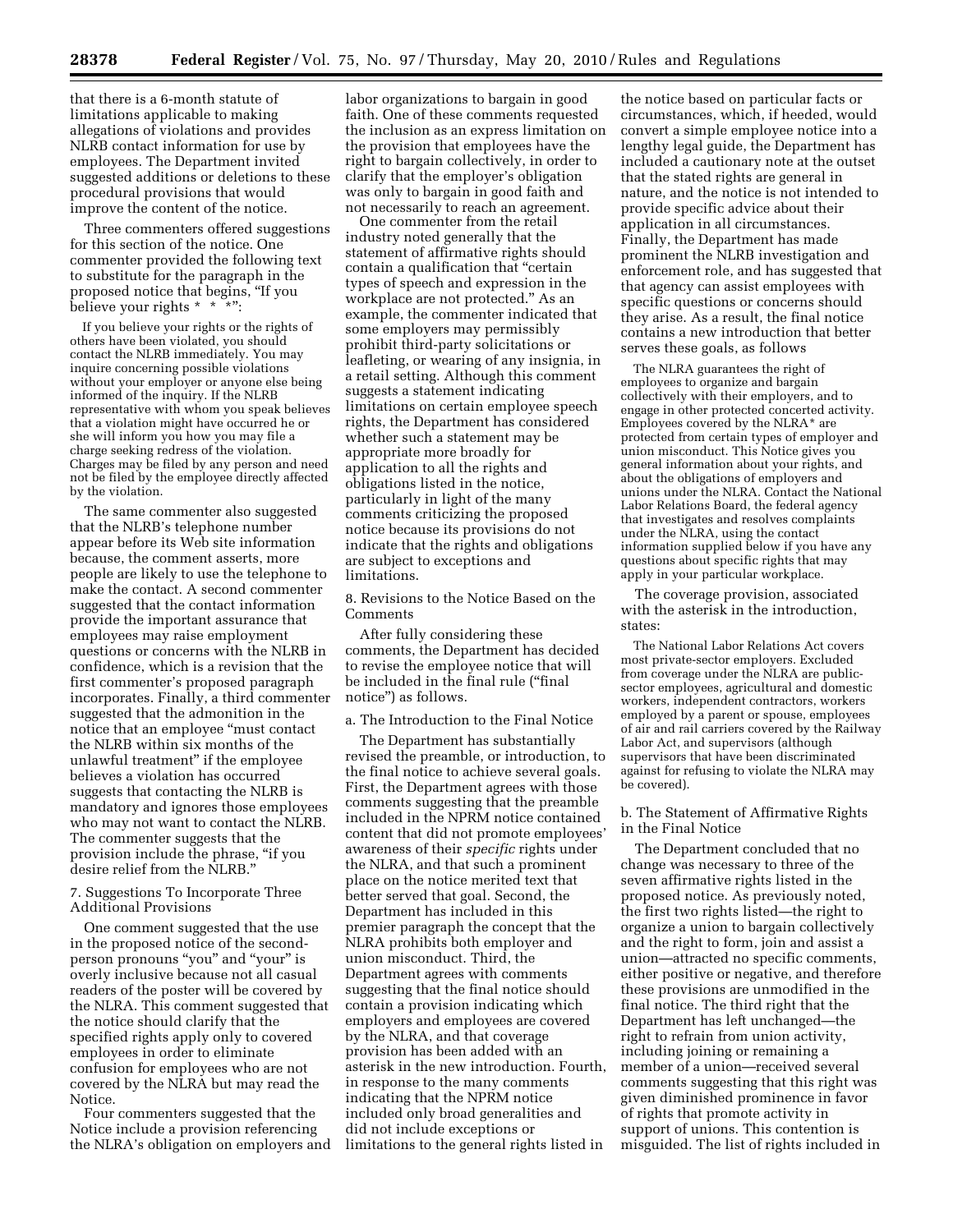the notice is patterned after the list of rights in the NLRA, 29 U.S.C. 157, which includes the right to refrain last, after stating several other rights before it. *See, supra,* n. 5. Similarly, the NLRB's Web site page follows the same pattern, listing the right to refrain fifth on a list of five specified rights. *See http://www.nlrb.gov/Workplace*\_*Rights/ employee*\_*rights.aspx* 

In addition, the notice's examples of unlawful employer conduct include the concept that it is illegal for an employer taking adverse action against an employee '' because [the employee] choose[s] not to engage in any such [union-related] activity[,]'' further underscoring an employee's right to refrain. Accordingly, the Department concludes that the notice sufficiently addresses this right among the list of statutory rights.

The Department has amended the statement in the notice regarding the right to bargain collectively. Based on comments discussed above, this provision was modified to substitute the statutory phrase "representatives of [employees'] own choosing'' for the phrase ''duly selected union'' to eliminate the ambiguity of the latter. The substituted phrase retains the intent of the original phrase, which was to reflect that bargaining representatives can be elected or can be voluntarily recognized by an employer based on a verifiable showing that the labor organization enjoys majority support among employees in the bargaining unit, but employs the words of the statute instead. Thus, the final notice states that employees have the right to ''bargain collectively through representatives of employees' own choosing for a contract with your employer setting your wages, benefits, hours, and other working conditions.''

Based on comments, the next two provisions—discuss terms and conditions of employment and take action—have been substantially modified to achieve several goals. First, the Department agrees that these two provisions as presented in the proposed notice could be simplified and clarified by separating employees' communication rights from their conduct rights. In addition, the Department agrees that inclusion of the right to leaflet was duplicative of the provision regarding employer interference with distribution of union literature, and so this reference has been deleted from the final notice. Next, the Department decided to delete the reference to the right to attend rallies on non-work time so as not to complicate a list of essential and fundamental rights under the NLRA. Finally, because the

reference in the proposed notice to ''seeking and receiving help from a union'' was moved to the following provision and in an effort to retain the concept that employees can discuss union-related activity among themselves, the Department added to the employee discussion provision the right to talk about unions and union organizing. As a result, the two provisions in the final notice state that employees have the right to, "discuss" your terms and conditions of employment or union organizing with your co-workers or a union'' and ''take action with one or more co-workers to improve your working conditions by, among other means, raising workrelated complaints directly with your employer or with a government agency, and seeking help from a union.''

As noted earlier, the provision in the proposed notice related to the rights to strike and picket received several comments. Labor organizations suggested the removal of the references to a contractual no-strike provision, permanent replacements, and the phrase ''subject to certain other limitations.'' By contrast, comments from employers suggested the provision is flawed because of the absence of the many limitations, exceptions, and distinctions related to these rights. By necessity, the notice cannot contain an exhaustive list of limitations on and exceptions to the rights to strike and picket, as suggested by employers. Indeed, the various permutations of these rights comprehensively documented by such comments reflect that in highlighting just a few limitations, or referring to them ambiguously as ''other limitations,'' the proposed notice fell short of the goal to clearly inform employees about their rights. However, because exercising the right to strike, in particular, can significantly affect the livelihood of employees, the Department considers it vital to reflect in one general phrase that there are caveats associated with it. The Department is satisfied that the addition of a general caveat, coupled with the admonition in the new introduction to contact the NLRB with specific questions about the application of rights in certain situations, provides sufficient guidance to employees about the exercise of these rights while still staying within the constraints set by a necessarily brief employee notice. Thus, this provision in the final notice states that employees have the right to "Strike and picket, depending on the purpose or means of the strike or the picketing.''

As noted, the Department received several comments suggesting that the notice contain provisions related to

*Beck* rights. The final notice will retain, as part of the right to refrain, the provision stating that an employee has the right to not join or remain a member of a union that represents the employee's bargaining unit. However, further explication of *Beck* rights will not be included because of space limitations and because of the policy choice, as expressed in Executive Order 13496, to revoke a more explicit notice to employees of *Beck* rights. *See* Sec. 13, E.O. 13496, 74 FR at 6110.

c. The Examples of Unlawful Conduct in the Final Notice

The Department has decided that three examples of unlawful employer conduct—regarding unlawful threats to close, promises or grants of benefits, and spying or videotaping—need no revision for the final notice. The comments related to these three provisions all shared a common theme, as discussed above, that the provisions are overgeneralizations that neither capture the legal standard associated with evaluating allegations of unlawful conduct nor indicate factual scenarios in which the highlighted conduct may be lawful. After review of these comments and the case law cited therein, the Department concludes that the provisions as proposed are accurate and informative, and, as with the notice as a whole, strike an appropriate balance between being simultaneously instructive and succinct.

The Department has decided to modify the remaining four examples of illegal employer conduct in order to clarify them. First, the Department has modified the provision related to employers' no-solicitation and nodistribution rules for the final notice. The Department agrees with those comments suggesting that the terms ''non-work time'' and ''non-work areas,'' while used commonly in Board law, are not readily ascertainable, and the addition of common examples of each would assist employees in understanding their rights. Therefore, the provision was modified to clarify the meaning of ''non-work time'' and "non-work areas." The remaining comments suggesting the inclusion of the various circumstances in which nosolicitation and no-distribution rules may be lawful were rejected due to limitations imposed by a notice format. More specifically, the Department recognizes that under the NLRB's precedent, a hospital's prohibition of solicitation or distribution of literature in immediate patient care areas, even during employees' nonworking time, is presumptively lawful. *Brockton Hospital,* 333 NLRB 1367, 1368 (2001).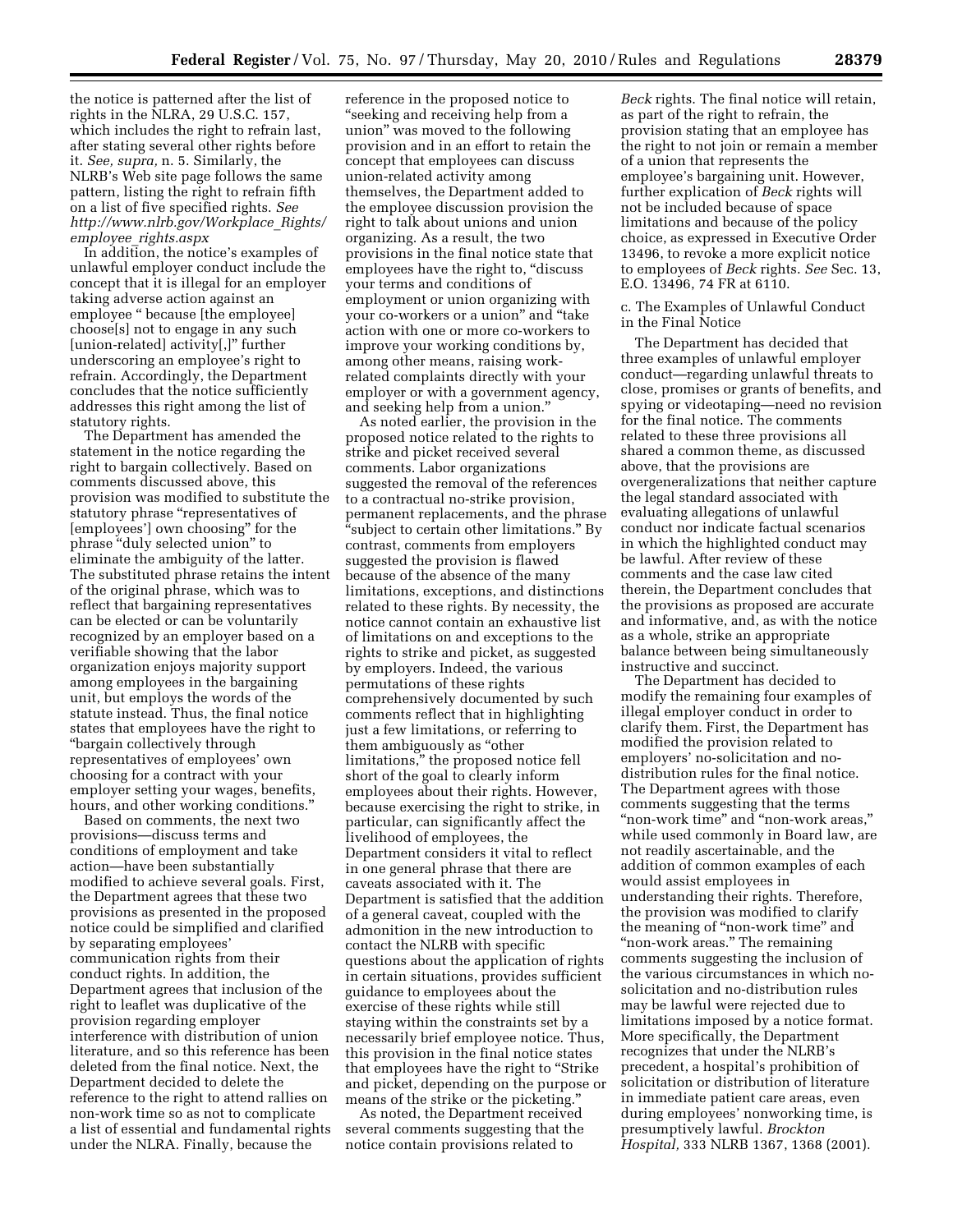Once again, however, the limitations on the format preclude the inclusion of factual permutations in which a general right may not apply or may only apply with qualifications, and hospital employees, as well as other employees, can contact the NLRB with specific questions about the lawfulness of their employers' rules governing solicitation and literature distribution. Finally, the Department acknowledges, as one comment noted, that the NLRB distinguishes between "solicitation" for a union, which generally means encouraging a coworker to participate in supporting a union, and so-called "union talk," which generally refers to discussions about the advantages and disadvantages of unionization. *W.W. Grainger,* 229 NLRB 161, 166 (1977), *enforced,* 582 F.2d 1118, (7th Cir.1978); *Jensen Enterprises, Inc.,* 339 NLRB 877, 878 (2003). However, this provision is intended to expressly address the former; the right to engage in ''union talk'' is now encompassed more specifically by the revision, as noted above, to the "discussion" provision in the affirmative rights section of the final notice. Accordingly, this provision in the final notice indicates that it is illegal for employers to "prohibit you from soliciting for a union during non-work time, such as before or after work or during break times; or from distributing union literature during non-work time, in non-work areas, such as parking lots or break rooms.''

The comments about the next provision regarding employers' questions about union support or activity correctly note that the Board's test for determining the legality of such questions is whether under all the circumstances the interrogation reasonably tends to restrain, coerce, or interfere with rights guaranteed employees by the Act. *Rossmore House,*  269 NLRB 1176, 1177 (1984), *enforced,*  760 F.2d 1006 (9th Cir. 1985). Under this totality of circumstances approach, consideration is given to whether the interrogated employee is an open or active supporter of the union, the background surrounding the interrogation, the nature and purpose of the information sought, the identity of the questioner, the place and/or method of the interrogation, and the truthfulness of any reply by the questioned employee. *Id.* The Board has said that these factors are not to be mechanically applied but rather are useful indicia that serve as a starting point for assessing the totality of the circumstances. *Id.* The comments suggesting revisions of this provision, as with many of the prior suggestions, request inclusion of

substantial detail, much of which is beyond the purview of this notice. However, the Department has concluded that the provision would be clarified by reference to the concepts that unlawful questioning interferes with employees' Section 7 rights and that the interference is judged under the circumstances of the questioning. Thus, this provision in the final notice states that it is unlawful for employers to ''question you about your union support or activities in a manner that discourages you from engaging in that activity.''

Comments about employers' taking, or threatening to take, adverse action against employees because of their union-related or other protected activity request the inclusion of complicated references to legal complexities, such as the application of a burden-shifting analysis to determine whether unlawful discrimination has occurred, *Wright Line, Inc.,* 251 NLRB 1083 (1980), or the consideration of the impact of right-towork laws. This provision is intended to supply employees with notice of their fundamental right to be free from discrimination based on union activity, and its accuracy and instructiveness will be diminished by such complicated references. However, the Department agrees with one comment suggesting that the provision can be improved with the substitution of one word to underscore that the protections of the NLRA attach to activity that is concerted in nature. Thus, this provision in the final notice instructs employees that it is unlawful for employers to "fire, demote, or transfer you, or reduce your hours or change your shift, or otherwise take adverse action against you, or threaten to take any of these actions, because you join or support a union, or because you engage in *concerted*  activity for mutual aid and protection, or because you choose not to engage in any such activity.''

The final provision regarding unlawful employer conduct that the Department decided to revise is related to union insignia in the workplace. Generally, an employer may not prohibit the wearing of union insignia, absent special circumstances. *Airport 2000 Concessions, LLC,* 346 NLRB 958, 960 (2006). For reasons of format, the notice cannot accommodate those comments suggesting that this provision specify those cases in which the Board has found ''special circumstances'' to exist, such as where insignia might interfere with production or safety; where it conveys a message that is obscene or disparages a company's product or service; where it interferes with an employer's attempts to have its

employees project a specific image to customers; where it hinders production; where it causes disciplinary problems in the plant; or where it would have any other consequences that would constitute special circumstances under settled precedent. *Escanaba Paper Co.,*  314 NLRB 732 (1994), *enforced,* 73 F.3d 74 (6th Cir. 1996). In addition, as noted earlier, an employer's prohibition on wearing union insignia in immediate patient care areas is presumptively valid. *London Memorial Hospital,* 238 NLRB 704, 708 (1978). This lengthy list supplied by some comments highlights that the addition of only one example of ''special circumstances''—the patient care example—may mislead or confuse employees. Thus, the general caveat that special circumstances may defeat the application of the general rule, coupled with the advice to employees to contact the NLRB with specific questions about particular issues, achieves the balance required for an employee notice of rights about union insignia in the workplace.

The proposed notice had only one very broad description of union conduct that is unlawful under the NLRA. Although this provision generally encompassed a wide range of illegal union activity, it was criticized in comments for lacking specificity, and thus resulting in imbalance as compared to the examples of unlawful employer activity.13 After reviewing the comments, the Department has revised the notice in order to more thoroughly reflect the range of unlawful union conduct.

*Thus, the final notice contains the following five examples of unlawful union conduct:* 

• Threaten you that you will lose your job unless you support the union.

• Refuse to process a grievance because you have criticized union officials or because you are not a member of the union.

• Use or maintain discriminatory standards or procedures in making job referrals from a hiring hall.

• Cause or attempt to cause an employer to discriminate against you because of your union-related activity.

<sup>13</sup>The Department notes that the NLRB reported that in fiscal year 2008, 22,497 unfair labor practice charges were filed. *Seventy-Third Annual Report of the National Labor Relations Board for the Fiscal Year Ended September 30, 2008,* at 5, *available at http://www.nlrb.gov/nlrb/shared*\_*files/brochures/ annual%20reports/NLRB2008.pdf.* Of these, 16,179 charges were against employers, and 6,210 charges were filed against unions. *Id.* Thirty-nine percent of all charges were found to have merit, and 1108 complaints were issued. *Id.* at 7. Of complaints issued, 86 percent were against employers and 14 percent were against unions. *Id.* at 8.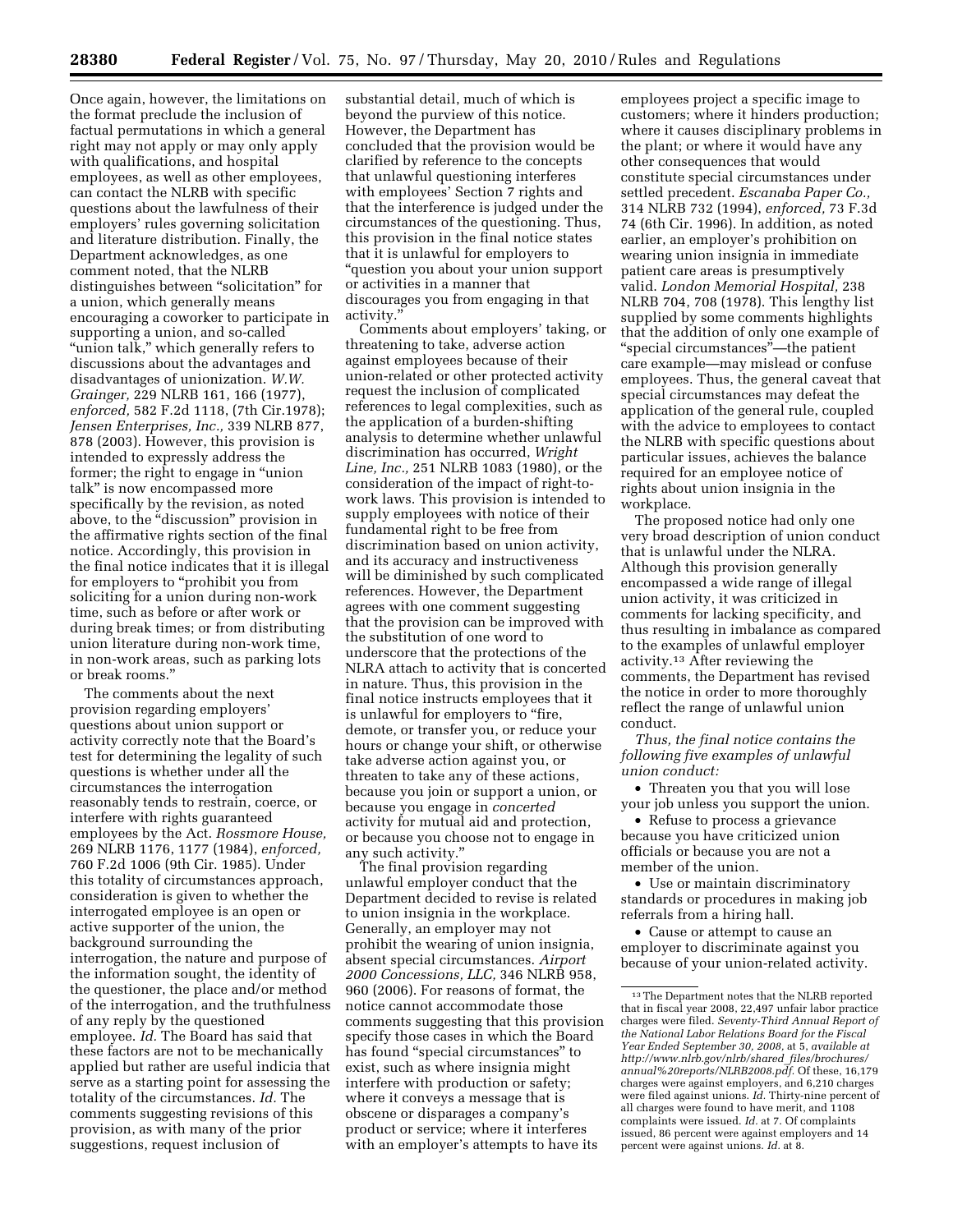• Take other adverse action against you based on whether you have joined or support the union.

d. The Inclusion of the Duty to Bargain in Good Faith

The Department agrees with those comments that suggested that employees should be aware that their employer and their bargaining representative have a statutory duty to bargain in good faith. Thus, the final notice states that ''if you and your coworkers select a union to act as your collective bargaining representative, your employer and the union are required to bargain in good faith in a genuine effort to reach a written, binding agreement setting your terms and conditions of employment. The union is required to fairly represent you in bargaining and enforcing the agreement.'' The latter sentence regarding the union's duty of fair representation is somewhat duplicative of provisions above exemplifying union misconduct, but the Department concluded that it was important to note a union's duty to fairly represent all bargaining unit members specifically in connection with its obligation to bargain in good faith.

#### e. The Contact Information

The proposed notice contained two paragraphs about the NLRB, its enforcement procedures, and its contact information, which have been streamlined into one paragraph for the final notice. In doing so, and after reviewing the comments, the Department has substituted the word "should" for the word "must" to indicate that it is not mandatory that the NLRB be notified of unlawful conduct; retained the admonition to employees to act promptly and within the six month statute of limitations; added a sentence that underscores the confidentiality associated with contacting the NLRB; added a sentence that indicates that anyone can file a charge with the NLRB; and retained the sentence relating to possible reinstatement, back pay and cease-and-desist remedies. The final notice, as modified on the basis of comments discussed above, is set forth in Appendix A to Subpart A of this rule.

## *D. Incorporation of the Contract Clause in Government Contracts and Subcontracts*

As proposed in § 471.2(a), all nonexempt prime contractors and subcontractors are required to include the employee notice contract clause in each of their nonexempt contracts and subcontracts. In order to ensure that contractors are made aware of their

contractual obligation to post the required notice, proposed § 471.2(b) provided that the employee notice contract clause must be set out verbatim in a contract, subcontract or purchase order, rather than being incorporated by reference in those documents. In the NPRM, the Department requested comment regarding the utility of setting out the employee notice clause verbatim, as opposed to incorporation of the clause by reference.

The Department received ten comments about this requirement, only one of which agreed with the Department that full inclusion of the employee notice clause in every contract and subcontract will ensure that contractors and subcontractors fully understand their obligations under the rule. The other nine comments suggested that the rule should permit the inclusion of the employee notice clause by reference for various reasons, including that full inclusion provides little utility, and is burdensome and unreasonable because many contractors would have to substantially revise their procurement and contract documents, many of which are purposefully brief, standard-form documents, in order to comply. One commenter noted that because the content of the notice itself may be subject to updating, the contract clause will also require modification, and contractors who are unaware of the necessary update may inadvertently rely on outdated contract documents or provisions. Another commenter suggested that the notice in the contract clause is very long and contains language that will confuse readers of contracts and purchase orders. Finally, several commenters also noted that the prohibition on incorporation by reference is inconsistent with various laws—some of which are implemented by the Department—that permit contract clause incorporation by reference, including Executive Order 11246, Vietnam Era Veterans Readjustment Assistance Act, and Section 503 of the Rehabilitation Act of 1973, among others.

Following full consideration of these comments, and in order to ease contractor compliance with the requirements of this rule, the Department has decided to permit inclusion of the employee notice clause by reference. Therefore, in place of proposed § 471.2(b) that disallowed incorporation by reference, the final rule contains a new § 471.2(b), that permits incorporation by reference. The Department has coordinated with the FAR Council to implement this provision.

## *E. Application of the Rule to Contractors and Subcontractors; Exceptions and Exemptions; Other Limitations*

As proposed in § 471.2(a), all nonexempt prime contractors and subcontractors are required to include the employee notice contract clause in each of their nonexempt subcontracts so that the obligation to notify employees of their rights flows to subcontractors of a government contract as well. The Executive Order expressly excepts from its application two types of Government contracts: Collective bargaining agreements as defined in 5 U.S.C. 7103(a)(8) and contracts involving purchases below the simplified acquisition threshold as defined in the Office of Federal Procurement Policy Act, 41 U.S.C. 403. Sec. 2, 74 FR at 6107. The simplified acquisition threshold is currently set at \$100,000. 41 U.S.C. 403. Section 471.3(a)(1) and (2) of the proposed rule implemented these exceptions. 74 FR at 38498. In addition, the Executive Order's provision regarding its effective date excepts contracts resulting from solicitations issued prior to the effective date of the final rule promulgated pursuant to this rulemaking. Sec. 16, 74 FR 6111. Proposed § 471.3(a)(3) implemented this provision of the Executive Order. 74 FR at 38498.

The NPRM concluded that the obligations of the rule apply to government contractors and all subcontractors of the government contract, regardless of whether the subcontractor is a first-tier subcontractor or a more remote subcontractor. This conclusion was based on the Department's construction of the interrelated terms of the Executive Order. The NPRM noted that paragraph 4 of the contract clause in the Executive Order requires the contractor to incorporate only paragraphs 1 through 3 of the clause in its subcontracts. 74 FR at 38490. A narrow reading of the operation of this provision outside the full context of the Executive Order, the NPRM noted, might suggest that the obligation to include the contract clause is limited to contracts between the government agency and the prime contractor. *Id.* Under this reading, subcontractors would be required only to post the notice of employee rights, and their subcontractors (sometimes called second-tier contractors) would have no responsibilities under the Executive Order. However, the NPRM reasoned that provisions of the Executive Order establishing exemptions and exceptions for the application of the Executive Order's obligations do not expressly specify that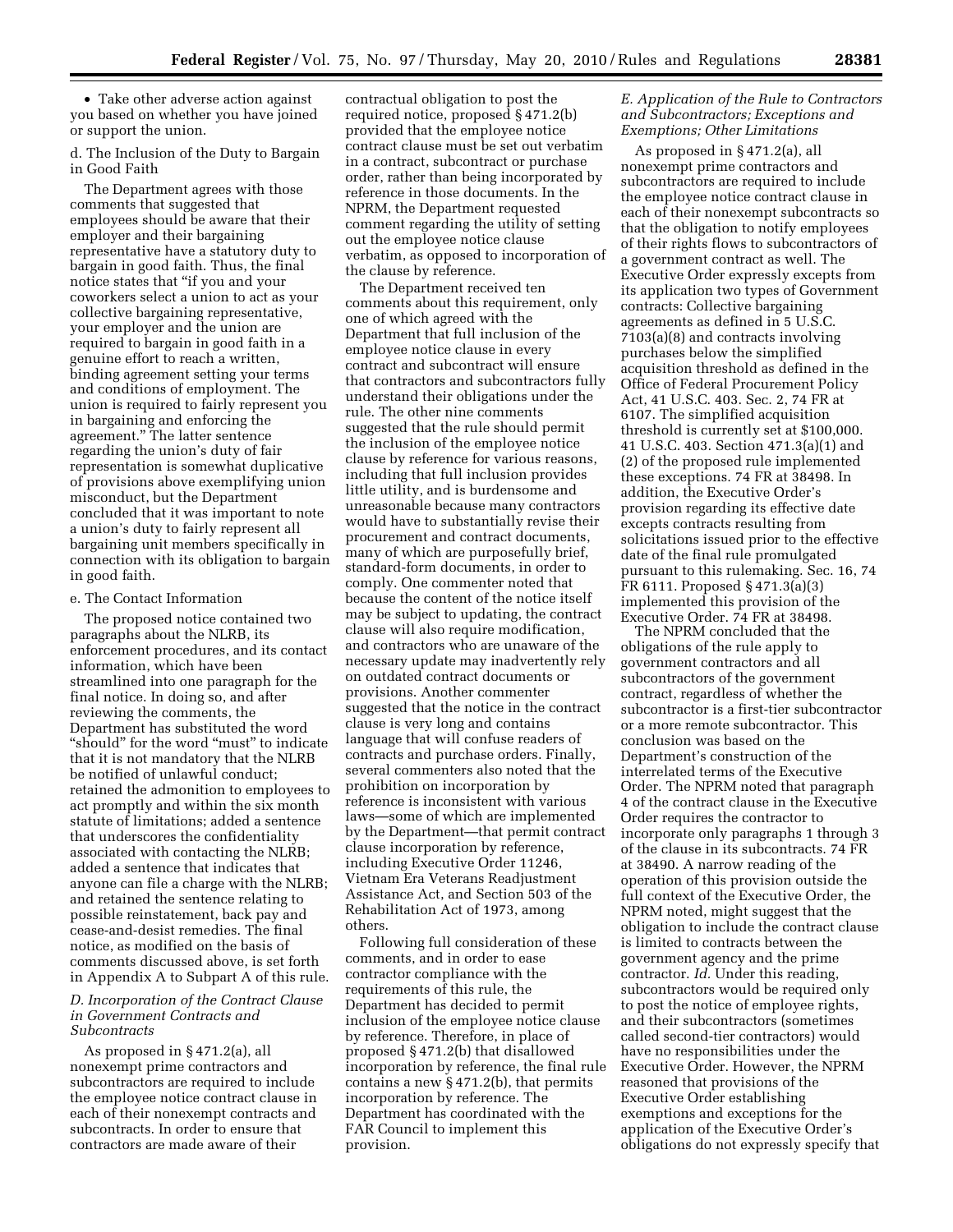its obligations do not flow past the firsttier subcontractor, a significant limitation that would normally be made explicit in the text of the Executive Order rather than by operation of the contract clause's incorporation provision. In addition, the NPRM noted that in the Department's past regulatory treatment of a similar issue, it had adapted through regulation the application of an executive order's contract inclusion provisions so that the obligation to abide by the mandates of the orders flows to subcontractors below the first tier. *See, e.g.,* 69 FR 16378, Mar. 29, 2004 (final rule implementing E.O. 13201) (based on identical contract incorporation provision, ''the intent of the Order was clearly that the clause be passed to subcontractors below the first tier''); 57 FR 49591, Nov. 2, 1992 (final rule implementing E.O. 12800) (''It is clear, however, that the intent of Executive Order 12800 was that the clause flow down below the first-tier level''). The NPRM concluded that the Department's experience with regulatory implementation of prior executive orders establishing that the obligations of those orders flow past the first-tier subcontractor supported the application of this rule to subcontractors below the first tier, and best achieves the purposes of this Executive Order. 74 FR at 38491. Accordingly, the Department concluded that in order to fully implement the intent of Executive Order 13496, proposed § 471.2(a) was adapted to require the inclusion of paragraphs 1 through 4, rather than 1 through 3, of the contract clause. The Department specifically sought comments on this proposal.

The NPRM also concluded that although the Executive Order clearly did not apply to government contracts for purchases below the simplified acquisition threshold, the Executive Order did not provide for the same exception for subcontracts involving purchases below the simplified acquisition threshold. However, the Department noted that inclusion of the express limitation in the definition of ''subcontract'' that ''subcontracts'' consist only of those instruments that are ''necessary to the performance of the government contract,'' NPRM § 471.1(r), was intended as a control on the otherwise universal application of the rule to subcontracts. 74 FR at 38491, *citing OFCCP v. Monongahela R.R.,* 85– OFC–2, 1986 WL 802025 (Recommended Decision and Order, April 2, 1986), *aff'd,* (Deputy Under Secretary's Final Decision and Order, Mar. 11, 1987) (railroad transporting coal to power generation plant of energy

company contracting with GSA was subcontractor because delivery of coal is necessary for the power company to perform under its contract with GSA). Thus, the NPRM noted that although the rule may result in coverage of subcontracts with relatively *de minimis*  value in the overall scheme of government contracts, covered subcontractors include only those who are performing subcontracts that are necessary to the performance of the prime contract. The Department invited comment on whether a further limitation on the application of the rule to subcontracts is necessary, and if it is, whether such a limitation is best accomplished through the application of this or another standard, for instance, a threshold related to the monetary value of the subcontract.

The Department received numerous comments about the application of the rule to subcontractors below the first tier, the non-application of the simplified acquisition threshold to subcontractors, and the proposed ''necessary to the performance'' limitation on the application of the rule to subcontractors. Four comments supported the application of the rule to subcontractors below the first tier. These commenters noted various reasons for their support, including that application of the rule to more remote subcontractors would prevent circumvention of the rule through subcontracting, would further the Executive Order's goal of preventing labor unrest, and was similar to the Department's implementation of prior executive orders. One commenter noted that it is not unusual for a vast majority of laborers on a jobsite to be employed by subcontractors of the prime contractor or its subcontractors, and that the rule should apply equally to such jobsites regardless of the remoteness of the subcontract to the prime contract. Three commenters argued that the Department should not apply the rule to subcontractors below the first tier, and one commenter requested clarification on the application of the rule below the first tier. Those comments opposing lower-tier application suggested that the rule has gone too far in its application, and that coverage of the rule should be limited to first-tier subcontractors. One commenter in particular disagreed with the Department's modification of the contract inclusion provision discussed above, contending that the Department's reliance on its prior regulatory implementation of Executive Orders 13201 and 12800 was inapt. The commenter noted that each of those executive orders contained a provision,

not present in Executive Order 13496, stating that the Secretary may exempt ''subcontracts below an appropriate tier set by the Secretary," thus indicating that the application of the rule to any tier of subcontractors was contemplated by the executive order but subject to administrative limitation. *See* Sec. 3(b)(v), E.O. 13201, 66 FR 11221, Feb. 22, 2001 (revoked by Executive Order 13496); Sec. 3(b)(v), E.O. 12800, 57 FR 12985, April 13, 1992 (revoked by Executive Order 12836). By contrast, the commenter notes, Executive Order 13496 contains no such language permitting the Secretary to limit the application of the rule, thus indicating that flow-down below the first tier is not contemplated by the plain language of the Executive Order.

The Department received eleven comments regarding the proposal in the NPRM to apply the simplified acquisition threshold only to government contracts and not to subcontracts, and all universally stated that the simplified acquisition threshold should apply to subcontracts as well. Most comments noted the incongruity associated with the application of the threshold to prime contracts but not to subcontracts, asserting that it makes little sense to except prime contracts below a set monetary limit but then apply the rule to reach subcontracts below that same limit. Most negative comments similarly noted that the failure to apply the simplified acquisition threshold to subcontracts will result in coverage of very small contracts and contractors, which, they argue, the Executive Order clearly intended to avoid by requiring the application of the dollar limit to prime contracts. Coverage of small subcontractors is burdensome to those contractors, many commenters asserted, and will result in the application of the rule to very small procurement contracts and will discourage some contractors from bidding for work associated with a government contract. Some commenters said they failed to see the policy reason supporting the non-application of the threshold to subcontracts. One commenter contended that the application of the rule to small subcontractors violates a Congressional mandate in the Small Business Act, 15 U.S.C. 637(d), that requires Federal agencies to give preference to small and disadvantaged businesses. Another comment noted the apparent inconsistency in proposed § 471.3(a)(2)(ii), which applies the simplified acquisition threshold to ''contracts and subcontracts'' for an indefinite quantity, but not to contracts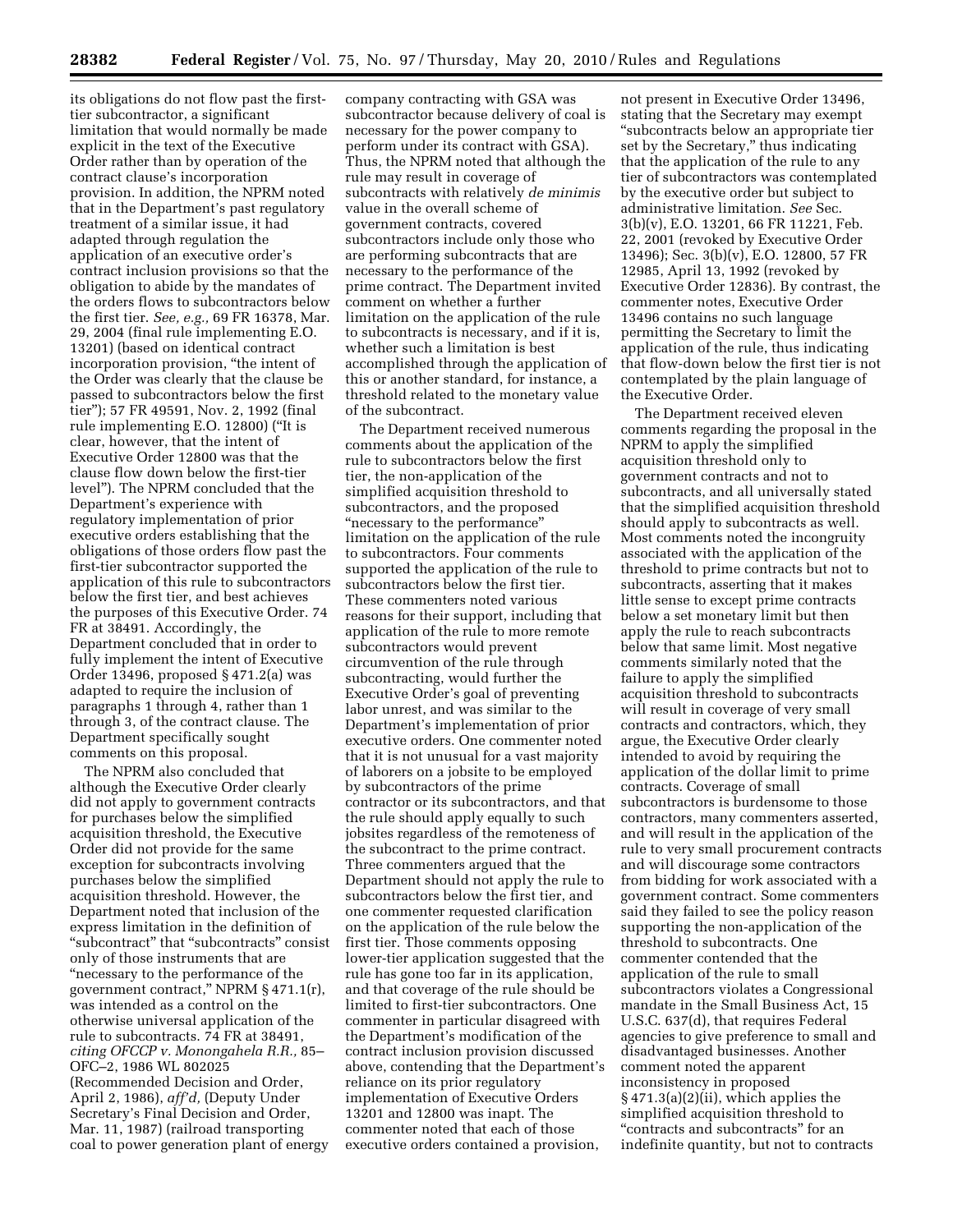for a defined quantity. As noted above in the discussion of comments about the rule's definition section, because the definitions of "contract" and "contractor" include "subcontract" and ''subcontractor,'' commenters argued that the rule by its terms does in fact apply the simplified acquisition threshold to limit its application to subcontracts. Finally, one commenter suggested that if the Department is concerned that application of the simplified acquisition threshold to subcontractors will unnecessarily limit the reach of the rule to small contractors, it should nevertheless include some other limitation on the application of the rule to prevent its application to very small contractors.

The Department's proposed limitation on the application of the rule to only those subcontracts that are ''necessary to the performance of the prime contract'' received little support from commenters. By contrast, five commenters submitted that the term was so general and vague as to be completely ineffective as a significant limitation on the rule's application. Two commenters suggested that *all*  subcontracts in some manner, no matter how attenuated, are necessary to the performance of the prime contract, or the subcontract would not have been executed in the first place. In this vein, one commenter noted that the Department's use of the phrase suggests pejoratively that some subcontracts are unnecessary to the performance of the government contract. Other commenters queried how a subcontractor at the time of the execution of the subcontract is to know whether the subcontract is necessary to the performance of the government contract, particularly when such a determination by the Department will only be made during subsequent enforcement proceedings that may have adverse consequences for the subcontractor. One commenter noted that when a subcontractor or vendor receives a purchase order from a firm, the subcontractor or vendor may have no way of knowing of the purchase order's connection to a government contract without conducting an investigation into the purchaser's connections, which may be considered intrusive. One commenter stated that the Department's reliance on *OFCCP* v. *Monongahela R.R.,* 85–OFC–2, 1986 WL 802025 (Recommended Decision and Order, April 2, 1986), *aff'd,* (Deputy Under Secretary's Final Decision and Order, Mar. 11, 1987) to support explication of the phrase raised concerns because the rule should not apply to subcontractors that only supply material to a job site but do not install it.

Four commenters suggested alternative standards that would serve to limit the application of the rule to subcontractors. Suggested limitations included establishing a value for *de minimis* subcontracts to which the rule would not apply, which was phrased by another commenter as establishing an exemption for small contractors based on the monetary value of the subcontract; creating an exception for application of the rule to firms with a small, defined number of employees; and application of the rule to only those contractors and subcontractors that provide services, as opposed to supplies, to the government. One commenter noted that the rule should include a ''minimum size threshold [below] which a contractor is exempt,'' but the commenter did not indicate whether the limit should be connected to the size of the subcontract's value, the size of the subcontractor's workforce, or the size of the subcontractor's revenue. This same commenter submitted that the rule must also provide some means by which a subcontractor will be notified that the subcontract is covered by the rule and some clarification on compliance in those situations in which a subcontractor does not have control over the site where the prime contract is being performed.

After carefully considering all the comments related to the application of the rule to subcontractors, the Department has made the following decisions. The Department will retain the provision, as proposed in enumerated paragraph 4 of the contract clause set out in Appendix A (''paragraph 4''), requiring government contractors to incorporate paragraphs (1) through (4) in every subcontract. As noted in the proposal, the contract inclusion provision in paragraph 4 cannot be read in isolation, but rather it must be read in conjunction with other operative words and phrases of paragraph 4 and in the Executive Order as a whole in order to fully implement its purpose. Many aspects of the Executive Order demonstrate the President's intent to apply the obligations of the Order not just to government contracts, but also to subcontracts of the government contract at all levels. As the proposal noted, no other provision in the Executive Order, save for the mechanical operation of paragraph 4, suggests that the intent of the Executive Order was to except subcontracts below the first tier. The Department concludes that silence in failing to include lower tier subcontractors in the Executive Order's

exemptions and exceptions provisions indicates that they were meant to be covered. In addition, the Department broadly interprets paragraph 4's directive that the contractor ''*will include* the provisions of paragraphs 1 through 3 above in *every* subcontract entered into *in connection with this contract* \* \* \* so that such provisions will be binding upon *each*  subcontractor[.]'' The Department reads the terms "will include" in "every subcontract'' to mean that the initial contractor will ensure, to the extent possible, that the posting obligation will be included in *all* subcontracts in connection with the prime contract, whether at the first tier level or below. Read in this fashion, this directive can be implemented only by requiring, as does the final rule, that every subcontract pass through such an obligation to any lower tier subcontractors. In addition, the Department interprets broadly the reference to "contractor" in paragraph 4 (''The *contractor* will include paragraphs (1) through (3) above \* \* \*'') to encompass a ''subcontractor,'' so that the provision is read to require each subcontractor on a government contract, regardless of tier, to include posting requirements in any of its subcontracts.

Other provisions in the Executive Order outside paragraph 4 evince an intent to apply the rule to subcontracts below the first tier. References to "contractors" (Sec. 1), "any Government contractor, subcontractor, or vendor'' (Sec. 5), and ''a Government contractor or subcontractor'' (Sec. 5) are unqualified or modified, and the Department interprets the references to mean subcontractors at all tiers. This broad interpretation is most fitting in application to the statement of policy in Section 1 of the Executive Order, which provides that ''[w]hen the Federal government contracts for goods or services, it has a proprietary interest in ensuring that those contracts will be performed by contractors whose work will not be interrupted by labor unrest" and ''relying on contractors whose employees are informed of such rights under Federal labor laws facilitates the efficient and economical completion of the Federal Government's contracts.'' 74 FR 6107. Given the frequency with which the performance of government contracts are subcontracted, the policy of the Executive Order is best understood as reaching contracts below the first tier. This is particularly true when the government contract is, for instance, a large, multi-million dollar transaction, and its performance is subcontracted in multiple tiers. The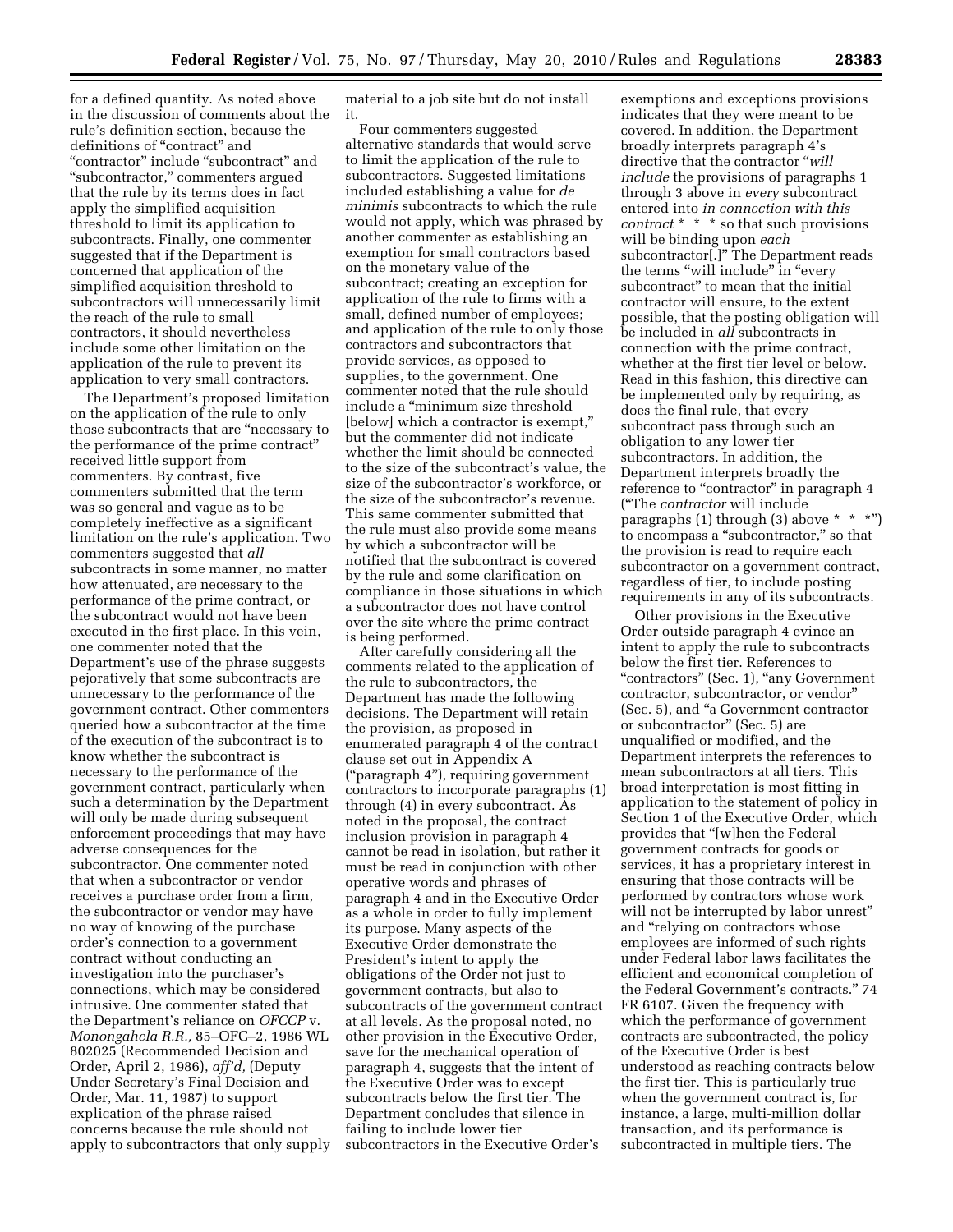economy and efficiency that is sought to be promoted by the Executive Order would not be realized if subcontractors below the first tier of a large government contract were not subject to this rule, and a labor dispute at a lower tier subcontractor interfered with the delivery of the large prime contract. In such a case, "the efficient and economical completion of the Federal Government's contracts'' would not be realized. 74 FR 6107. As a result, the Department interprets the Executive Order as a whole as seeking to avoid just such a scenario.

In addition, as noted in the proposal, the interpretation of Executive Order 13496 has been informed by the interpretation of Executive Orders 12800 and 13201. In both those cases, the Department similarly interpreted the text of the orders, which had contract incorporation provisions that were virtually identical to paragraph 4 of Executive Order 13496, to provide for application of the obligations to subcontractors below the first tier. *See*  69 FR 16378, Mar. 29, 2004; 57 FR 49591, Nov. 2, 1992. The Department has concluded that Executive Order 13496 was drafted with awareness of these earlier Executive Orders, and that it was intended to be implemented in the same manner as its predecessors.

One commenter emphasized that the regulatory implementation of Executive Orders 12800 and 13201 was supportable because those orders granted authority to the Secretary to exempt subcontracts below an appropriate tier, suggesting application of the obligations of those orders to lower contract tiers. *See* Section 3(b)(v) of Executive Orders 12800 and 13201, 57 FR 12986, Apr. 13, 1991; 66 FR 11222, Jan. 17, 2001 (''subcontracts below an appropriate tier set by the Secretary'' may be exempted). In this case, the comment notes, Executive Order 13496 does not grant the Secretary similar regulatory authority to exempt contracts below an appropriate tier, thus suggesting that the Executive Order does not contemplate reaching contracts other than first tier subcontracts. However, the Department views the absence of such regulatory authority to exempt contracts below a certain tier as supporting its interpretation that the Executive Order intends that its obligations are to apply to all subcontracts of the prime contract regardless of tier. The President omitted from Executive Order 13496 any administrative authority to exempt lower tier subcontractors because he did not intend to permit *any* tier-based exemption, and not because it was contemplated that lower tier

subcontractors would, at some point, be outside the reach of the purposes of the Executive Order. Thus, the Department interprets silence as to tier coverage within the text of the Executive Order as reflecting an intent for all tiers to be covered.

The Department's grant of authority to promulgate regulations under the Executive Order is broad, and permits the Department to implement the Order in a manner that is "necessary and appropriate to achieve the purposes'' of the Order. Sec. 3(a), 74 FR at 6108. In addition, the Secretary has the express authority under the Executive Order to ''make modification of the contractual provisions \* \* \* necessary to achieve purposes of this order[.]'' Sec. 3(c), 74 FR at 6108. Accordingly, in order to implement the purpose, intent, and express provisions of the Executive Order, which the Department concludes applies to nonexempt government contracts and all subcontracts of the government contract, the Department will retain paragraph 4 of the contract clause as proposed.

The Department will also retain the interpretation set out in the proposal that the exception for contracts below the simplified acquisition threshold applies only to the prime contract. The Department views as plain and unambiguous the text of the Executive Order on this point. Section 2 of the Order states that ''all *Government contracting departments and agencies*  shall, to the extent consistent with law, include the [contract clause] in *every Government contract,* other than \* \* \* purchases under the simplified acquisition threshold. \* \* \* \* 74 FR 6107 (emphasis added). Based on this provision, the exception for contracts below the simplified acquisition threshold applies only to the original government contract, and has no application to subsequent subcontracts. In response to comments, the Department does not consider the result—excepting prime contracts below the simplified acquisition threshold and covering subcontracts below that threshold—to be incongruous. The Department concludes that the Executive Order embodies a sound policy choice that when the Federal government enters into a large prime contract (defined as exceeding the simplified acquisition threshold), *all employees* working under the umbrella of that prime contract will be notified of their rights under federal labor law, including employees of lower tier subcontractors. Indeed, it *would* be incongruous to seek economical and efficiency improvements in government procurement through a well-informed

contractor workforce and yet *not* apply those standards to all subcontracts flowing from the covered prime contract regardless of their size. The Department notes that the application of the rule to subcontracts below the simplified acquisition threshold presents no greater notice-posting obligation than many of those employers already have with other notice-posting obligations under various labor and employment laws. For instance, the notice-posting obligation of USERRA, the Uniformed Services Employment and Reemployment Rights Act, requires *all*  employers regardless of size to post notices to their employees about their USERRA rights. 38 U.S.C. 4334; 20 CFR 1002 (implementing regulations). The reach of this rule is not incompatible or inconsistent with the reach of other labor and employment notice-posting obligations.

After full consideration of comments about the application of the rule to *de minimis* value subcontracts, the Department has concluded that it is "necessary and appropriate," Sec. 3 of the Executive Order, to establish a *de minimis* value standard for subcontracts below which the rule will not apply. Such a standard expressly employs the principle that certain activity is of such modest concern to the application of the legal standard that it can be set apart from its application. *Wisconsin Dept. of Revenue v. William Wrigley, Jr., Co.,* 505 U.S. 214 (1992) (the maxim—''the law cares not for trifles''—is part of the established background of legal principles against which all enactments are adopted, and which all enactments (absent contrary indication) are deemed to accept). A *de minimis* standard based on the dollar value of the subcontract also has the advantage of permitting subcontractors to ascertain at the time of entry into the subcontract that this rule will or will not apply to them. In implementing the equal opportunity contract clause requirements of Executive Order 11246, the Department has established a \$10,000 threshold for contracts and subcontracts below which that rule will not apply. *See* 41 CFR 60– 1.5(a). The Department considers suitable the application of a similar \$10,000 threshold for subcontracts below which this rule will not apply, and this *de minimis* standard has been added to  $\S 471.3(a)(4)$ . In addition, as with the admonition in  $\S 471.3(a)(2)(i)$ that agencies and contractors may not enter into contracts so as to avoid the application of the rule, contractors and subcontractors similarly may not enter into contracts so as to avoid application of the rule, and that constraint has also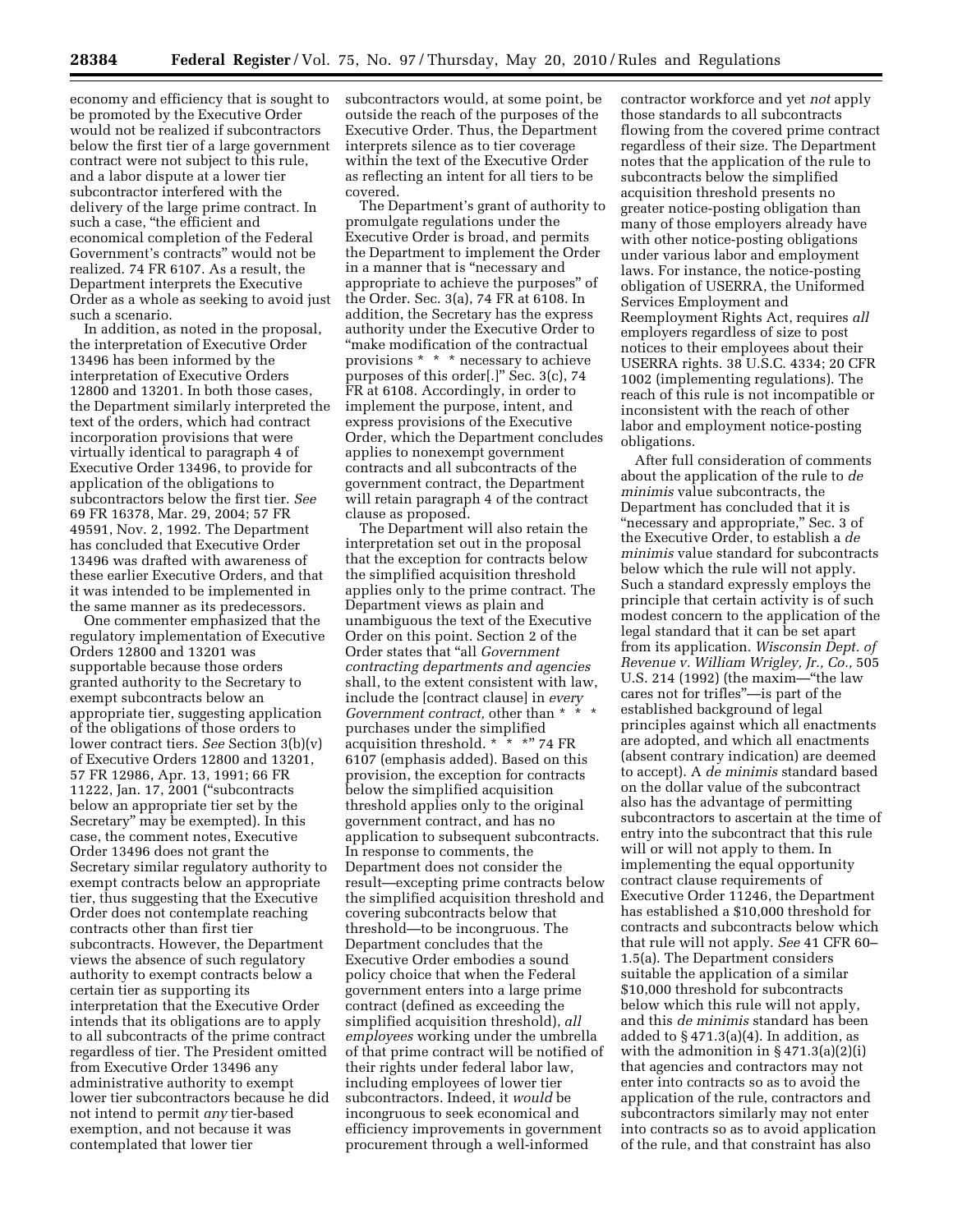been added to § 471.3(a)(4). In addition to the exception for *de minimis*  contracts, the definition of subcontract, as proposed in the NPRM, will continue to be limited to those that are ''necessary to the performance of'' the government contract.

In addition to the exceptions for certain contracts, the Executive Order establishes two exemptions that the Secretary, in her discretion, may provide to contracting department or agencies that the Secretary finds appropriate for exemption. Sec. 4, 74 FR 6108. These provisions permit the Secretary to exempt a contracting department or agency or group of departments or agencies from the requirements of any or all of the provisions of the Order with respect to a particular contract or subcontract or any class of contracts or subcontracts if she finds either that the application of any of the requirements of the Order would not serve its purposes or would impair the ability of the government to procure goods or services on an economical and efficient basis, or that special circumstances require an exemption in order to serve the national interest. *Id.* Proposed § 471.3(b) implemented these exemptions, and provided for the submission of written requests for exemptions to the Director of OLMS. It also provided that the Director may withdraw an exemption if a determination is made that such action is necessary or appropriate to achieve the purposes of the rule. The Department invited comments on the standards and procedures for requesting an exemption and the Department's withdrawal of a granted exemption, but received no comments applicable to these proposed revisions. Therefore, the proposed provisions implementing the exemptions stated in the Executive Order have been carried over to the final rule unchanged. *See* §§ 471.3(b) and (c).

## *F. Physical and Electronic Posting Requirements*

## 1. Physical Posting Requirements

The contract clause in the Executive Order requires a contractor to post the employee notice ''in conspicuous places in and about its plants and offices where employees covered by the National Labor Relations Act engage in activities relating to the performance of the contract, including in all places where notices to employees are customarily posted both physically and electronically." Sec. 2, 74 FR 6107. This provision from the Executive Order establishes a number of criteria for posting, including "conspicuous" posting, posting in locations where

NRLA-covered employees work, posting in locations where contract-related activity is performed, and posting where employee notices are customarily placed. The NPRM summarized the physical posting criteria by stating that the provision establishes that a contractor is required to post the notice physically at its place of operation where employees are likely to see it. 74 FR at 38491. In addition, proposed § 471.2(d) provided that the Department will print the required employee notice poster and supply it to Federal contractors through the Federal contracting agency. The NPRM also noted the poster may be obtained from OLMS, whose contact information was provided in this subsection of the proposed rule, or can be downloaded from OLMS's Web site, *http:// www.olms.dol.gov.* The NPRM observed that the Department's printing of the poster and provision of it to Federal contractors will reduce the burden on those contractors to comply with the Executive Order and this regulation, and will ensure conformity and consistency with the Secretary's specifications for the notice. Proposed § 471.2(d) also permitted contractors to reproduce in exact duplicate the poster supplied by the Department to satisfy their obligations under the Executive Order and this rule. The Department invited comment on its proposal to make available print and electronic format posters containing the employee notice.

The Department received nine comments on issues related to the physical posting requirements. As a general matter, a few comments stated support for the requirements for physical posting, and a few complained that the posting would create workplace clutter. However, most comments requested clarification of the criteria for posting and the meaning of specific terms, including "customary" placement and ''activities related to the performance of the contract.''

The contract clause in the Executive Order requires covered contractors to post notices in ''places where notices to employees are customarily posted.'' 74 FR 6107. One comment sought guidance on this provision, asking whether ''customary'' postings means placement where the employer posts routine notices to employees such as general personnel information, or whether it instead means placement where the employer posts other legally mandated notices, which may be different.

*One comment suggests that the contract clause establishes two independent requirements for posting:*  First, a contractor must post the notice where NLRA-covered employees

perform work related to the contract, and second, they must post it in all places where notices to employees are customarily posted. This comment suggests that the first requirement is separate from the second, so the notice must be posted where contract work is being performed, even if not where customary employee notices are posted, *and* a notice must also be posted where employee notices are customarily posted. Under this interpretation, a contractor must post, for example, on the work floor *and* where other notices are posted. In a similar vein, a second commenter suggests that DOL ''mandate effective physical posting'' because ''employees working at diverse or remote locations may not always pay attention to electronic notices but do take note of physical postings *in their work areas*'' (emphasis added).

Several commenters raised concerns about the application of the phrase ''activities relating to the performance of the contract.'' One commenter submitted that the meaning of where employees ''engage in activities relating to the performance of the contract'' is vague and unclear. Must a contractor post the notice, the commenter asks, in a location in which employees *indirectly*  engage in contract activities, such as where employees provide some but not all products and/or services related to the contract; where employees spent only 20% of their work time on products and/or services that would ''eventually'' be used at a second facility in performance of the contract; where the product or service was altered prior to fulfillment of the contract; or where human resources personnel work at a separate location by providing support to employees working on the contract? In short, the commenter posits, what ''nexus'' must exist between an employee and work related to the performance of the contract?

A second commenter suggests that posting should be required only where employees work *directly* on the contract. The comment argues that requiring employers to post where employees are not working directly on the government contract may cause compliance challenges and would give contractors ''significant pause'' before entering into future government contracts. This commenter requests guidance from the Department regarding employees that do not directly perform contract work but perform supportive work, such human resources and accounting employees. Similarly, a third comment requests clarification on posting where the contractor's employees perform "remote tasks," such as payroll employees at a separate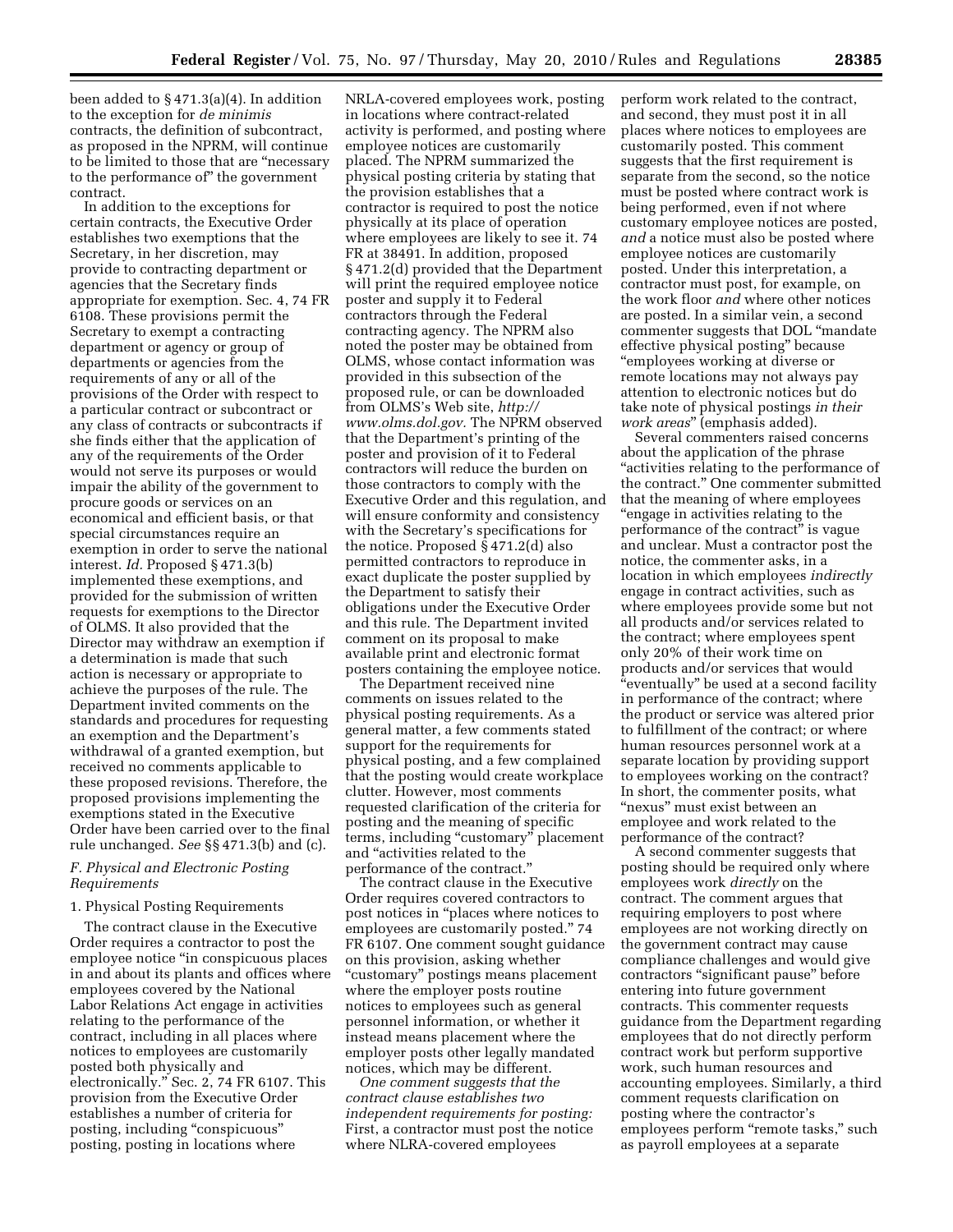facility, or employees at a distribution center that sends parts to the assembly facility where the contract work is performed. This comment also proposes that the Department interpret the provision to mean work performed *directly* on the contract, thus eliminating ''upstream'' and "downstream" employees. To the extent the rule covers administrative functions, the comment requests more specific guidance on how such work is ''related to the performance of the contract.''

Finally, two commenters contended that the rule's posting requirements conflict with the Executive Order. Specifically, they observe that § 471.10(b)(1) requires that the notice be posted at ''each of the contractor's establishments and/or construction work sites\*  $*$  \* [,]" which appears to be broader than the contract clause requirement to post where employees engage in activities related to contract performance. The comment recommends revision to regulatory text to state that posting is only required where employees engage in contract's performance.

The Department received several comments about the physical poster itself. Two comments suggested that the poster be printed in other languages, particularly Spanish. Two agree with the Department that in order to ensure that the notice is not reduced or otherwise modified, the poster as supplied by the Department cannot be altered in size or substance and that only exact duplicates of the Departmentsupplied poster can be utilized. By contrast, two commenters noted that this no-alteration requirement prevents contractors from purchasing the poster through a commercial source that consolidates Federally mandated posters into a single poster, provides updates to posters when the content is revised by the implementing agency, or both.

After carefully reviewing the comments related to the physical posting requirements, the Department has concluded the following. The Executive Order requires a contractor to post the employee notice ''in conspicuous places in and about its plants and offices[,] including all places where notices to employees are customarily posted \* \* \* physically.'' Sec. 2, para. 1, 74 FR 6107. Because the Department received no comments raising issues regarding the meaning of posting ''in conspicuous places[,]'' the Department concludes that contractors are accustomed to such a requirement and it has a well-accepted meaning. A notice is conspicuously posted if it is placed in a central location where

employees are likely to see it. *Dunham v. McLaughlin Body Co.,* 812 F. Supp 867, 872 (DC Ill. 1992) (notice required under Age Discrimination in Employment Act). *See also* 29 CFR 825.300, which requires covered employers to ''post and keep posted'' the notice required by the Family and Medical Leave Act (''FMLA''), 29 U.S.C. 2601 *et seq.*, "on its premises, in conspicuous places where employees are employed,'' which means ''prominently where it can be readily seen by employees and applicants for employment.'' Accordingly, for the purposes of this rule, a contractor meets the requirement to post the employee notice conspicuously if the notice is prominent and can be readily seen by employees. This standard has been incorporated into a new subsection of § 471.2(d), which establishes the regulatory standards for a contractor's physical posting of the employee notice.14

The requirement to post ''in and about [a contractor's] plants and offices \* \* \*, including in all places where notices to employees are customarily posted[,]'' when read together with the ''conspicuous'' requirement, requires widespread posting that is prominent and readily observable throughout the contractor's plants and offices, and emphasizes that among these locations is placement where other employee notices are posted. ''Other notices to employees" is not limited to Federally mandated legal notices, but includes notices to employees regarding the terms and conditions of their employment. *See* § 471.2(d)(1).

In response to comments, the Department has determined that it is necessary and appropriate to require a contractor that employs a significant number of employees who are not proficient in English to post the employee notice in languages other than English to achieve the purposes of the Order, and this requirement has been incorporated into § 471.2(d). In implementing a similar requirement under the FMLA, 29 CFR 825.300(a)(4), the Department stated that ''when the employer employs a significant portion of employees who are not literate in English, the employer [must] provide the poster and general notice to employees in a language in which they are literate.'' 73 FR 67991, Nov. 17, 2008. The Department similarly adopts this standard for application in this rule, and will require a contractor to post the employee notice in a language or

languages spoken by a significant portion of the contractor's workforce. *See* § 471.2(d). Employers with multiple locations may post notices in different languages at different locations, if the posted notices are provided in languages in which the employees are literate at each location. The Department will provide necessary translations of the poster. *See* § 471.2(e). With regard to the requirement in § 471.2(e) that the poster not be altered by the contractor, the Department clarifies that this prohibition is not intended to, and should not, impair the ability of contractors to utilize a commercial poster service that might provide the instant employee notice consolidated onto one poster with other Federally mandated labor and employment notices, so long as such consolidation does not alter the size, color, or content of the poster provided by the Department.

Finally, the Department agrees with the comments that additional guidance is needed to advise contractors and employees regarding the meaning of the requirement to post where employees ''engage in activities relating to the performance of the contract.'' 74 FR 6107. The starting point for interpretation and implementation of this phrase is two prior executive orders that similarly obligated notice-posting through contract clause incorporation. Although neither Executive Order 11246 nor 13201 included the operative phrase as a provision setting the outside bounds of the posting requirement, they each employed the operative phrase inversely to establish the basis of a coverage exemption.15 As a result, both Executive Orders 11246 and 13201 provided that the Department may grant exemptions to facilities of a contractor that are ''in all respects separate and distinct from *activities of the contractor related to the performance of the contract.*'' *See* E.O. 11246, Sec. 204(d), as amended (available at *http:// www.dol.gov/ofccp/regs/statutes/ eo11246.htm*); E.O. 13201, Sec. 3(c), 66 FR 11222–23 (emphasis added).

In implementing the ''separate and distinct facilities'' exemption for

<sup>14</sup>Subsequent subsections of § 471.2 have been re-lettered following the insertion of new subsection (d).

<sup>15</sup>The contract clause prescribed by Executive Order 13201 specified that ''[d]uring the term of this contract, the contractor agrees to post a notice, of such size and in such form as the Secretary of Labor shall prescribe, in conspicuous places in and about its plants and offices, including all places where notices to employees are customarily posted.'' Sec. 2(a)(1), 66 FR 11221. Section 202 of Executive Order 11246 requires that ''[t]he contractor agrees to post in conspicuous places, available to employees and applicants for employment, notices to be provided by the contracting officer setting forth the provisions of this nondiscrimination clause.'' Sec. 202(1), E.O. 11246 (available at *http://www.dol.gov/ ofccp/regs/statutes/eo11246.htm*).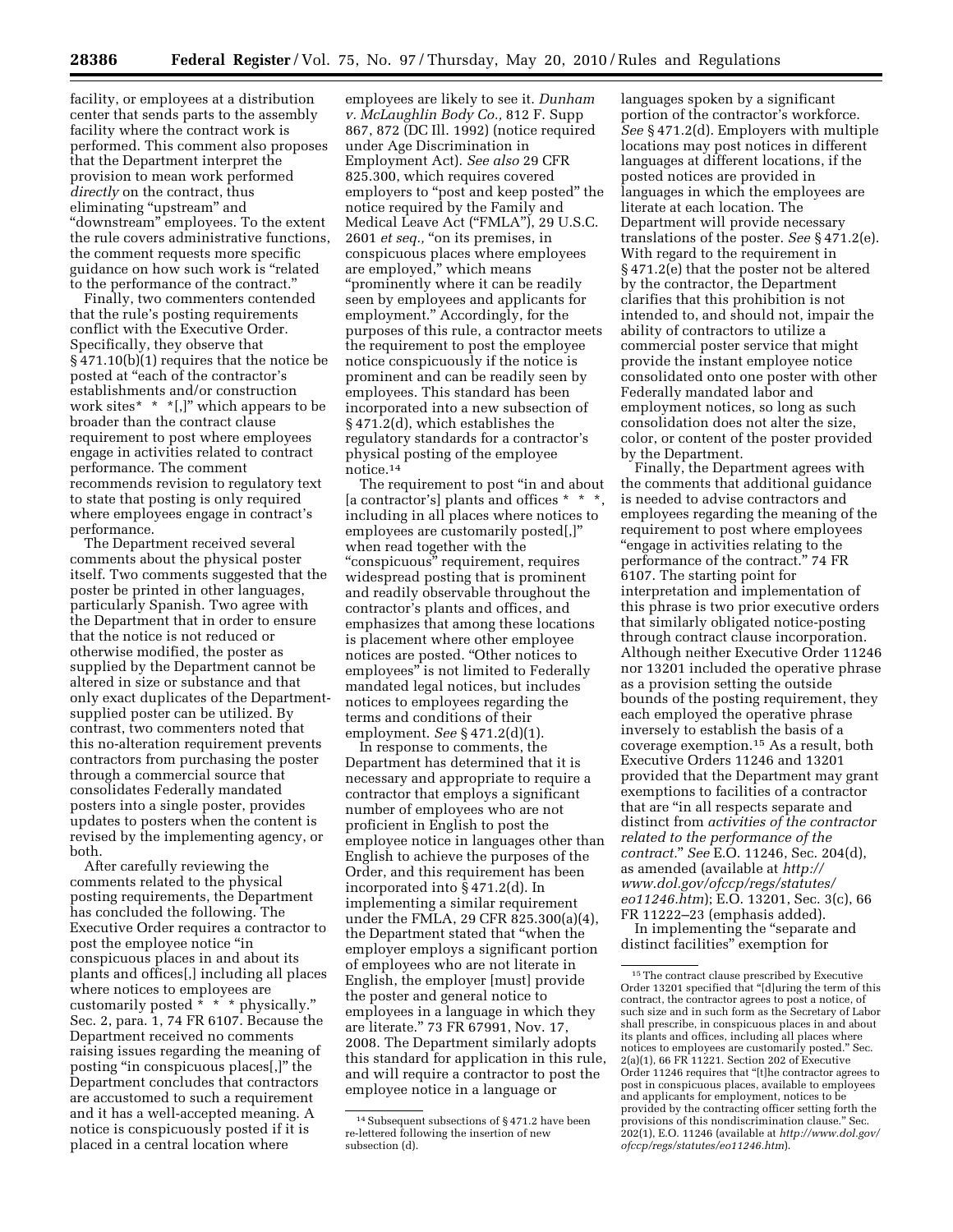Executive Order 11246, the Department has adopted a multi-factor analysis to determine whether activity at a certain facility is separate and distinct from activity related to the performance of the contract.16 Although these exemption factors are facility-based, and are inherently intended to analyze whether entire facilities are contractrelated, they are nevertheless instructive because they suggest that indirect support of or benefit from the government contract may cause the denial of an exemption or waiver request.

In addition to analyzing the implementation of the phrase as it operated in the two predecessor executive orders, the Department has also looked to the implementation of a similar phrase that affirmatively established the bounds of a contractor's obligations without regard to the possibility of waivers or exemptions. The Department's previous experience implementing Section 503 of the Rehabilitation Act, 29 U.S.C. 793, provides such an analog. Prior to a statutory amendment in 1992, the affirmative action requirements of Section 503 required government contracts in excess of \$10,000 to ''contain a provision requiring that, *in employing persons to carry out such contract,* the party contracting with the United States shall take affirmative action to employ and advance in employment qualified individuals with disabilities.'' 29 U.S.C. 793 (1991 compilation) (emphasis added). Accordingly, the affirmative action provision of Section 503 applied only insofar as the contractor was employing persons to "carry out" or, as with Executive Order 13496, "engage in activities related to the performance of,'' the government contract. The similar focus of these provisions is thus directed to the specific nature of the employees' work, and is not based on the conduct of the work at a facility.

To determine whether contractors were "employing persons to carry out" a government contract for the purposes of Section 503, the Department established a disjunctive test. 29 CFR 60–

741.4(a)(2). Under that test, the Department considered a position to have been engaged in carrying out a contract if:

(A) The duties of the position included work that fulfilled a contractual obligation, or work that was necessary to, or that facilitated, performance of the contract or a provision of the contract; or

(B) The cost or a portion of the cost of the position was allowable as a cost of the contract under the principles set forth in the Federal Acquisition Regulation at 48 CFR Ch. 1, part 31: Provided, That a position shall not be considered to have been covered by this part by virtue of this provision if the cost of the position was not allocable in whole or in part as a direct cost to any Government contract, and only a de minimis (less than 2%) portion of the cost of the position was allocable as an indirect cost to Government contracts, considered as a group.

29 CFR 60–741.4(a)(2)(A)-(B). In proposing this regulatory test, the Department explained that subsection A includes ''work that is necessary to or that facilitates contract performance, even if not directly required by an express contract term, [which] is intended to reflect the practical reality that performance of a contract generally requires the cooperation of a variety of individuals engaged in auxiliary and related functions beyond direct production of the goods or provision of the services that are the object of the contract.'' 57 FR 48092, Oct. 21, 1992.

The Department has uniformly concluded in each of these prototypes— Executive Orders 11246 and 13201, and Section 503—that contract-related work includes more than direct work that effectuates that product or service that is the subject of the contract. Under the Department's interpretations, included in contract-related activity is indirect or auxiliary work without which the contract could not be effectuated, such as maintenance, repair, personnel and payroll work.

Accordingly, the Department will adopt the disjunctive test previously used for implementing the affirmative action requirements of Section 503 of the Rehabilitation Act to determine whether, under Executive Order 13496, particular employees are "engage[d] in activities relating to the performance of the contract.'' *See* § 471.2(d)(2).17 In determining whether employees are engaging in activities relating to the performance of the contract under

§ 471.2(d)(2)(i), the Department notes that a contract for production and sale of goods to the Government commonly requires the work not only of the production employees assembling the goods, but also of those engaged in functions such as repairing the machinery used in producing the goods; maintaining the plant; assuring quality control and security; storing the goods after production; delivering them to the Government; hiring, paying, and providing personnel services for the employees engaged in contract-related work; keeping financial and accounting records; performing related office and clerical tasks; and supervising or managing the employees engaged in such tasks. This list is not intended to be exhaustive, but only to illustrate that a variety of functions may commonly be involved in activities related to the performance of the contract. Whether a particular employee is engaged in activities related to the performance of the contract depends on the facts. In each case, the question is whether the duties of the employee's position include work that contributes to or furthers the performance of the contract, or work whose omission would impede the contract's performance.

#### 2. Electronic Posting Requirements

The NPRM stated that those contractors that customarily post notices to employees electronically must also post the required notice electronically. In proposed § 471.2(e), the Department indicated that such contractors may satisfy the electronic posting requirement on any Web site that is maintained by the contractor or subcontractor and customarily used for employee notices, whether external or internal. The NPRM noted that a contractor must display prominently on its Web page or electronic site where other employee notices are customarily placed a link to the DOL's Web page that contains the full text of the employee notice. The contractor must also place the link in the prescribed text contained in § 471.2(e). The prescribed text is the introductory language of the notice. The Department sought comments on this proposal for electronic compliance, and particularly requested feedback regarding whether it should prescribe standards regarding the size, clarity, location, and brightness with regard to the link, including how to prescribe electronic postings that are at least as large, clear and conspicuous as the contractor's other posters.

The Department received numerous comments about the electronic posting requirements of the rule. About half of those comments sought additional

 $^{\rm 16}$  These factors are found in Office of Federal Contractor Compliance Programs Directive, Separate Facility Waivers/Exemptions (Sept. 13, 2002) (available at *http://www.dol.gov/ofccp/regs/ compliance/directives/dir260.pdf*). Other factors that may be considered include the number of facilities connected to the contractor's Government contracts and the nature of the contractor's contractual relationship with the Government. *Id.* at 4. The Department's implementation of now revoked Executive Order 13201 concluded that the identical factors would be used to consider requests for waivers for separate and distinct facilities under that rule. *See* 69 FR 16384.

<sup>17</sup> In addition, Proposed § 471.10(b)(1), which stated that compliance evaluations will determine whether the notice is posted ''in an about each of the contractor's establishments and/or construction worksites,'' has been modified to reflect that compliance evaluations will assess conformity with the applicable physical and electronic posting standards contained in § 471.2(d) and (f).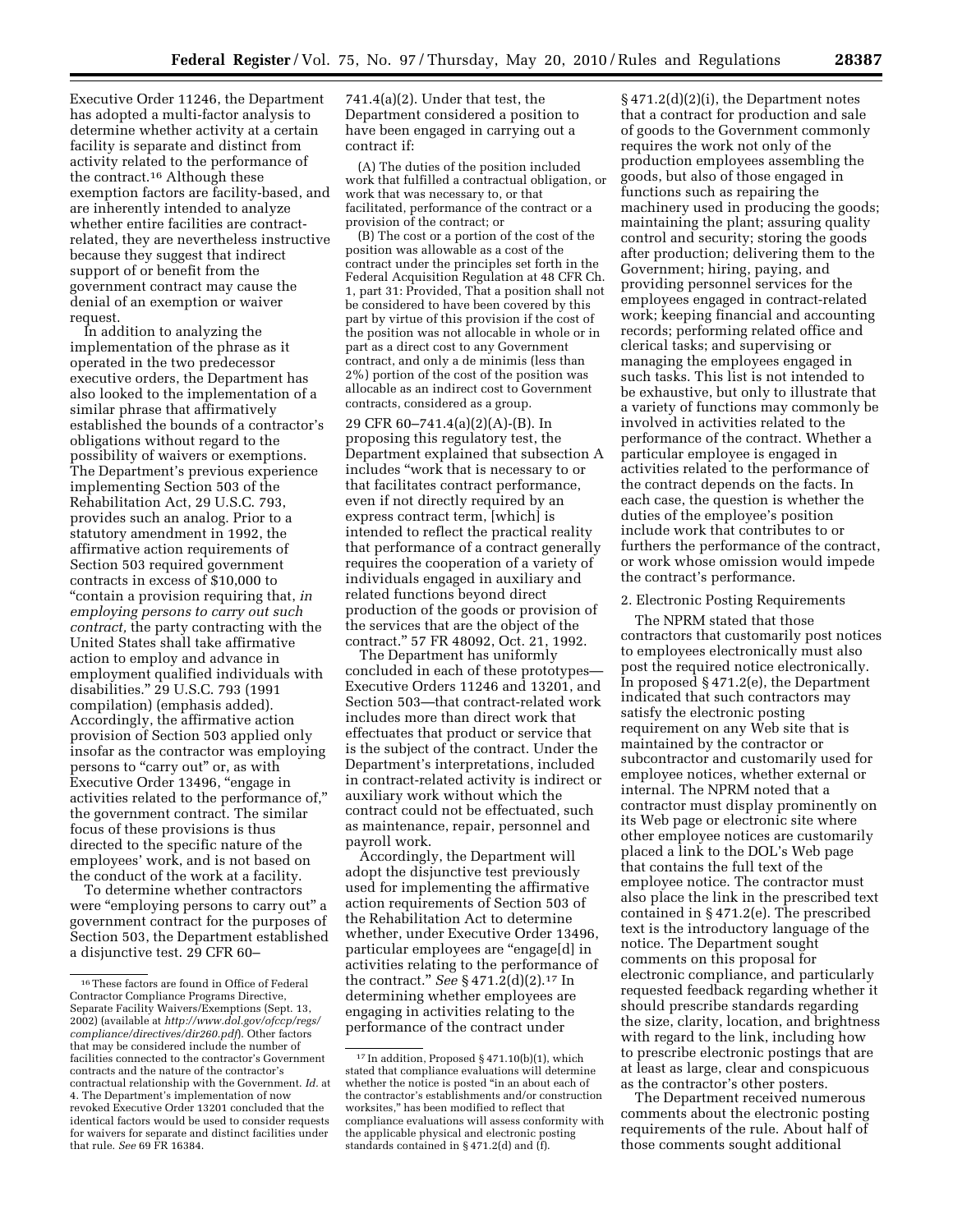guidance on the meaning of particular terms used in the rule that establish the electronic posting requirement, and the other half commented on the text prescribed to accompany the electronic link to the notice. In addition, the Department received one comment responding particularly to whether the Department should adopt standards regarding display of the link. Finally, one comment challenged the requirement to post electronically as unnecessary, redundant and ultimately burdensome because, the commenter submitted, most employees are accustomed to finding notices on employee bulletin boards. This comment also suggested that posting this notice electronically, when other Federally mandated notices are required to be posted only physically, heightens the impact of this notice and suggests that it may have priority over other required notices. The comment suggests that this outcome is not supported by the requirements of the Executive Order.

Two comments suggested additional limitations on the meaning of ''customarily post[ing] notices to employees electronically,'' which is the threshold standard that triggers the obligation to post this notice electronically as well. The first comment applauds the use of electronic notification to employees, but suggests that the requirement to post electronically be limited to those cases in which the employer posts only other Federally mandated notices electronically. The comment suggests that employers may post a variety of notices to employees electronically, and the mere use of electronic communications would trigger the eposting requirement for this notice. The second comment suggests that in those cases in which an employer posts notices to employees both physically and electronically, the rule should be modified to give employers the option to post only physically. The comment supports the optional requirement with the example of firms that engage in manufacturing that may post some notices electronically. The most effective way to reach the employees engaged in the manufacturing process, the comment contends, is to physically post notices on the shop floor. This comment suggests the electronic posting in such instances would be needless and burdensome, and defeat the intent of the Executive Order. The comment suggests that the requirement to post electronically be limited to those cases in which employees engaged in activities related to the contract have regular access to electronic postings and

access to electronic postings may be limited to employees engaged in activities related to the contract.

Three comments sought clarification of the requirement to "display" prominently'' the link to the Department's Web site containing the full text of the notice. The first comment suggests that many employers have intranet sites that are devoted entirely to communication with employees, and absent further guidance on prominent display, such employers will be uncertain where on those sites to include the link to the required notice. One labor organization suggested that placement of the link be required ''immediately'' on any page referencing employee notices so that successive clicks are avoided. A second labor organization suggested that the rule require the link to be no less prominent than the employer's display of other comparable notices. Finally, in response to the Department's specific query regarding whether it should prescribe standards regarding the size, clarity, location and brightness of the link, one commenter responded negatively, arguing that such regulation would be ''intrusive, overreaching and overregulating.'' Instead of assuming that contractors may try to minimize the link, the comment suggested that the Department simply require that the link be displayed in the same size and clarity as other information on the employer's Web site.

The Department received six comments on the text required to be included with the link to the notice, and because the prescribed text is identical to the preamble of the notice, the comments were analogous to comments discussed earlier about the text of the preamble—some favored the statement regarding encouraging collective bargaining and some opposed it. In addition to comments about the content of the text, two commenters objected to the length of the prescribed text, one suggesting that it is cumbersome and impractical and the other suggesting that the prescribed text simply state, ''Your Rights Under the National Labor Relations Act.'' Two labor organizations favored the inclusion of the prescribed text, and suggested that it include the heading, ''Important notice of Your Federal Rights with Regard to Collective Bargaining.''

After full consideration of the comments about the rule's electronic posting requirements, the Department has made the following decisions. The Executive Order requires posting in ''*all*  places where notices to employees are customarily posted *both* physically and electronically.'' Sec. 2, para. 1, 74 FR

6107 (emphasis added). Thus, the Order indicates that the physical and electronic posting requirements are simultaneous, and one cannot be used in lieu of, or as a substitute for, the other. Accordingly, if an employer customarily posts employee notices both physically and electronically, it must post this notice both physically and electronically. As with the physical posting requirements, the Department concludes that a contractor ''customarily posts employee notices electronically'' within the meaning of the rule when the contractor posts messages to employees electronically about the terms and conditions of their employment, and such messages are not limited to Federally mandated communications and employee rights. Thus, a contractor must post this notice electronically in those places that it customarily posts electronically other messages to employees about the terms and conditions of their employment. Further, inherent in the concept of a contractor's ''customary'' electronic posting is employee access to those communications. Presumably, a contractor would not electronically post notices to employees about the terms and conditions of their employment if its employees did not have regular access to those notices. Therefore, the Department need not at this time provide guidance or set standards regarding employee access to electronic postings.

The Executive Order's requirement to post ''conspicuously'' was interpreted in proposed § 471.2(e) of the NPRM as requiring the ''prominent display'' of the link to the Department's Web site, and comments reflected uncertainty regarding the meaning of this provision. In particular, as noted in the comments, large contractors may have entire intranets that are available for communication to employees. Other contractors may maintain a Web site on which notices to employees are not consolidated into one location. Until compliance experience is further developed, the Department will not adopt a standard for ''prominent display'' that precisely regulates the location of electronic notice by a set number of successive "clicks" away from a starting page, as suggested in some comments. Instead, the Department will consider that the electronic notice is displayed prominently if the link to the Department's Web site containing the notice is no less prominent than the contractor's other notices to employees. In addition, at this time the Department will not set regulatory standards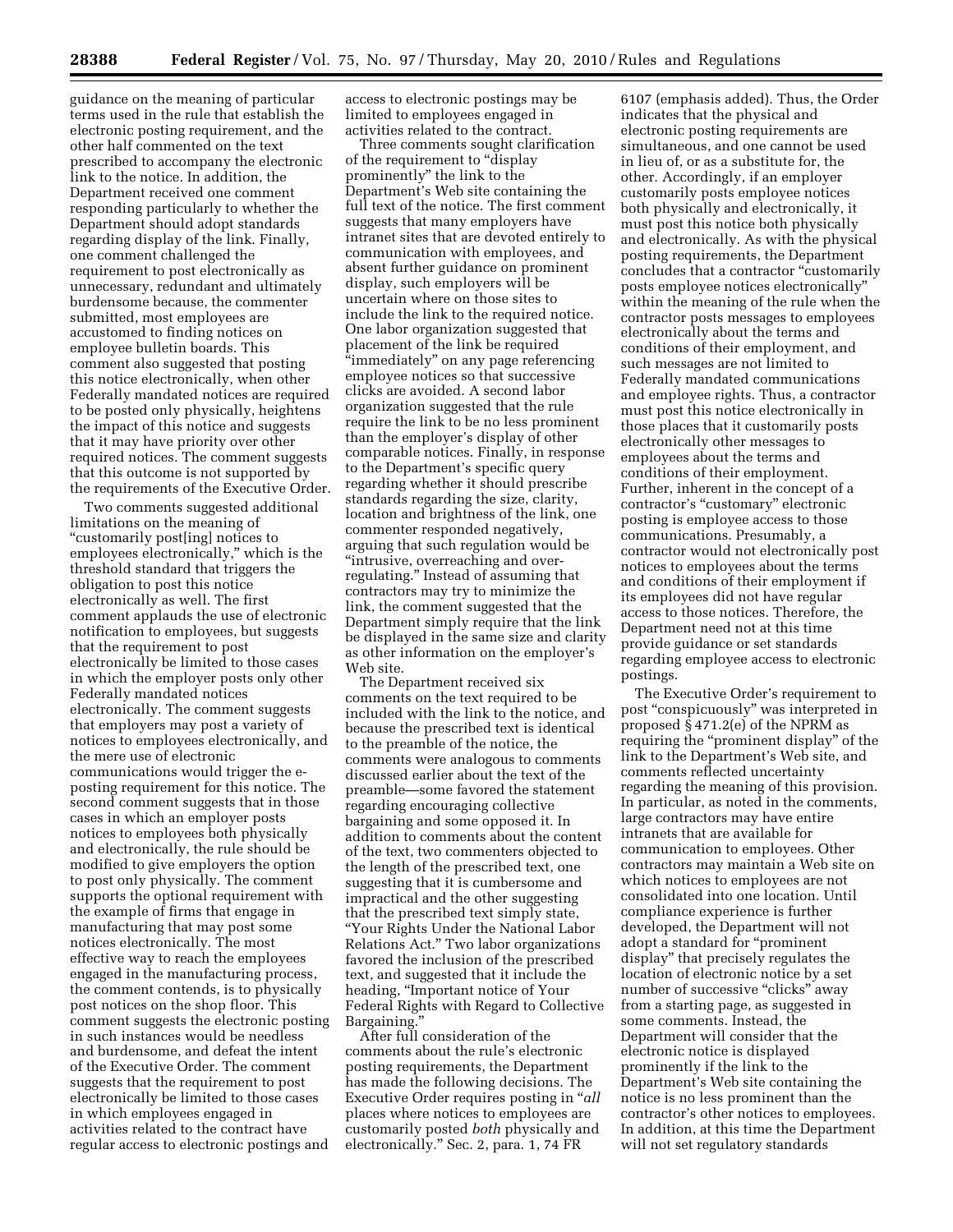regarding the clarity or brightness of the link to the Department's Web site. Further, in response to comments and for a variety of reasons, including limitations on space available for electronic notices, the Department has eliminated the requirement to include text specified in proposed Appendix B with the link to the Department's Web site containing the employee notice. Instead, the link to the Department's Web site must read, ''Important Notice about Employee Rights to Organize and Bargain Collectively with Their Employers,'' and this requirement has been included with the other requirements for electronic posting in  $§$  471.2(f).

Finally, as with the requirement to post translations of the physical employee notice, where a significant portion of a contractor's workforce is not proficient in English, the contractor must provide the required electronic notice in the language the employees speak. This requirement will be satisfied by prominent display, as required in § 471.2(f), of a link to the Department of Labor's Web site that contains the full text of the poster in the language or languages the employees speak. In such cases, the Office of Labor-Management Standards will provide translations of the link to the Department's Web site that must be displayed on the contractor's or subcontractor's Web site.

## *G. Application of the Rule to Employers of* ''*Employees Covered by the NLRA*''

Proposed § 471.4 implemented the policy noted above that the Executive Order requires notice-posting in those workplaces in which employees covered by the NLRA perform work related to the Federal contract. Thus, § 471.4 of the proposed regulatory text established coverage of the rule that is coterminous with NLRA coverage, and stated that the rule did not apply to employers excluded from the definition of "employer" in the NLRA, 29 U.S.C. 152(2), and employers of employees excluded from the definition of "employee" under the NLRA, 29 U.S.C. 152(3).18

One commenter agreed with proposed § 471.4 as a starting point, but suggested that the rule must clarify several points with respect to NLRA coverage. First, the comment suggests that the rule should state that it does not apply to contractors without employees. Second, the comment suggests that the rule should exempt employers that do not fall within the NLRB's discretionary jurisdictional standards related to the volume and character of the business done by the employer. Third, the comment states that the rule should indicate that the Board's jurisdiction does not extend to some employers, such as religious school and tribal enterprises. A second comment agrees that the Department should state that employers who are not covered by the Board's discretionary jurisdictional standards, or are exempted from coverage for other reasons, such as certain religious educational institutions or the horse-racing industry, should be expressly excluded from the rule's application. Two comments raised the issue of application of the rule to foreign operations. The first comment urges the exemption of posting requirements for [presumably U.S. firms with] ''employees performing work outside of the United States'' because ''the nations in which our companies operate overseas have labor management requirements of their own.'' The second comment raises the concern that requiring notice-posting ''in foreign contracts and subcontracts would be confusing to employees working abroad who would not be subject to the statute.'' This comment notes that OFCCP has incorporated a similar exclusion in its regulations at 41 CFR 60–1.5(a)(3), and suggests a similar exemption for work performed on contracts and subcontracts outside the U.S.

As noted, Section 2 of the Executive Order requires contractors to post the required notice ''where employees covered by the National Labor Relations Act'' perform contract-related activities. The NLRA applies to employers and employees that are not excluded from coverage under the definitions of those

terms in the Act. 29 U.S.C. 152(2)–(3). Section 10(a) of the Act empowers the Board ''to prevent any person from engaging in any unfair labor practice affecting commerce,'' and § 9 of the Act extends the jurisdiction to representation cases where commerce would be affected. 29 U.S.C. 160(a), 159. Sections 2(6) and 2(7) provide statutory definitions of "commerce" and "affecting commerce.'' 29 U.S.C. 152(6), (7).

The Supreme Court has determined that Congress granted the Board with ''the fullest jurisdictional breadth constitutionally permissible under the Commerce Clause.'' *NLRB v. Reliance Fuel Corp.,* 371 U.S. 224, 226 (1963). Although the NLRA's statutory jurisdiction is coextensive with congressional power to legislate under the Commerce Clause, the Board has established discretionary standards that limit the assertion of its broad statutory authority to those cases which, in its opinion, have a substantial effect on commerce. These discretionary standards are based on the volume and character of the business done by the employer. *See* "An Outline of Law and Procedure in Representation Cases,'' Chapter 1, Jurisdiction (August 2008) (available at *http://www.nlrb.gov/nlrb/ legal/manuals/outline*\_*chap1.html*). However, even where an employer fails to meet the appropriate discretionary monetary standard, the Board will assert its jurisdiction to the extent necessary to address alleged violations of Section 8(a)(4), which prohibits retaliation against employees who give testimony or file charges under the Act, if it can be established that the Board has statutory jurisdiction, *i.e.,* a greater than de minimis flow of goods or services across State lines. *Pickle Bill's, Inc.,* 224 NLRB 413 (1976).

After due consideration, the Department declines to limit the application of the notice-posting requirements based on the Board's discretionary jurisdictional standards for the following reasons. First, had the President wanted the application of the rule to be limited in such a fashion, the words of the Executive Order would create such a limitation, but no such text appears in the Order. Second, the Board's discretionary jurisdictional standards were established to better effectuate the purposes of the Act to ''promote the prompt handling of major cases'' by limiting the exercise of its jurisdiction ''to enterprises whose operations have, or at which labor disputes would have, a pronounced impact upon the flow of interstate commerce.'' *Hollow Tree Lumber Company,* 91 NLRB 635, 636 (1950). The application of the notice-posting

<sup>&</sup>lt;sup>18</sup> Under the NLRA, the term "employer" excludes the United States, any wholly owned Government corporation, any Federal Reserve Bank, any State or political subdivision thereof, any person subject to the Railway Labor Act [45 U.S.C. 151 *et seq.*], any labor organization (other than when acting as an employer), or anyone acting in the capacity of officer or agent of such labor organization. 29 U.S.C. 152(2). Section 471.4(a)(3) of the NPRM contained an inadvertent drafting error, which combined two employer exclusions into one subparagraph. The two exclusions—any State or political subdivision of a State and any person subject to the Railway Labor Act—have been listed in separate subparagraphs in the final rule, thus increasing by

one the number of employer exclusions listed in § 471.4(a).

The NLRA's definition of "employee" also excludes those employed as agricultural laborers, in the domestic service of any person or family in a home, by a parent or spouse, as an independent contractor, as a supervisor, or by an employer subject to the Railway Labor Act, such as railroads and airlines. 29 U.S.C. 152(3). Section 471.4(b) has been modified to include the NLRA's catchall definition of excluded employees, *i.e.,* someone who is employed ''by any other person who is not an employer as defined'' in the NLRA. 29 USC 152(3).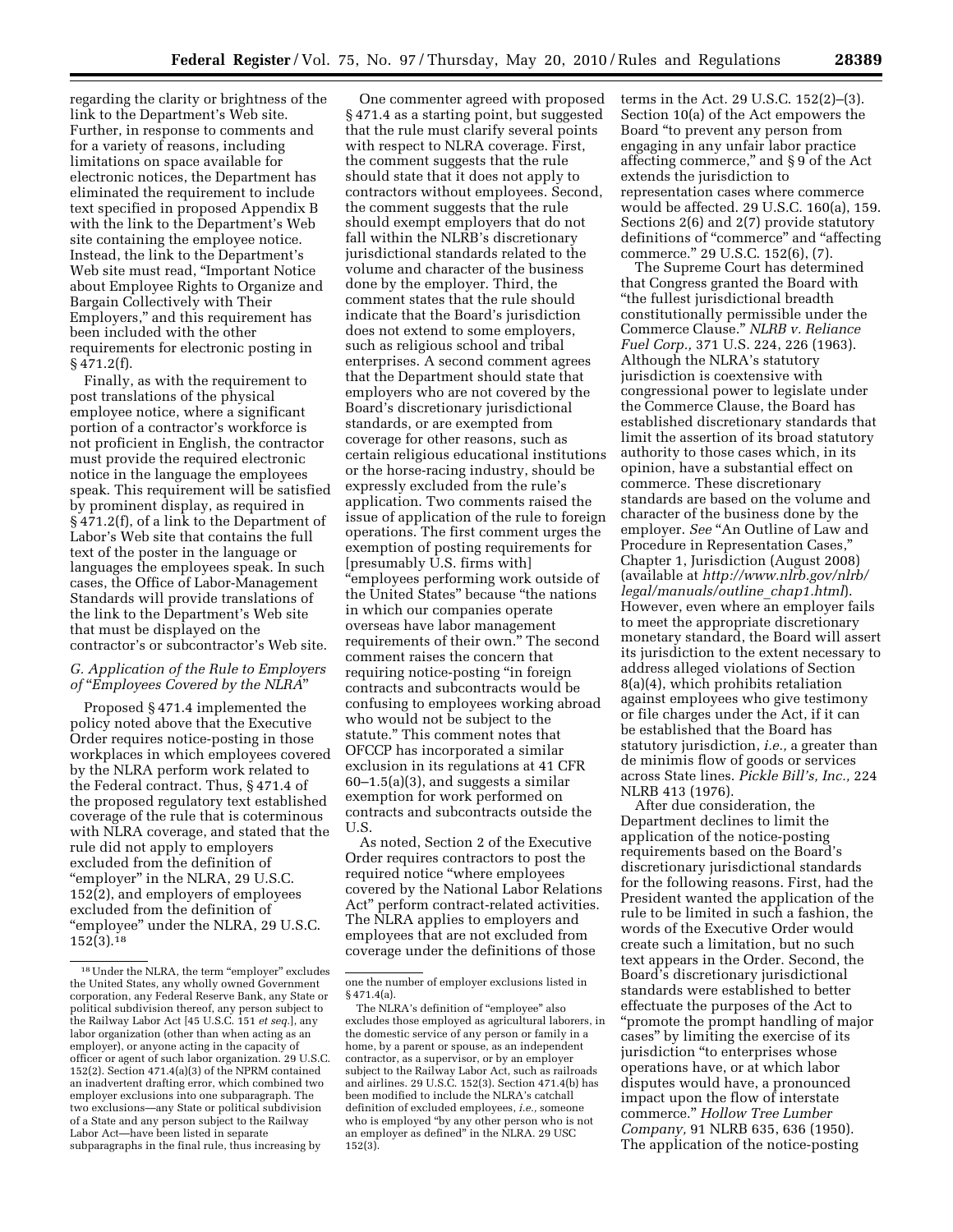rule to employers outside the Board's discretionary jurisdictional limits raise no similar concerns related to the prompt handling of major unfair labor practice or representation cases, and thus no similar rationale demands the inclusion of such a limitation. Third, the Board's discretionary jurisdictional standards are numerous and unwieldy for the purposes of this rule. The jurisdictional standards that have the broadest application are those for retail and non-retail operations, but the Board has established numerous separate individual standards to address certain industries and types of enterprises, including health care organizations, newspapers, and educational institutions, among others. *See* ''An Outline of Law and Procedure in Representation Cases,'' *supra,* Chapter 1, Jurisdiction (discussing jurisdictional standards applicable by industry). Finally, as illustrated in *Pickle Bill's, Inc., supra,* 224 NLRB at 413, certain public policies, such as remedying an employer's unlawful interference with the statutory right of all employees freely to resort to and participate in the Board's processes, demand that the Board's discretionary jurisdictional standards not apply. The Department likewise concludes that the public policy underlying this rule favoring notification to employees of their rights similarly demands that the Board's discretionary jurisdictional standards not apply. Therefore, the Department has determined that the rule applies to employers of ''employees covered by the National Labor Relations Act,'' Sec. 2, 74 FR at 6107, without regard to the Board's discretionary jurisdictional limitations.19

These comments also raise the issue of the application of the rule to certain contractors that might implicate the First Amendment, such as religiously affiliated employers. *See NLRB v. Catholic Bishop of Chicago,* 440 U.S. 490 (1979) (reading the NLRA in light of the Religion Clauses of the First Amendment, NLRB lacks jurisdiction over church-operated schools). Because such limits to the NLRA's jurisdiction are constitutional in nature and

similarly implicate the Department's action under the Executive Order with respect to such contractors, the rule will not apply to contractors that hold themselves out to the public as a religious institution, that are nonprofit, and are religiously affiliated. *See University of Great Falls v. NLRB,* 278 F.3d 1335 (DC Cir. 2002) (employing three-part test for implementing *Catholic Bishop); Universidad Central de Bayamon v. NLRB,* 793 F.2d 383 (1st Cir. 1985) (en banc) (Breyer, Circuit Judge) (same).

As noted, the comments also raise the issue of the application of the rule to U.S. firms doing business abroad. The Supreme Court has stated that the statutory jurisdiction of the NLRA extends only to employees ''of our own country and its possessions.'' *Benz v. Compania Naviera Hidalgo, S.A.,* 353 U.S. 138, 144 (1957). More precisely, the Act only applies to employees in the territorial United States, and not to American employees located abroad. *See, e.g., RCA Oms,* 202 NLRB 228 (1973); *Range Sys's. Eng'g Support,* 326 NLRB 1047 (1998); *Computer Sci.'s Raytheon,* 318 NLRB 966 (1995); *GTE Automatic Elec. Inc.,* 226 NLRB 1222 (1976). Similarly, the regulations implementing Executive Order 11246 exempt from coverage "work performed outside the United States by employees who were not recruited within the United States.'' 41 CFR. 60–1.5(a)(3). For these reasons, the Department has determined that this rule will not apply to government contracts for work performed exclusively by employees of U.S. firms operating outside the territorial United States, and § 471.3(a)(5) has been added to reflect this determination.

Finally, the comments raise the issue regarding the application of the rule to tribal governments. The NLRA is a statute of general applicability, and therefore may be applicable to the activities of Indian tribes. *NLRB v. Chapa-De Indian Health Program Inc.,*  316 F.3d 995 (9th Cir. 2003). The Board's standard for determining the circumstances under which it will exercise jurisdiction over Indian-owned and -operated enterprises is based on the nature of the enterprise and not its location. *San Manuel Indian Bingo & Casino,* 341 NLRB 1055 (2004). In *San Manuel,* the Board overruled prior precedent and applied the statute to the conduct of Indian tribes, unless the law touches the exclusive rights of selfgovernment in purely intramural matters, the application of the law would abrogate treaty rights, or there is evidence in the statute or legislative history that Congress did not intend the

law to apply to Indian tribes. *Id.* The Department will utilize the same standard, and apply this rule to Federal contractors that are Indian-owned or -operated enterprises, unless one of the exceptions articulated by the Board in *San Manuel* applies.

## **Subpart B—General Enforcement; Compliance Review and Complaint Procedures**

Subpart B of the proposed rule established standards and procedures the Department will use to determine compliance with obligations of the rule, take complaints regarding noncompliance, address findings of violations, provide hearings for certain matters, impose sanctions, including debarment, and provide for reinstatement in the case of debarment. The standards and procedures proposed in the NPRM were taken largely from the Department's prior rule administering and enforcing Executive Order 13201, 66 FR 11221. *See* 29 CFR Part 470 (2008), rescinded under authority of E.O. 13496, 74 FR 14045, March 30, 2009. The Department invited comment on the administrative and enforcement procedures proposed in Subpart B.

The NPRM noted that OFCCP administers and enforces several laws that ban discrimination and require Federal contractors and subcontractors to take affirmative action to ensure that all individuals have an equal opportunity for employment. Therefore, OFCCP already has responsibility for monitoring, evaluating and ensuring that contractors doing business with the Federal government conduct themselves in a manner that complies with certain Federal laws. Proposed § 471.10 built on this practice and expertise, and established authority in the Director of OFCCP to conduct evaluations to determine whether a contractor is in compliance with the requirements of this rule. Under proposed § 471.10(a), such evaluations may be done solely for the purpose of assessing compliance with this rule, or may be undertaken in conjunction with an assessment of a Federal contractors' compliance with other laws under OFCCP's jurisdiction. This proposed section also established standards regarding location of the posted notice that will be used by OFCCP to assess compliance and indicates that an evaluation record will reflect efforts made toward conciliation, corrective action and/or recommendations regarding enforcement actions.

The Department received three comments that each raised concerns about OFCCP evaluations to determine

<sup>19</sup>As one comment notes, the Board has declined completely to exercise jurisdiction over the horseracing and dogracing industries because they are peculiarly related to, and regulated by, local governments, and because further regulation of them would not contribute to stability in labor relations in those industries. See 29 CFR 103.3. Because the Board has expressly found that its jurisdiction would not enhance labor-management stability in those industries, and because the purpose of this rule is to promote labor peace and reduce labor unrest, the Department will follow this jurisdictional standard and not apply the rule to the horseracing or dogracing industries.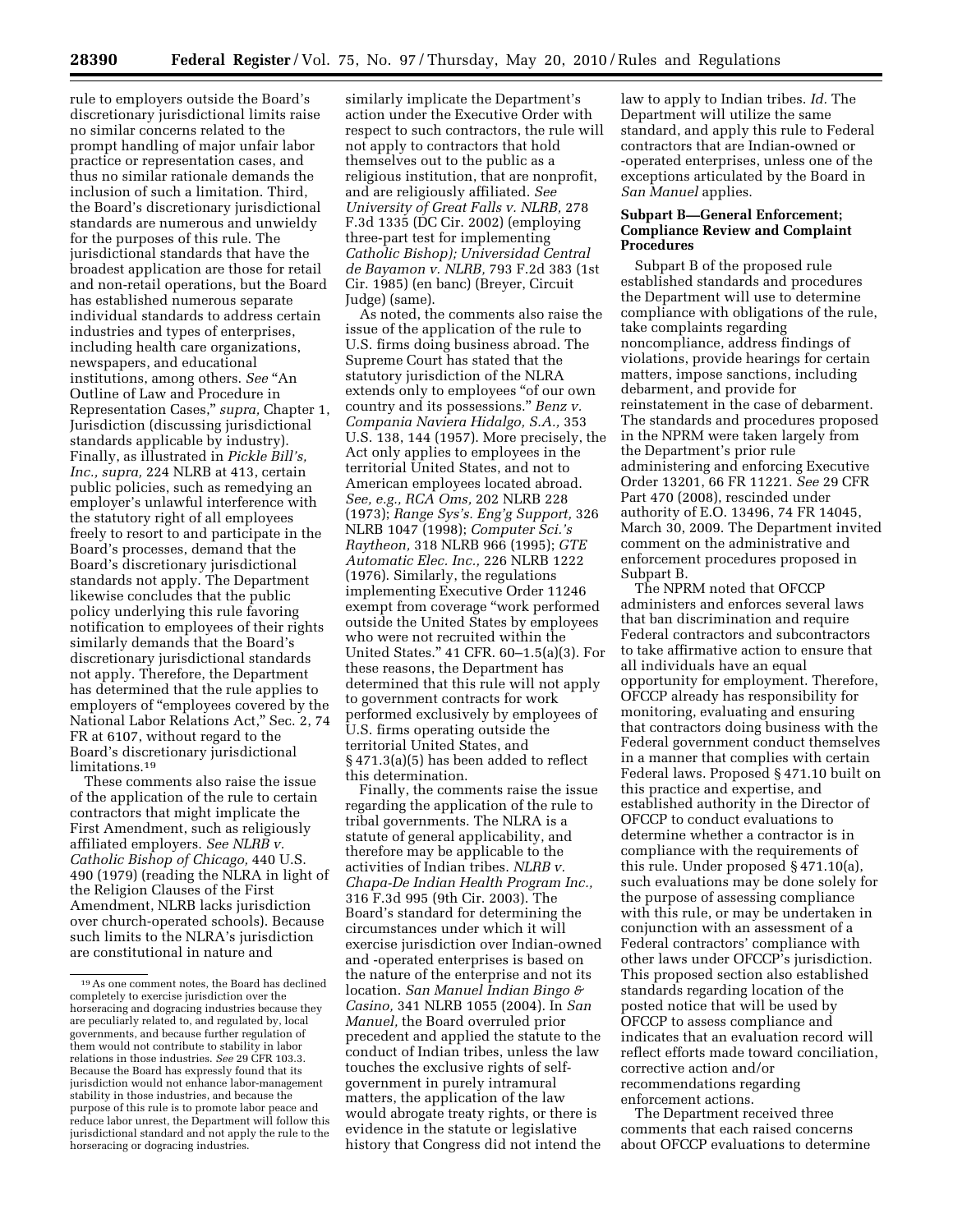whether a contractor is in compliance with the contract clause-inclusion and notice-posting requirements of the rule. The thrust of these comments is that OFFCP compliance evaluators do not have substantive expertise about the rights and obligations contained in the NLRA, and therefore should not be permitted to dispense advice to employees regarding those rights and obligations during compliance reviews. One comment noted that employees are likely to be confused by OFCCP's role in implementing the rule, because the NLRB has enforcement authority regarding the rights stated in the notice. A second commenter noted that the Department should delegate authority for compliance to the NLRB, since it has the proper enforcement authority. Two commenters noted that the Department must ensure that OFCCP compliance evaluators refer any questions regarding substantive rights and obligations under the NLRA to the NLRB. In response to these concerns, the Department notes that the purpose of an OFCCP compliance evaluation is to determine whether a contractor is in compliance with the requirements of this rule, in particular, whether the contractor has satisfied the notice-posting and contract clause-inclusion requirements applicable to that contractor. To the extent that questions are raised regarding the substantive provisions of the notice during a compliance evaluation, the OFCCP reviewer will refer such questions to the NLRB. Therefore, no change to the proposed § 471.10 is required.

Proposed § 471.11 provided for the Department's acceptance of written complaints alleging that a contractor doing business with the Federal government has failed to post the notice required by this rule. The proposed section established that no special complaint form is required, but that complaints must be in writing. In addition, as proposed in § 471.11, written complaints must contain certain information, including the name, address and telephone number of the person submitting the complaint, and the name and address of the Federal contractor alleged to have violated this rule. This proposed section established that written complaints may be submitted either to OFCCP or OLMS, and the contact information for each agency was contained in this subsection. Finally, proposed § 471.11 established that OFCCP will conduct investigations of complaints submitted under this section, make compliance findings based on such investigations, and include in the investigation record

any efforts made toward conciliation, corrective action, and recommended enforcement action.

The Department received one comment regarding the ''informality'' of the complaint submission process. The comment suggests that because the complaint is not required to be submitted under penalty of perjury or similar standard, the process permits the filing of false complaints for harassment or other wrongful purposes. Unlike most other complaints alleging an employer's violation of a legal obligation, however, a complaint filed under § 471.11 requires only a straightforward allegation that an employer has not posted the required notice physically and/or electronically, or has not included the contract clause in its covered contracts or subcontracts. Once notified that such a complaint has been received, the alleged violation is either easily remedied or easily disproved, providing virtually no opportunity for harassment or other misuse of the complaint process. In addition, because the factual basis underlying a complaint is easily corrected, an employee who files a true complaint may be vulnerable to retaliation by an employer who quickly corrects the violation and then subjects the complaining employee to repercussions that may result from a penalty-of-perjury standard. Finally, the complaint process for the Department's former and now-revoked employee notice rule, 29 CFR 470.11 (2008) was identical to this process. For these reasons, the Department has decided to retain the complaint process as proposed in the NPRM. *See* § 471.11.

Proposed § 471.12 set out the initial steps that the Department will take in the event that a contractor is found to be in violation of this rule, including making reasonable efforts to secure compliance through conciliation. Under this proposed section, a noncompliant contractor must take action to correct the violation and commit in writing to maintain compliance in the future. If the contractor fails to come into compliance, OLMS may proceed with enforcement efforts proposed in § 471.13.

One comment regarding the conciliation process requested that the Department clarify the extent of a contractor's liability for penalties if the contractor has fully cooperated with reasonable conciliation effort and complies with the requirements of the rule. The same comment suggests that a contractor be given notice of the conciliation process and an opportunity to appear at that stage before the Director for Federal Contract

Compliance, and that if compliance results, a written decision be issued to that effect.

The comment misconstrues the conciliation and enforcement processes of the rule. Enforcement proceedings against a contractor, discussed further below, will result when a violation has not been corrected through conciliation. § 471.13(a)(2). If, during the conciliation process, a contractor comes into full compliance with the requirements of the rule and commits in writing not to repeat the violation, § 471.12(b), there is no need to refer the matter for enforcement, and no attendant penalties can result. Similarly, because of the informality of the conciliation process and the absence of any penalties associated with it, there is no basis to provide a contractor with formal notice, an opportunity to be heard, or a decision on the record at that stage of the process.

Proposed § 471.13 implemented Section 6 of the Executive Order, 74 FR 6108–09, and established steps that the Department will take in the event that conciliation efforts fail to bring a contractor into compliance with this rule. Under this proposed section, enforcement proceedings may be initiated if violations are found as a result of either a compliance evaluation or a complaint investigation, or in those cases in which a contractor refuses to allow a compliance evaluation or complaint investigation or refuses to cooperate with the compliance evaluation or complaint investigation, including failing to provide information sought during those procedures. The enforcement procedures proposed in § 471.13 relied primarily on the Department's regulations at 29 CFR part 18, which govern administrative hearings before an Administrative Law Judge (''ALJ''), and on the provisions for expedited hearings at 29 CFR 18.42. The procedures in this proposed section established that an ALJ will make recommended findings and conclusions regarding any alleged violation to the Assistant Secretary for Employment Standards (''Assistant Secretary''), who would issue a final administrative order. The final administrative order may include a cease-and-desist order or other appropriate remedies in the event that a violation is found. The procedures in this proposed section also established timetables for submitting exceptions to the ALJ's recommended order to the Assistant Secretary, and also provided for the use of expedited proceedings. Other than the substitution of the Administrative Review Board for the Assistant Secretary, as noted earlier, no changes were made to proposed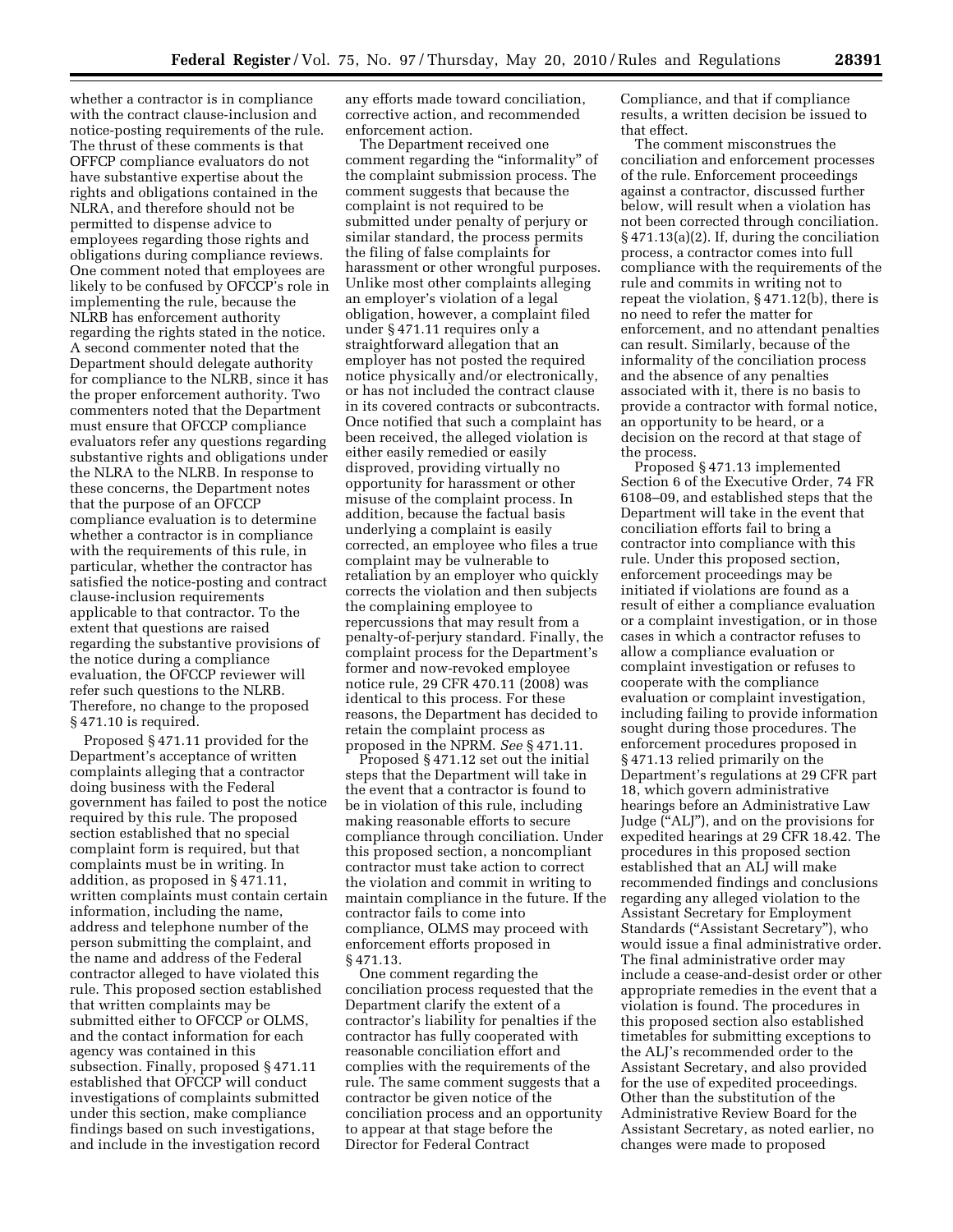§ 471.13, and it is unchanged in the final rule.

Proposed § 471.14 addressed the imposition of sanctions and penalties in cases in which violations are found, and established post-hearing procedures related to such sanctions or penalties. Section 7 of the Executive Order provides the framework for the scope and nature of remedies the Department may order in the event of a violation. 74 FR 6109.

Section 7(a) of the Executive Order provides that the Secretary may issue a directive that the contracting department or agency cancel, terminate, suspend, or cause to be cancelled, terminated or suspended any contract or portion of a contract for noncompliance. *Id.* In addition, the Executive Order indicates that contracts may be cancelled, terminated or suspended absolutely, or their continuance may be conditioned on a requirement for future compliance. *Id.* Prior to issuing such a directive, the Secretary must offer the head of the contracting department or agency an opportunity to object in writing to the remedy contemplated, and the objections must contain reasons why the contract is essential to the agency's mission. *Id.* Finally, Section 7 of the Executive Order prevents the imposition of such a remedy if the head of the contracting department or agency, or his or her designee, continues to object to the issuance of the directive. *Id.* Proposed § 471.14(a), (b), (c), and (d)(1) fully implemented the standards and procedures established in Section 7(a) of the Executive Order.

Section 7(b) of the Executive Order provides that the Secretary may issue an order debarring noncompliant contractors ''until such contractor has satisfied the Secretary that such contractor has complied with and will carry out the provisions of the order.'' 74 FR 6109. As with the remedies discussed above, prior to the imposition of debarment, the Secretary must offer the head of the contracting department or agency an opportunity to object in writing to debarment, and the objections must contain reasons why the contract is essential to the agency's mission. *Id.*  Finally, Section 7(b) of the Executive Order prevents the imposition of debarment if the head of the contracting department or agency, or his or her designee, continues to object to it. *Id.*  Proposed  $\S 471.14(d)(3)$  of the rule established the availability of the debarment remedy. Section 471.14(f) of the proposed rule indicated that the Assistant Secretary will periodically publish and distribute the names of contractors or subcontractors that have been debarred for noncompliance. Other than the substitution of the Director of OLMS for the Assistant Secretary, as noted earlier, no changes were made to proposed § 471.14, and it is unchanged in the final rule.

Proposed § 471.15 permitted a contractor or subcontractor to *seek* a hearing before the Assistant Secretary before the imposition of any of the remedies outlined above. Other than the substitution of the Director of OLMS for the Assistant Secretary, as noted earlier, no changes were made to proposed § 471.15, and it is unchanged in the final rule. Proposed § 471.16 provides contractors or subcontractors that have been debarred under this rule an opportunity to *seek* reinstatement by requesting such in a letter to the Assistant Secretary. Under this proposed provision, the Assistant Secretary may reinstate the debarred contractor or subcontractor if he or she finds that the contractor or subcontractor has come into compliance with this rule and has shown that it will fully comply in the future.

As noted above, § 471.2(a) required all nonexempt prime contractors and subcontractors to include the employee notice contract clause in each of its nonexempt subcontracts so that the obligation to notify employees of their rights is binding upon each successive subcontractor. Regarding enforcement of the requirements of the rule as to subcontractors, the Executive Order requires the contractor to "take such action with respect to any such subcontract as may be directed by the Secretary of Labor as a means of enforcing such provisions, including sanctions for noncompliance." Sec. 2, para. 4, 74 FR 6108. Accordingly, in the event that the Department determines that a subcontractor is out of compliance with the requirements of this rule regarding employee notice or inclusion of the contract clause in the subcontractor's own subcontracts, the Secretary may direct the contractor to require the noncompliant subcontractor to come into compliance. As indicated in the Executive Order, if such a directive causes the contractor to become involved in litigation with the subcontractor, the contractor may request the United States to enter the litigation in order to protect the interests of the United States. Sec. 2, para. 4, 74 FR 6108. If the contractor is unable to compel subcontractor compliance on its own accord, the compliance review, complaint, investigation, conciliation, hearing and decision procedures established in §§ 471.10 through 471.16 to assess and resolve contractor compliance with the requirements of this rule are also applicable to

subcontractors. In those instances in which a contractor fails to take the action directed by the Secretary regarding a subcontractor's noncompliance, the contractor may be subject to the same enforcement and remedial procedures that apply to noncompliance with requirements to provide employee notice or include the contract clause in its contracts. *See*  § 471.13(a)(1).

The Department received a number of comments regarding the enforcement procedures of the rule, the vast majority of which raised concerns regarding the Department's purported enforcement of the substantive provisions of the notice. Eight comments raised the issue with respect to the second paragraph of the contract clause, which states that the ''contractor will comply with all provisions of the Secretary's notice, and related rules, regulations, and orders of the Secretary of Labor.'' 74 FR 6107. These comments note that this provision, when taken together with the rule's enforcement procedures, suggest that the Department will be adjudicating violations of the substantive provisions of the notice, which they correctly indicate is solely within the purview of the National Labor Relations Board. Other commenters raise the same issue more generically, and suggest that the Department's enforcement against contractors that violate the Department's rule interferes with the NLRB's exclusive jurisdiction. Overall, the comments indicate that the Department's interference with the NLRB's adjudicatory role would violate principles of preemption and primary jurisdiction, and incorrectly impose sanctions precluded by the NLRA.

In response to these comments, the Department assures the contractor community that it cannot, nor will it, attempt to enforce the substantive provisions of the notice against contractors or subcontractors. As the comments correctly note, such enforcement authority is within the exclusive jurisdiction of the National Labor Relations Board. The primary purpose of the Executive Order is to reduce the government's contracting costs by ensuring that employees are well-informed of their rights under the NLRA. 74 FR 6107. The mechanism by which the Executive Order achieves this goal is through requiring that a contractor agree in the government contract to post a notice, developed by the Department, to its employees about those rights. The grant of enforcement authority to the Department in Sections 6 and 7 of the Executive Order is limited, and the Order sanctions the Department's enforcement activity only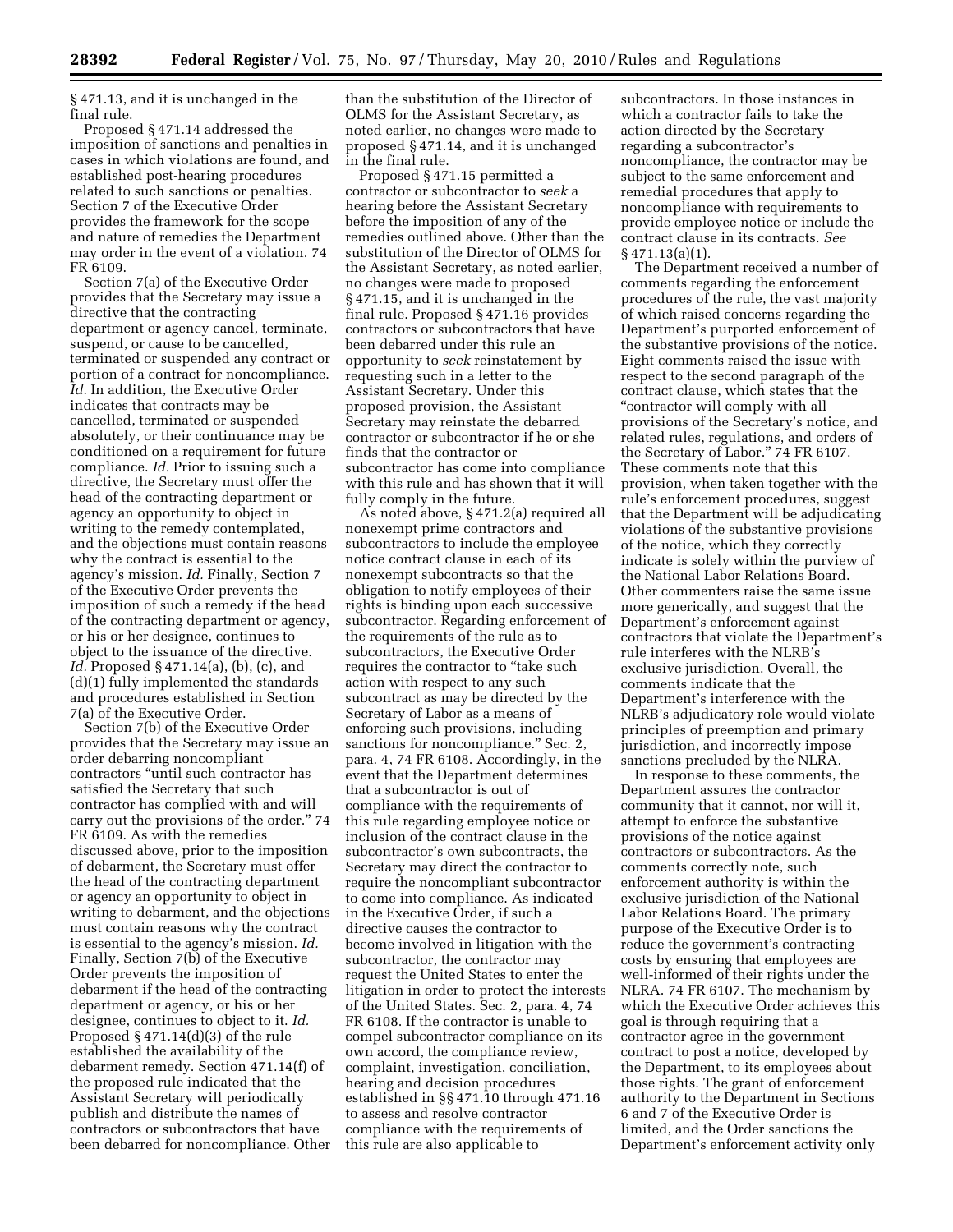as to a contractor's compliance with the contract clause-inclusion requirements and the notice-posting requirements of this final rule. The Department does not construe the second paragraph of the contract clause as establishing an independent basis of authority for the enforcement of the substantive provisions of the notice. Of course, the substantive provisions of the notice are an accurate reflection of NLRA law. As a result, if a contractor is failing or refusing to comply with those provisions, the contractor may be in violation of the NLRA, and in that case charges may be lodged solely with and adjudicated solely by the NLRB.

Beyond questions related to alleged overlapping jurisdiction, comments regarding enforcement of the rule made general observations and consisted of some requests for clarification. Two commenters submitted general support for the administrative and enforcement procedures of the rule. One comment indicated that these same enforcement procedures worked well in implementing the now-revoked Executive Order 13201, and urged the Department to similarly emphasize compliance assistance rather than ''heavy-handed enforcement.'' One commenter described the available sanctions, particularly debarment, as "unduly extreme," and is concerned that a contractor might face such sanctions in the event of an unintentional or inadvertent violation, such as when a notice has fallen off the wall. Another comment requested more guidance on reinstatement from debarment under § 471.16, including the steps a contractor must take to *seek*  reinstatement and the requirement of a written decision on the request. This comment offers as an example the reinstatement procedures established in 41 CFR 60–1.31. Another comment requests that the Department clarify that a contractor has no affirmative obligation to compel a subcontractor's compliance with the rule, and that a contractor can only be compelled to itself comply. This comment suggests that it is unrealistic of the Department to require that contractors police their subcontractors for compliance, and that the Department should take enforcement action directly against a subcontractor in the event of the subcontractor's noncompliance. The final comment regarding enforcement suggests that the rule must be revised to reflect the Department's elimination of the Employment Standards Administration and the abolition of the position of Assistant Secretary for

Employment Standards, which, as previously noted, has been done.

In response to these comments, the Department notes that contractors will not receive harsh sanctions for inadvertent or unintentional violations of the rule. Indeed, the primary purpose of the conciliation procedures is to seek a contractor's cooperation and compliance with the rule, so inadvertent and unintentional noncompliance will be addressed long before any sanctions may be imposed. Further, the Department has decided to clarify the standards for reinstatement of a debarred contractor, and, as suggested, those standards are modeled on the regulation governing reinstatement of contractors debarred under Executive Order 11246, 41 CFR 60–1.31. Thus, under amended § 471.16, in connection with a reinstatement request to the Director of OLMS, debarred contractors are required to show that they have established and will carry out policies and practices in compliance with the Executive Order and implementing regulations. Before reaching a decision, the Director of OLMS may request that a compliance evaluation of the contractor be conducted, and may require the contractor to supply additional information regarding the request for reinstatement. If the Director of OLMS finds that the contractor or subcontractor has come into compliance with and will carry out the Executive Order and the regulation, the contractor or subcontractor may be reinstated. In addition, under the revised provision, the Director of OLMS shall issue a written decision on the request. *See*  § 471.16.

Finally, in response to the comment suggesting that contractors not be compelled to police their subcontractors to determine compliance, the Department concludes that the operative provision in paragraph 4 of the contract clause of the Executive Order does not support the position suggested in the comment. This provision requires a contractor to ''take such action with respect to any such subcontract as may be directed by the Secretary of Labor as a means of enforcing such provisions, including the imposition of sanctions for non-compliance.'' 74 FR 6108. The provision thus indicates that a prime contractor cannot turn a blind eye toward noncompliance of its subcontractors, and should the Department become aware that a prime contractor has a significant number of subcontractors that are out of compliance with this rule, the Department may order that prime contractor to require its subcontractors to come into compliance. In the event

that the contractor disregards such an order to *seek* compliance among its subcontractors, such disregard may make the prime contractor liable for penalties and sanctions in the same manner as if the contractor had failed to incorporate the contract clause or post the employee notice. In this regard, however, the prime contractor is liable for penalties and sanctions only insofar as it fails or refuses to *seek* compliance among subcontractors following an order by the Department to do so. If a prime contractor diligently *seek*s subcontractor compliance following such an order, but a subcontractor's compliance is not forthcoming, the prime contractor will not be liable for the subcontractor's noncompliance. As noted above, only § 471.16 of this subpart was modified in response to comments.

#### **Subpart C—Ancillary Matters**

A number of discrete issues unrelated to the issues *addressed* in the two previous subparts merit attention in this rule, and they are set out in this subpart. Consequently, this subpart addresses delegations of authority within and outside the Department to administer and enforce this rule, rulings under or interpretations of the Executive Order, standards prohibiting intimidation, threats, coercion or other interference with rights protected under this rule, and other provisions of the Executive Order that are included in this rule. The Department invited comment on these provisions and received none, save the suggestion discussed earlier in the context of enforcement that the Department delegate its enforcement role to the NLRB. Therefore, the provisions as proposed in this subpart will be retained, except that, as noted earlier, the roles and responsibilities given to the Assistant Secretary for ESA have been reassigned.

Section 471.20 implements Section 11 of the Executive Order, 74 FR 6110, which permits the delegation of the Secretary's authority under the Order to Federal agencies within or outside the Department. Revised § 471.21 of the rule indicates that the Directors of OLMS and OFCCP will share the authority to make rulings under or interpretations of this rule, as appropriate and in accordance with their respective responsibilities under the rule. In this connection, requests for such rulings or interpretations must be submitted to the Director of OLMS, who will consult with the Director of OFCCP to the extent necessary and appropriate to issue the requested ruling or interpretation. Section 471.22 *seeks* to prevent intimidation or interference with rights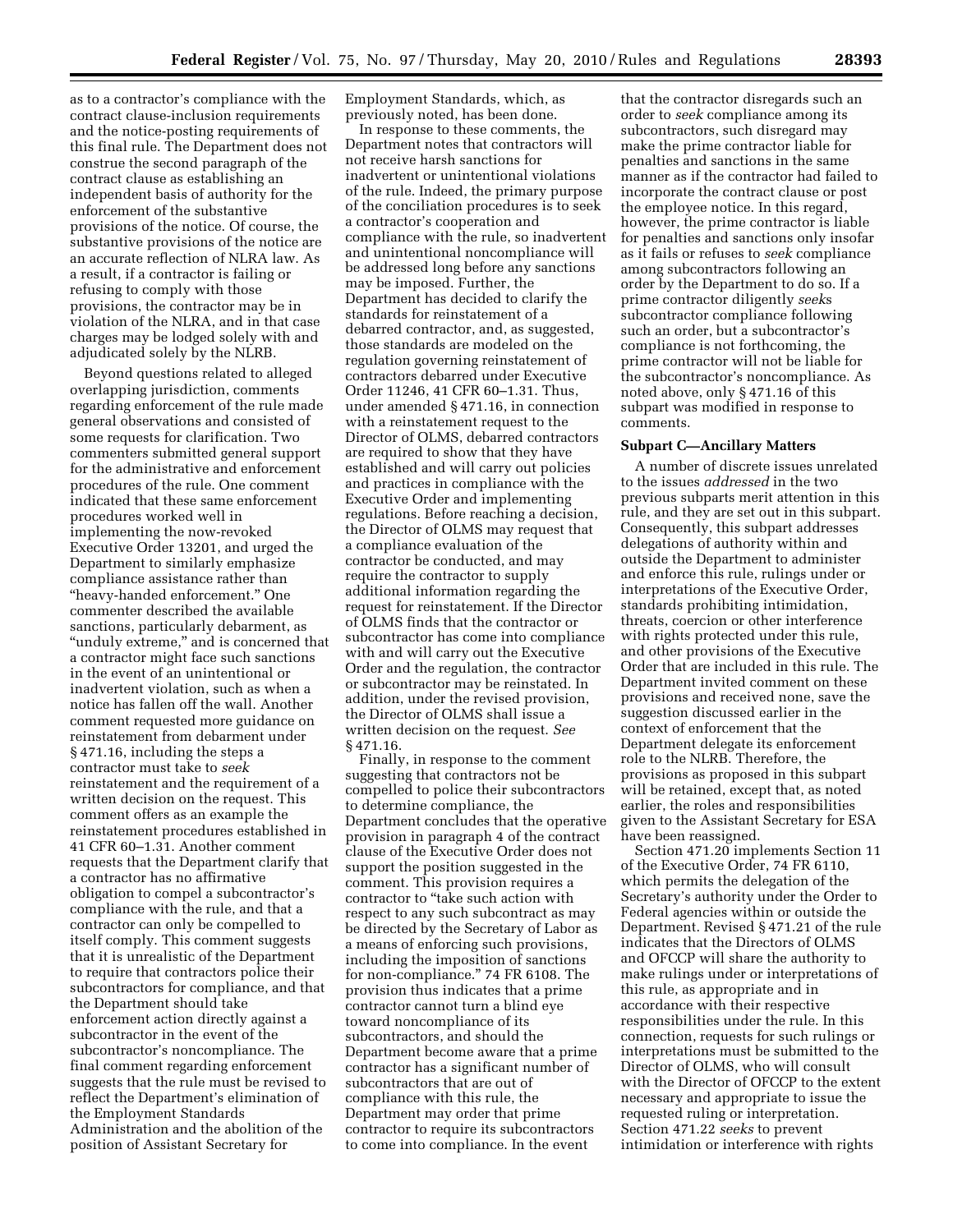protected under this rule, so it indicates that the sanctions and penalties available for noncompliance set out in § 471.14 will be available should a contractor or subcontractor fail to take all steps necessary to prevent such intimidation or interference. Activities protected by this section include filing a complaint, furnishing information, or assisting or participating in any manner in a compliance evaluation, a complaint investigation, hearing or any other activity related to the administration and enforcement of this rule. Finally, § 471.23 implements Section 9 of the Executive Order, 74 FR 6109, which requires that contracting departments and agencies cooperate with the Secretary in carrying out her functions under the Order, and implements Section 15 of the Executive Order, 74 FR 6110, which establishes general guidelines for the Order's implementation.

## **IV. Regulatory Procedures**

## *Executive Order 12866*

This final rule has been drafted and reviewed in accordance with Executive Order 12866, Section 1(b), Principles of Regulation. 58 FR 51735–36, Oct. 4, 1993. The Department has determined that this rule is not an ''economically significant'' regulatory action under Section 3(f)(1) of Executive Order 12866. 58 FR 51738. Based on the Department's analysis, including a cost impact analysis set forth more fully below with regard to the Regulatory Flexibility Act, 5 U.S.C. 601 *et seq.,* this rule is not likely to: (1) Have an annual effect on the economy of \$100 million or more or adversely affect in a material way the economy, a sector of the economy, productivity, competition, jobs, the environment, public health or safety, or state, local, or tribal governments or communities; (2) create a serious inconsistency or otherwise interfere with an action taken or planned by another agency; (3) materially alter the budgetary impact of entitlements, grants, user fees, or loan programs or the rights and obligations of recipients thereof, or (4) raise novel legal or policy issues. 58 FR 51738. As a result, the Department has concluded that a full economic impact and cost/ benefit analysis is not required for the rule under section 6(a)(3)(B) of the Executive Order. 58 FR 51741. However, because of its importance to the public, the rule was reviewed by the Office of Management and Budget.

## *Regulatory Flexibility Act*

The Regulatory Flexibility Act of 1980 (''RFA'') requires agencies promulgating

final rules to prepare a final regulatory flexibility analysis and to develop alternatives wherever possible, when drafting regulations that will have a significant impact on a substantial number of small entities. 5 U.S.C. 601 *et seq.* The focus of the RFA is to ensure that agencies ''review rules to assess and take appropriate account of the potential impact on small businesses, small governmental jurisdictions, and small organizations, as provided by the [RFA].'' E.O. 13272, Sec. 1, 67 FR 53461 (''Proper Consideration of Small Entities in Agency Rulemaking''). However, an agency is relieved of the obligation to prepare a final regulatory flexibility for a final rule if the Agency head certifies that the rule will not, if promulgated, have a significant economic impact on a substantial number of small entities. 5 U.S.C. 605(b). Based on the analysis below, in which the Department has estimated the financial burdens to covered small contractors and subcontractors associated with complying with the requirements contained in this final rule, the Department has certified to the Chief Counsel for Advocacy of the Small Business Administration ("SBA") that this rule will not have a significant economic impact on a substantial number of small entities.

The primary goal of Executive Order 13496 and these implementing regulations is the notification to employees of their rights with respect to collective bargaining and other protected, concerted activity. This goal is achieved through the incorporation of a contract clause in all covered Government contracts. The Executive Order and this rule impose the obligation to ensure that the contract clause is included in all Government contracts not on private contractors, but on Government contracting departments and agencies, which are not ''small entities'' that come within the focus of the RFA. Therefore, the costs attendant to learning of the obligation to include the contract clause in Government contracts and modifying those contracts in order to comply with that obligation is a cost borne by the Federal government, and is not incorporated into this analysis.

Once the required contract clause is included in the Government contract, contractors then begin to assume the burdens associated with compliance. Those obligations include posting the required notice and incorporating the contract clause into all covered subcontracts, thus making the same obligations binding on covered subcontractors. For the purposes of the RFA analysis, the Department estimates

that, on average, each prime contractor will subcontract some portion of its prime contract three times, and the prime contractor therefore will expend time ensuring that the contract clause is included in its subcontracts and notifying those subcontractors of their attendant obligations. To the extent that subcontractors subcontract any part of their contract with the prime contractor, they, in turn, will be required to expend time ensuring that the contract clause is included in the next tier of subcontracts and notifying the next-tier subcontractors of their attendant obligations. Therefore, for the purpose of determining time spent on compliance, the Department will not differentiate between the obligations of prime contractors and subsequent tiers of subcontractors in assessing time spent on compliance; the Department assumes that all contractors, whether prime contractor or subcontractor, will spend equivalent amounts of time engaging in compliance activity.

The Department estimates that each contractor will spend a total of 3.5 hours per year in order to comply with this rule, which includes 90 minutes for the contractor to learn about the contract and notice requirements, train staff, and maintain records; 30 minutes for contractors to incorporate the contract clause into each subcontract and explain its contents to subcontractors; 30 minutes acquiring the notice from a government agency or Web site; and 60 minutes posting them physically and electronically, depending on where and how the contractor customarily posts notices to employees. The Department assumes that these activities will be performed by a professional or business worker, who, according to Bureau of Labor statistics data, earned a total hourly wage of \$31.02 in January 2009, including accounting for fringe benefits. The Department then multiplied this figure by 3.5 hours to estimate the average annual costs for contractors and subcontractors to comply with this rule. Accordingly, this rule is estimated to impose average annual costs of \$108.57 per contractor  $(3.5 \text{ hours} \times \$31.02)$ . These costs will decrease in subsequent years based on a contractor's increasing familiarity with the rule's requirements and having already satisfied its posting requirements in earlier years.20 Based

<sup>20</sup>The Department received two comments suggesting that the annual compliance costs were underestimated in the proposed rule. The first comment indicated that contractors will spend time each year reviewing the notice to assess whether it is consistent with legislation, or Board or court decisions. This comment also suggested that contractors would be ''working under contract terms which would not only be out-of-sync which [sic]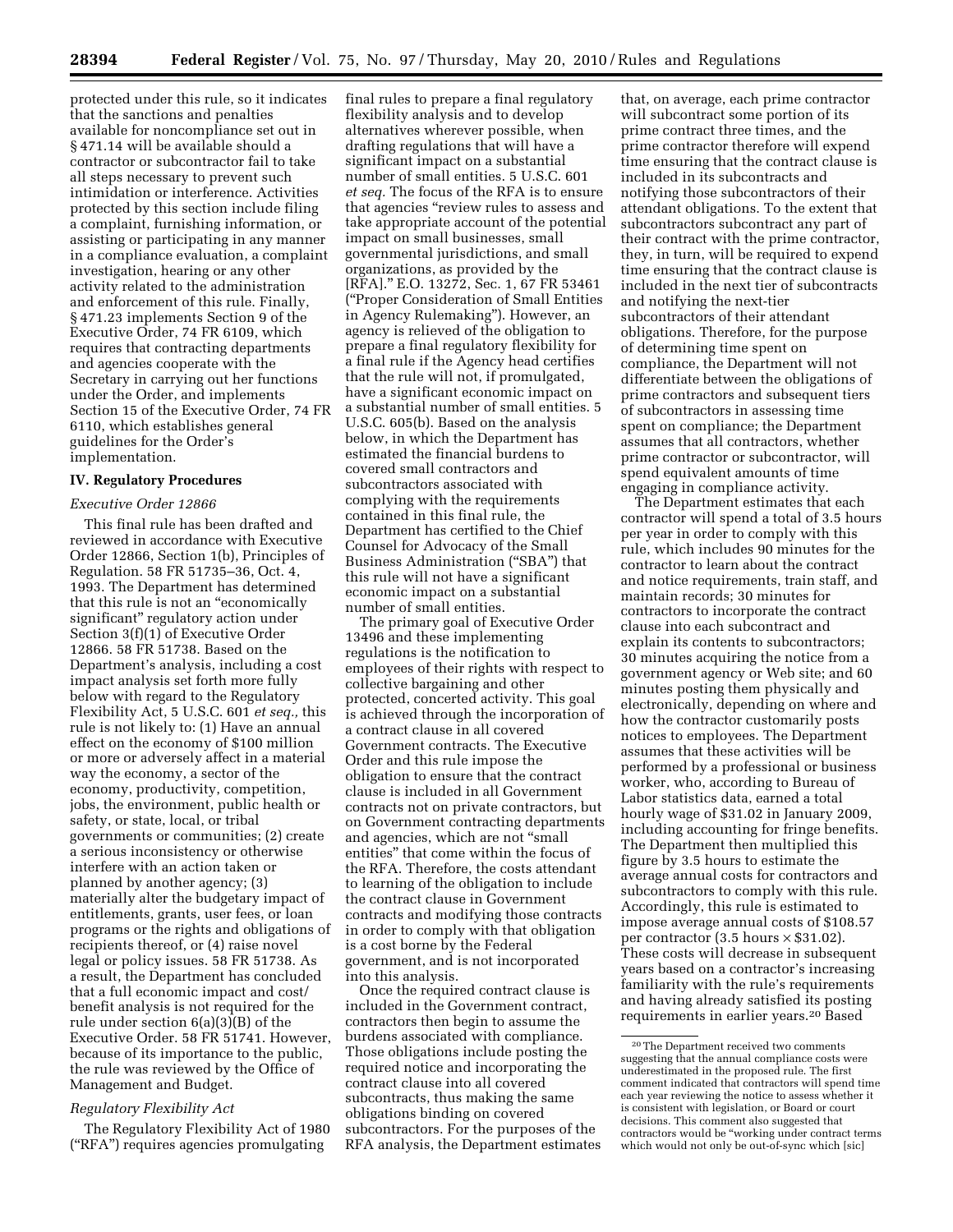upon figures obtained from USASpending.gov, which compiles information on federal spending and contractors across government agencies, the Department concludes that there were 186,536 unique Federal contractors holding Federal contracts in FY 2008.21 Although this rule does not apply to Federal contracts below the simplified acquisition threshold, the Department does not have a means by which to calculate what portion of all Federal contractors hold *only* contracts with the government below the simplified acquisition threshold. Therefore, in order to determine the number of entities affected by this rule, the Department counted all Federal contractors, regardless of the size of the government contract held. Based on data analyzed in the Federal Procurement Data System (fpds.gov), which compiles data about types of contractors, of all 186,536 unique Federal prime contractors, approximately 35% are "small entities" as defined by the Small Business Administration (SBA) size standards.<sup>22</sup>

The Department concludes that neither of these comments provides an adequate basis to reassess the annual compliance cost estimates in the proposed rule. First, a contractor will not need to review legislation and Board or court decisions to ensure that the notice in the contract clause is accurate; this is the job of the Department. Second, the time allotment for the incorporation of the contract clause, whether by reference or in full, is essentially the same—the contractor must ensure that its subcontracts are revised to include a standard-form provision that establishes the duty to post the notice. After the first time the contractor ensures the accuracy of the provision that must be incorporated, the time a contractor devotes to ensuring the proper inclusion of the provision on an ongoing basis should not increase as a result of the length of the provision. In any event, as noted above, the Department has revised the prohibition against incorporation of the contract clause by reference proposed in the NPRM, and the final rule now permits incorporation of the contract clause by reference. Finally, the Department rejects the premise that the notice or the contract clause containing it will be "out-of-sync" with the state of the law, thereby exposing a contractor to liabilities or penalties.

21The Federal Funding Accountability and Transparency Act of 2006, Pub. L. 109-282 (Sept. 26, 2006), requires that the Office of Management and Budget establish a single searchable Web site, accessible by the public for free, that includes for each Federal award: (1) The name of the entity receiving the award; (2) the amount of the award; (3) information on the award including transaction type, funding agency, etc.; (4) the location of the entity receiving the award; and (5) a unique identifier of the entity receiving the award. *See* 31 U.S.C.A. § 6101 note. In compliance with this requirement, USASpending.gov was established.

<sup>22</sup> The Federal Procurement Data System ("FPDS") compiles data regarding small business ''actions''

Therefore, for the purposes of the RFA analysis, the Department estimates that this rule will affect 65,288 small Federal prime contractors.

As noted above, for the purposes of this analysis, the Department estimates that each prime contractor subcontracts a portion of the prime contract three times, on average. However, the community of prime contractors does not utilize a unique subcontractor for each subcontract; the Department assumes that subcontractors may be working under several prime contracts for either a single prime contractor or multiple prime contractors, or both. In addition, some subcontractors may also be holding prime contracts with the government, so they may already be counted as affected entities. Therefore, in order to determine the unique number of subcontractors affected by this rule, the Department estimates there are the same number of unique subcontractors as prime contractors, resulting in the estimate that 186,536 subcontractors are affected by this rule. Further, for the purposes of this analysis, the Department assumes that all subcontractors are ''small entities'' as defined by SBA size standards.

Also reflected in FPDS, in FY 2008, small business ''dollars'' accounted for 19% of all Federal dollars spent. However, deriving a percentage of contractors that are small using the ''dollars'' data would understate the number of small contractors. Major acquisitions account for a disproportionate share of the dollar amounts and are almost exclusively awarded to large businesses. For instance, Lockheed Martin was awarded \$34 billion in contracts in FY 2008, which accounted for 6% of all Federal spending in that year. The top five federal contractors, all large businesses, accounted for over 20% of contract dollars in FY 2008. As a result, because the largest Federal contractors disproportionately represent "dollars" spent by the Federal government, the FPDB's data on small ''dollars'' spent understates the number of small entities with which the Federal government does business.

The Department concludes that the percentage of all Federal contractors that are ''small'' is probably somewhere between 19% and 50%, the two percentages derived from the FPDS figures on small ''actions'' and small ''dollars.'' The mean of these two percentages is approximately 35%, and the Department will use this figure above to estimate how many of all Federal contractors are ''small entities'' in SBA's terms.

Therefore, in order to estimate the total number of ''small'' contractors affected by this rule, the Department has added together the estimates for the number of small prime contractors calculated above (65,288) with the estimate of all subcontractors (186,536), all of which we assume are small. Accordingly, the Department estimates that 251,824 small prime and subcontractors are affected by this rule.

Based on this analysis, the Department concludes that this final rule will not have a significant economic impact on a substantial number of small entities. The Regulatory Flexibility Act does not define either "significant economic impact'' or ''substantial'' as it relates to the number of regulated entities. 5 U.S.C. 601. In the absence of specific definitions, ''what is 'significant' or 'substantial' will vary depending on the problem that needs to be addressed, the rule's requirements, and the preliminary assessment of the rule's impact.'' *See A Guide for Government Agencies: How to Comply with the Regulatory Flexibility Act,* Office of Advocacy, U.S. Small Business Administration at 17 (available at *http://www.sba.gov*) (''SBA Guide''). As to economic impact, one important indicator is the cost of compliance in relation to revenue of the entity or the percentage of profits affected. *Id.* In this case, the Department has determined that the average cost of compliance with this rule in the first year for all Federal contractors and subcontractors will be \$108.57. The Department concludes that this economic impact is not significant. Furthermore, the Department has determined that of the entire regulated community of all 186,536 prime contractors and all 186,536 subcontractors, 67% percent of that regulated community constitute small entities (251,824 small contractors divided by all 373,072 contractors). Although this figure represents a substantial number of federal contractors and subcontractors, because Federal contractors are derived from virtually all segments of the economy and across industries, this figure is a small portion of the national economy overall. *Id.* at 20 (''the substantiality of the number of businesses affected should be determined on an industryspecific basis and/or the number of small businesses overall").<sup>23</sup>

the updated law, but also potentially in conflict with the updated law, thereby needlessly exposing them to potential liabilities or penalties.'' The second comment indicated that the time allocated for incorporation in full of the contract clause was too low, but the comment did not suggest an alternate figure for that allocation.

and small business ''dollars'' using the criteria employed by SBA to define "small entities." In FY 2008, small business actions accounted for 50% of all Federal procurement action. However, deriving a percentage of contractors that are small using the "action" data would overstate the number of small contractors because contract actions reflect more than just contracts; they include modifications, blanket purchase agreement calls, task orders, and federal supply schedule orders. As a result, there are many more contract actions than there are contracts or contractors. Accordingly, a single small contractor might have hundreds of actions, e.g., delivery or task orders, placed against its contract. These contract actions would be counted individually in the FPDS, but in fact represent only one small business.

<sup>23</sup>The Department received one comment asserting that the Department erroneously concluded in the proposed rule that an effect on an estimated 67% of the federal contractor community was insubstantial. To the contrary, the Department noted in the proposed rule, as here, that the rule was likely to affect a ''substantial number of federal Continued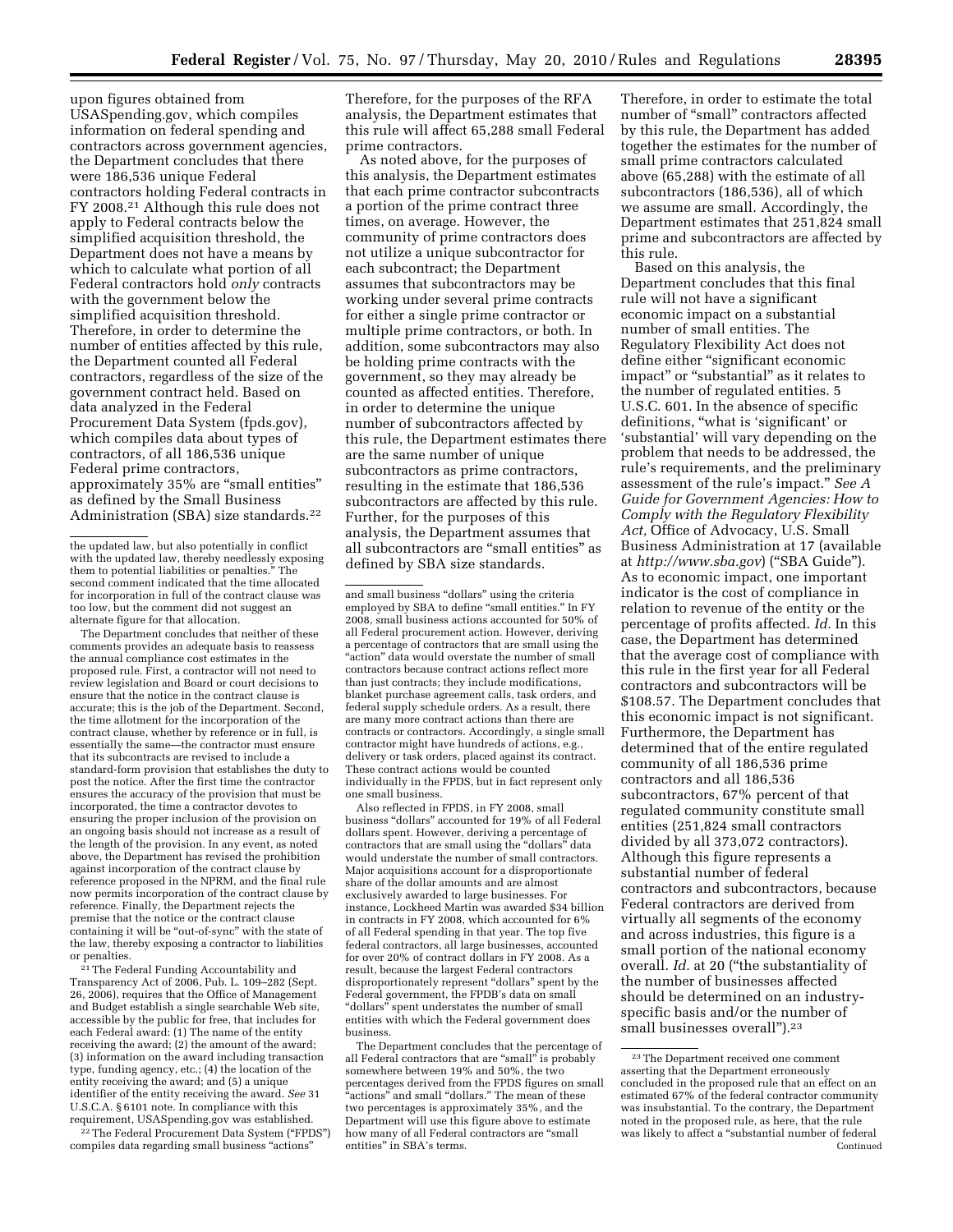Accordingly, the Department concludes that the rule does not impact a substantial number of small entities in a particular industry or segment of the economy. Therefore, under 5 U.S.C. 605, the Department concludes that the final rule will not have a significant economic impact on a substantial number of small entities.

## *Unfunded Mandates Reform*

For purposes of the Unfunded Mandates Reform Act of 1995, this rule would not include any Federal mandate that might result in increased expenditures by State, local, and tribal governments, or increased expenditures by the private sector of more than \$100 million in any one year.

#### *Paperwork Reduction Act*

As part of its continuing effort to reduce paperwork and respondent burden, the Department of Labor conducts a public consultation program to provide the general public and Federal agencies with an opportunity to comment on proposed and continuing collections of information in accordance with the Paperwork Reduction Act of 1995 (''PRA'') (44 U.S.C. 3506(c)(2)(A)). This helps to ensure that the public understands the Department's collection instructions; respondents can provide the requested data in the desired format, reporting burden (time and financial resources) is minimized, collection instruments are clearly understood, and the Department can properly assess the impact of collection requirements on respondents.

Certain sections of this rule, including § 471.11(a) and (b), contain information collection requirements for purposes of the PRA. In accordance with the PRA, the August 3, 2009 NPRM solicited comments on the information collections as they were proposed. Additionally, the Department separately

requested comments on the information collections in a 60 day notice published in the Federal Register on September 8, 2009 (74 FR 46236), and submitted a contemporaneous request for OMB review of the proposed collection of information. The Department did not receive any comments in response to either the NPRM PRA analysis or the September 8, 2009 notice. OMB did not approve the collections of information contained in the NPRM stage of this rulemaking, and directed the Department to resubmit the relevant PRA documentation to OMB at the final rulemaking stage.

The rule requires contractors to post notices and cooperate with any investigation in response to a complaint or as part of a compliance evaluation. It also permits employees to file complaints with the Department alleging that a contractor has failed to comply with those requirements. The application of the PRA to those requirements is discussed below.

The final rule imposes certain minimal burdens associated with the posting of the employee notice poster required by the Executive Order and § 471.2(a). As noted in § 471.2(e), the Department will supply the notice, and contractors will be permitted to post exact duplicate copies of the notice. Under the regulations implementing the PRA, ''[t]he public disclosure of information originally supplied by the Federal government to [a] recipient for the purpose of disclosure to the public'' is not considered a ''collection of information'' under the Act. *See* 5 CFR 1320.3(c)(2). Therefore, the posting requirement is not subject to the PRA.

The final rule will also impose certain burdens on the contractor associated with cooperating with an investigation into failure to comply with Part 471. The regulations implementing the PRA exempt any information collection requirements imposed by an administrative agency during the conduct of an administrative action against specific individuals or entities. *See* 5 CFR 1320.4. Once the agency opens a case file or equivalent about a particular party, this exception applies during the entire course of the investigation, before or after formal charges or complaints are filed or formal administrative action is initiated. *Id.*  Therefore, this exemption would apply to the Department's investigation of complaints alleging violations of the Order or this rule as well as compliance evaluations.

As for the burden hour estimate for employees filing complaints, the Department estimates, based on the experience of OFCCP administering

other laws applicable to Federal contractors, that it will take an average of 1.28 hours for such a complainant to compose a complaint containing the necessary information and to send that complaint to the Department. This number is also consistent with the burden estimate for filing a complaint under E.O. 13201 and the now-revoked Part 470 regulations.

The Department has estimated it would receive a total of 50 employee complaints in any given year, which is significantly larger than the estimate contained its most recent PRA submission for Executive Order 13201. In that submission, the Department estimated it would receive 20 employee complaints. This number itself had been revised downwards because the Department never received any employee complaints pursuant to the now-revoked Part 470 regulations. Because the applicability of the final rule and Executive Order 13496 is greater in scope than the now-revoked Part 470 and Executive Order 13201 in terms of geography (the now-revoked Part 470 regulations only applied to states without right-to-work laws, whereas this rule applies nationwide), the Department has revised upwards its estimate of employee complaints under this rule from 20 to 50.

Section 471.3(b) permits contracting departments to submit written requests for an exemption from the obligations of the Executive Order (waiver request) as to particular contracts or classes of contracts under specified circumstance. The PRA does not cover the costs to the Federal government for the submission of waiver requests by contracting agencies or departments or for the processing of waiver requests by the Department of Labor. The regulations implementing the PRA define the term ''burden,'' in pertinent part, as ''the total time, effort, or financial resources expended by persons to generate, maintain, retain, or disclose or provide information to or for a Federal agency.'' 5 CFR 1320.3(b)(1). The definition of the term "person" in the same regulations includes ''an individual, partnership, association, corporation (including operations of government-owned contractor-operated facilities), business trust, or legal representative, an organized group of individuals, a State, territorial, tribal, or local government or branch thereof, or a political subdivision of a State, territory, tribal, or local government or a branch of a political subdivision.'' 5 CFR 1320.3(k). It does not include the Federal government or any branch, political subdivision, or employee thereof. Therefore, the cost to the Federal

contractors and subcontractors.'' 74 FR at 38495. However, the purpose of the RFA, and it focus, is to minimize the impact of agency regulations on particular industries or sectors of the economy. *See*  SBA Guide at 15–20. As stated in the proposed rule and above, federal contractors and subcontractors represent all industries and sectors of the economy, thus the effect of the rule is dissipated across the economy. As an alternative approach, the comment urged the Department to recognize federal contractors and subcontractors as a discrete "industry," which the Department declines to do because the adoption of such a standard would defeat the focus of the analysis. Finally, in assuming both here and in the proposed rule that 100% of subcontractors were small within SBA's terms, the Department employed an expansive estimate that undoubtedly inflated of the overall number of affected entities. The use of the broad assumption serves to illustrate the point that even if a substantial number of federal contractors and subcontractors are affected by the final rule, the effect of the rule on the economy as a whole is not substantial.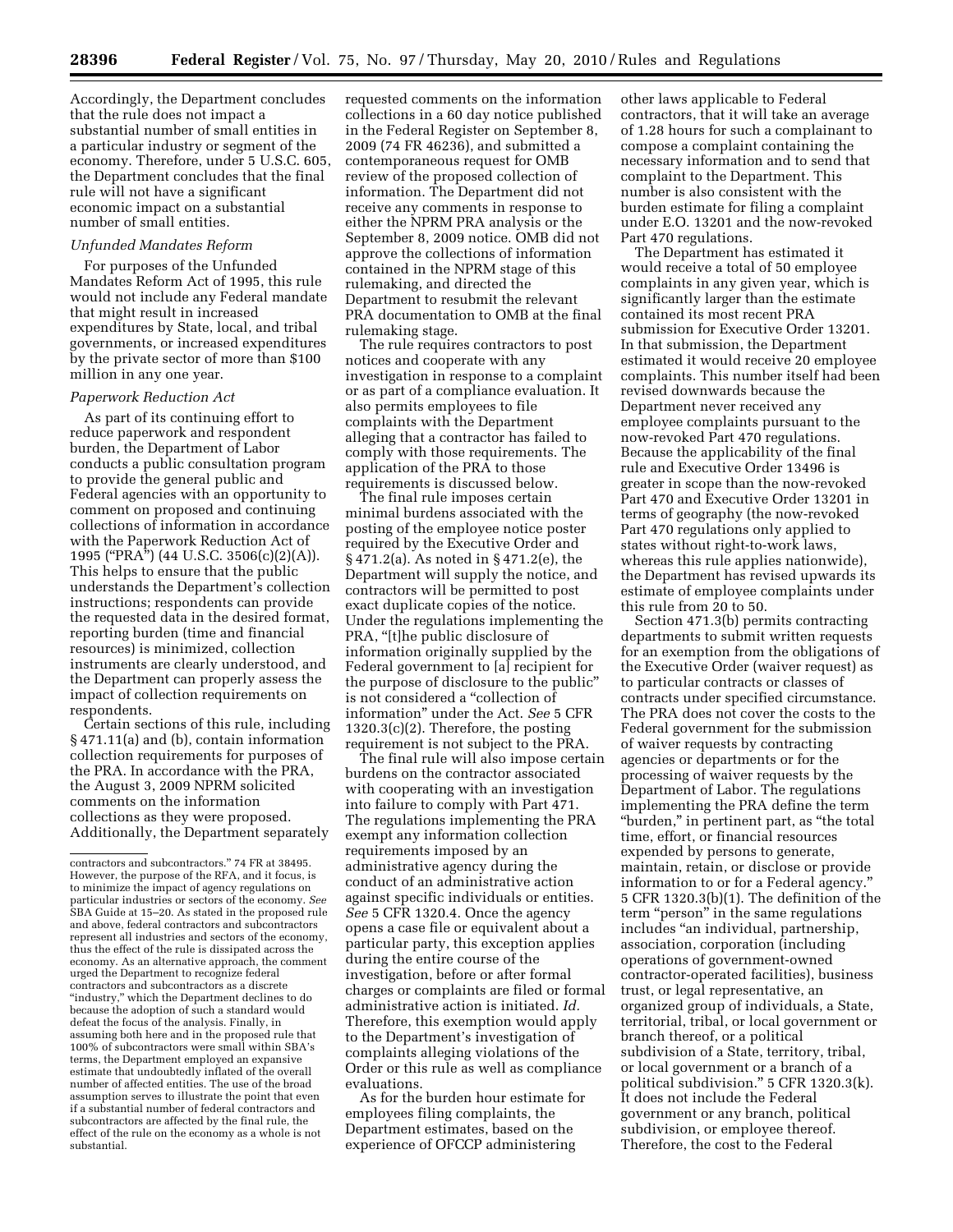government for the submission of waiver requests by contracting agencies and departments need not be taken into consideration.

*The Department invited the public to comment on whether each of the proposed collections of information:* (1) Ensures that the collection of information is necessary to the proper performance of the agency, including whether the information will have practical utility; (2) estimates the projected burden, including the validity of the methodology and assumptions used, accurately; (3) enhances the quality, utility, and clarity of the information to be collected; and (4) minimizes the burden of the collection of information on those who are to respond, including through the use of appropriate automated, electronic, mechanical, or other technological collection techniques or other forms of information technology (*e.g.,* permitting electronic submission of responses). As noted above, the Department received no comments on the PRA analysis.

The Department notes that a federal agency cannot conduct or sponsor a collection of information unless it is approved by OMB under the PRA, and displays a currently valid OMB control number, and the public is not required to respond to a collection of information unless it displays a currently valid OMB control number. Also, notwithstanding any other provisions of law, no person shall be subject to penalty for failing to comply with a collection of information if the collection of information does not display a currently valid OMB control number.

As instructed by OMB and in accordance with the PRA (5 CFR 1320.11 (h)), in connection with this final rule, the Department submitted an ICR to OMB for its request of the new information collection requirements contained in this rule. OMB approved the ICR on May 5, 2010, under OMB Control Number 1215–0209, which will expire on May 31, 2013.

## *Executive Order 13132 (Federalism)*

The Department has reviewed this rule in accordance with Executive Order 13132 regarding federalism, and has determined that the rule does not have ''federalism implications.'' The employee notice required by the Executive Order and part 471 must be posted only by employers covered under the NLRA. Therefore, the rule does not ''have substantial direct effects on the States, on the relationship between the national government and the States, or on the distribution of power and responsibilities among the various levels of government.''

*Executive Order 13084 (Consultation and Coordination With Indian Tribal Governments)* 

The Department certifies that this final rule does not impose substantial direct compliance costs on Indian tribal governments.

## *Small Business Regulatory Enforcement Fairness Act of 1996*

This rule is not a major rule as defined by Section 804 of the Small Business Regulatory Enforcement Fairness Act of 1996. This rule will not result in an annual effect on the economy of \$100 million or more; a major increase in costs or prices; or significant adverse effects on competition, employment, investment, productivity, innovation, or on the ability of the United States-based companies to compete with foreignbased companies in domestic and export markets.

## **List of Subjects in 29 CFR Part 471**

Administrative practice and procedure, Government contracts, Employee rights, Labor unions.

## **Text of Final Rule**

■ Accordingly, a new Subchapter D, consisting of Part 471, is added to 29 CFR Chapter IV to read as follows:

**Subchapter D—Notification of Employee Rights Under Federal Labor Laws** 

## **PART 471—OBLIGATIONS OF FEDERAL CONTRACTORS AND SUBCONTRACTORS; NOTIFICATION OF EMPLOYEE RIGHTS UNDER FEDERAL LABOR LAWS**

## **Subpart A—Definitions, Requirements for Employee Notice, and Exceptions and Exemptions**

- Sec.<br>471.1 What definitions apply to this part?
- 471.2 What employee notice clause must be included in Government contracts?
- 471.3 What exceptions apply and what exemptions are available?
- 471.4 What employers are not covered under the rule?

## **Appendix A to Subpart A of Part 471— Text of Employee Notice Clause**

## Sec.

## **Subpart B—General Enforcement; Compliance Review and Complaint Procedures**

- 471.10 How will the Department determine whether a contractor is in compliance with Executive Order 13496 and this part?
- 471.11 What are the procedures for filing and processing a complaint?
- 471.12 What are the procedures to be followed when a violation is found during a complaint investigation or compliance evaluation?
- 471.13 Under what circumstances, and how, will enforcement proceedings under Executive Order 13496 be conducted?
- 471.14 What sanctions and penalties may be imposed for noncompliance, and what procedures will the Department follow in imposing such sanctions and penalties?
- 471.15 Under what circumstances must a contractor be provided the opportunity for a hearing?
- 471.16 Under what circumstances may a contractor be reinstated?

## **Subpart C—Ancillary Matters**

- 471.20 What authority under this part or Executive Order 13496 may the Secretary delegate, and under what circumstances?
- 471.21 Who will make rulings and interpretations under Executive Order 13496 and this part?
- 471.22 What actions may the Director of OLMS take in the case of intimidation and interference?
- 471.23 What other provisions apply to this part?

**Authority:** 40 U.S.C. 101 *et seq.;* Executive Order 13496, 74 FR 6107, February 4, 2009; Secretary's Order 7–2009, 74 FR 58834, Nov. 13, 2009; Secretary's Order 8–2009, 74 FR 58835, Nov. 13, 2009.

## **Subpart A—Definitions, Requirements for Employee Notice, and Exceptions and Exemptions**

#### **§ 471.1 What definitions apply to this part?**

*Construction* means the construction, rehabilitation, alteration, conversion, extension, demolition, weatherization, or repair of buildings, highways, or other changes or improvements to real property, including facilities providing utility services. The term construction also includes the supervision, inspection, and other on-site functions incidental to the actual construction.

*Construction work site* means the general physical location of any building, highway, or other change or improvement to real property which is undergoing construction, rehabilitation, alteration, conversion, extension, demolition, weatherization or repair, and any temporary location or facility at which a contractor or subcontractor meets a demand or performs a function relating to the contract or subcontract.

*Contract* means, unless otherwise indicated, any Government contract or subcontract.

*Contracting agency* means any department, agency, establishment, or instrumentality in the executive branch of the Government, including any wholly owned Government corporation, that enters into contracts.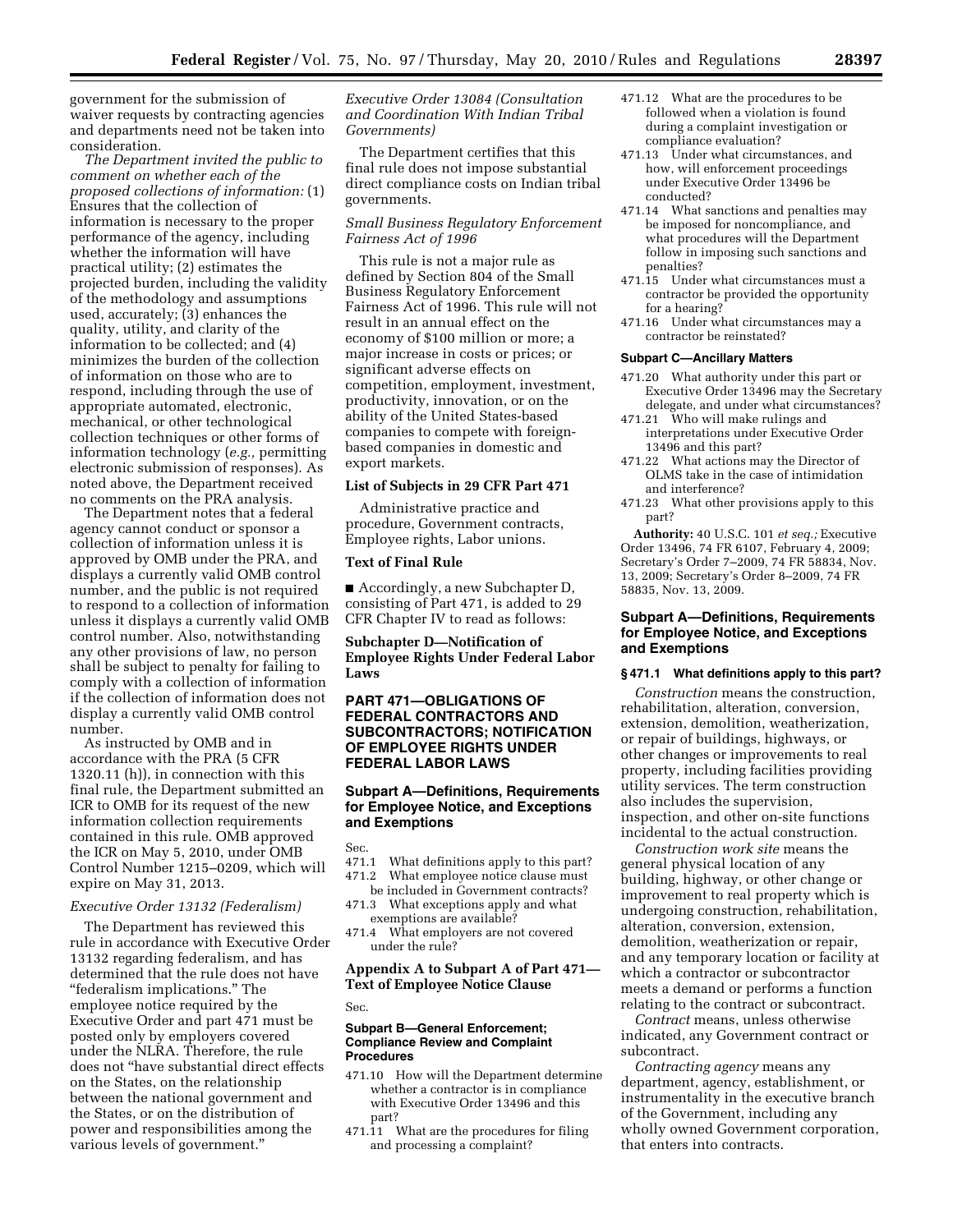*Contractor* means, unless otherwise indicated, a prime contractor or subcontractor.

*Department* means the U.S. Department of Labor.

*Director of OFCCP* means the Director of the Office of Federal Contract Compliance Programs in the Department of Labor.

*Director of OLMS* means the Director of the Office of Labor-Management Standards in the Department of Labor.

*Employee notice clause* means the contract clause set forth in Appendix A that Government contracting departments and agencies must include in all Government contracts and subcontracts pursuant to Executive Order 13496 and this part.

*Government* means the Government of the United States of America.

*Government contract* means any agreement or modification thereof between any contracting agency and any person for the purchase, sale, or use of personal property or non-personal services. The term "personal property," as used in this section, includes supplies, and contracts for the use of real property (such as lease arrangements), unless the contract for the use of real property itself constitutes real property (such as easements). The term ''non-personal services'' as used in this section includes, but is not limited to, the following services: utilities, construction, transportation, research, insurance, and fund depository. The term Government contract does not include:

(1) Agreements in which the parties stand in the relationship of employer and employee; and

(2) Federal financial assistance, as defined in 29 CFR 31.2.

*Labor organization* means any organization of any kind, or any agency or employee representation committee or plan, in which employees participate and which exists for the purpose, in whole or in part, of dealing with employers concerning grievances, labor disputes, wages, rates of pay, hours of employment, or conditions of work.

*Modification of a contract* means any alteration in the terms and conditions of that contract, including amendments, renegotiations, and renewals.

*Order* or *Executive Order* means Executive Order 13496 (74 FR 6107, Feb. 4, 2009).

*Person* means any natural person, corporation, partnership, unincorporated association, State or local government, and any agency, instrumentality, or subdivision of such a government.

*Prime contractor* means any person holding a contract with a contracting

agency, and, for the purposes of subparts B and C of this part, includes any person who has held a contract subject to the Executive Order and this part.

*Related rules, regulations, and orders of the Secretary of Labor,* as used in § 471.2 of this part, means rules, regulations, and relevant orders issued pursuant to the Executive Order or this part.

*Secretary* means the Secretary of Labor, U.S. Department of Labor, or his or her designee.

*Subcontract* means any agreement or arrangement between a contractor and any person (in which the parties do not stand in the relationship of an employer and an employee):

(1) For the purchase, sale or use of personal property or non-personal services that, in whole or in part, is necessary to the performance of any one or more contracts; or

(2) Under which any portion of the contractor's obligation under any one or more contracts is performed, undertaken or assumed.

*Subcontractor* means any person holding a subcontract and, for the purposes of subparts B and C of this part, any person who has held a subcontract subject to the Executive Order and this part.

*Union* means a labor organization as defined above.

*United States* means the several States, the District of Columbia, the Virgin Islands, the Commonwealth of Puerto Rico, Guam, American Samoa, the Commonwealth of the Northern Mariana Islands, and Wake Island.

#### **§ 471.2 What employee notice clause must be included in Government contracts?**

(a) *Government contracts.* With respect to all contracts covered by this part, Government contracting departments and agencies must, to the extent consistent with law, include the language set forth in Appendix A to Subpart A of Part 471 in every Government contract, other than those contracts to which exceptions are applicable as stated in § 471.3.

(b) *Inclusion by reference.* The employee notice clause need not be quoted verbatim in a contract, subcontract, or purchase order. The clause may be made part of the contract, subcontract, or purchase order by citation to 29 CFR Part 471, Appendix A to Subpart A.

(c) *Adaptation of language.* The Director of OLMS may find that an Act of Congress, clarification of existing law by the courts or the National Labor Relations Board, or other circumstances make modification of the contractual

provisions necessary to achieve the purposes of the Executive Order and this part. In such circumstances, the Director of OLMS will promptly issue rules, regulations, or orders as are needed to ensure that all future government contracts contain appropriate provisions to achieve the purposes of the Executive Order and this part.

(d) *Physical Posting of Employee Notice.* A contractor or subcontractor that posts notices to employees physically must also post the required notice physically. Where a significant portion of a contractor's workforce is not proficient in English, the contractor must provide the notice in the language employees speak. The employee notice must be placed:

(1) In conspicuous places in and about the contractor's plants and offices so that the notice is prominent and readily *See*n by employees. Such conspicuous placement includes, but is not limited to, areas in which the contractor posts notices to employees about the employees' terms and conditions of employment; and

(2) Where employees covered by the National Labor Relations Act engage in activities relating to the performance of the contract. An employee shall be considered to be so engaged if:

(i) The duties of the employee's position include work that fulfills a contractual obligation, or work that is necessary to, or that facilitates, performance of the contract or a provision of the contract; or

(ii) The cost or a portion of the cost of the employee's position is allowable as a cost of the contract under the principles set forth in the Federal Acquisition Regulation at 48 CFR Ch. 1, part 31: Provided, That a position shall not be considered covered by this part by virtue of this provision if the cost of the position was not allocable in whole or in part as a direct cost to any Government contract, and only a de minimis (less than 2%) portion of the cost of the position was allocable as an indirect cost to Government contracts, considered as a group.

(e) *Obtaining a poster with the employee notice.* A poster with the required employee notice, including a poster with the employee notice translated into languages other than English, will be printed by the Department, and will be provided by the Federal contracting agency or may be obtained from the Division of Interpretations and Standards, Office of Labor-Management Standards, U.S. Department of Labor, 200 Constitution Avenue, NW., Room N–5609, Washington, DC 20210, or from any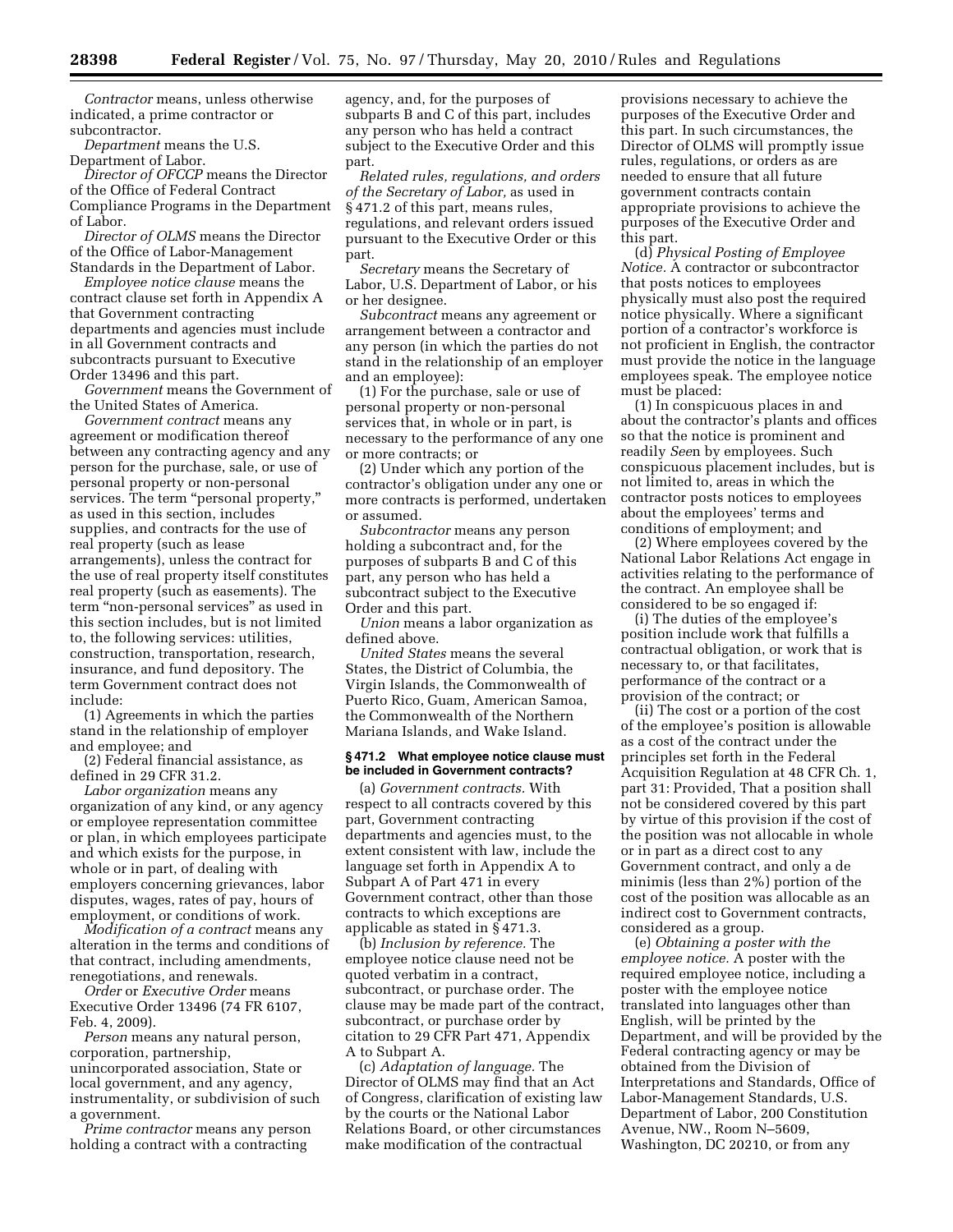field office of the Department's Office of Labor-Management Standards or Office of Federal Contract Compliance Programs. A copy of the poster in English and in languages other than English may also be downloaded from the Office of Labor-Management Standards Web site at *http:// www.olms.dol.gov*. Additionally, contractors may reproduce and use exact duplicate copies of the Department's official poster.

(f) *Electronic postings of employee notice.* A contractor or subcontractor that customarily posts notices to employees electronically must also post the required notice electronically. Such contractors or subcontractors satisfy the electronic posting requirement by displaying prominently on any Web site that is maintained by the contractor or subcontractor, whether external or internal, and customarily used for notices to employees about terms and conditions of employment, a link to the Department of Labor's Web site that contains the full text of the poster. The link to the Department's Web site must read, ''Important Notice about Employee Rights to Organize and Bargain Collectively with Their Employers.'' Where a significant portion of a contractor's workforce is not proficient in English, the contractor must provide the notice required in this subsection in the language the employees speak. This requirement will be satisfied by displaying prominently on any Web site that is maintained by the contractor or subcontractor, whether external or internal, and customarily used for notices to employees about terms and conditions of employment, a link to the Department of Labor's Web site that contains the full text of the poster in the language the employees speak. In such cases, the Office of Labor-Management Standards will provide translations of the link to the Department's Web site that must be displayed on the contractor's or subcontractor's Web site.

#### **§ 471.3 What exceptions apply and what exemptions are available?**

(a) *Exceptions for specific types of contracts.* The requirements of this part do not apply to any of the following:

(1) Collective bargaining agreements as defined in the Federal Service Labor-Management Relations Statute, entered into by an agency and the exclusive representative of employees in an appropriate unit to set terms and conditions of employment of those employees.

(2) Government contracts that involve purchases below the simplified acquisition threshold set by Congress under the Office of Federal Procurement Policy Act. Therefore, the employee notice clause need not be included in government contracts for purchases below that threshold, provided that

(i) No agency or contractor is permitted to procure supplies or services in a manner designed to avoid the applicability of the Order and this part; and

(ii) The employee notice clause must be included in government contracts for indefinite quantities, unless the contracting agency or contractor has reason to believe that the amount to be ordered in any year under such a contract will be less than the simplified acquisition threshold set in the Office of Federal Procurement Policy Act.

(3) Government contracts resulting from solicitations issued before the effective date of this rule.

(4) Subcontracts of \$10,000 or less in value, except that contractors and subcontractors are not permitted to procure supplies or services in a manner designed to avoid the applicability of the Order and this part.

(5) Contracts and subcontracts for work performed exclusively outside the territorial United States.

(b) *Exemptions for certain contracts.*  The Director of OLMS may exempt a contracting department or agency or groups of departments or agencies from the requirements of this part with respect to a particular contract or subcontract or any class of contracts or subcontracts when the Director finds that either:

(1) The application of any of the requirements of this part would not serve its purposes or would impair the ability of the Government to procure goods or services on an economical and efficient basis; or

(2) Special circumstances require an exemption in order to serve the national interest.

(c) *Procedures for requesting an exemption and withdrawals of exemptions.* Requests for exemptions under this subsection from a contracting department or agency must be in writing, and must be directed to the Director of OLMS, U.S. Department of Labor, 200 Constitution Avenue, NW., Room N–5603, Washington, DC, 20210. The Director of OLMS may withdraw an exemption granted when, in the Director's judgment, such action is necessary or appropriate to achieve the purposes of this part.

## **§ 471.4 What employers are not covered under this part?**

(a) The following employers are excluded from the definition of "employer" in the National Labor

Relations Act (NLRA), and are not covered by the requirements of this part:

(1) The United States or any wholly owned Government corporation;

(2) Any Federal Reserve Bank;

- (3) Any State or political subdivision thereof;
- (4) Any person subject to the Railway Labor Act;
- (5) Any labor organization (other than when acting as an employer); or

(6) Anyone acting in the capacity of officer or agent of such labor organization.

(b) Additionally, employers exclusively employing workers who are excluded from the definition of ''employee'' under the NLRA are not covered by the requirements of this part. Those excluded employees are employed:

(1) As agricultural laborers;

(2) In the domestic service of any family or person at his home;

(3) By his or her parent or spouse;

- (4) As an independent contractor;
- (5) As a supervisor as defined under
- the NLRA;
- (6) By an employer subject to the Railway Labor Act; or

(7) By any other person who is not an employer as defined in the NLRA

## **Appendix A to Subpart A of Part 471— Text of Employee Notice Clause**

''1. During the term of this contract, the contractor agrees to post a notice, of such size and in such form, and containing such content as the Secretary of Labor shall prescribe, in conspicuous places in and about its plants and offices where employees covered by the National Labor Relations Act engage in activities relating to the performance of the contract, including all places where notices to employees are customarily posted both physically and electronically. The ''Secretary's notice'' shall consist of the following:

#### ''**Employee Rights Under The National Labor Relations Act**''

''The NLRA guarantees the right of employees to organize and bargain collectively with their employers, and to engage in other protected concerted activity. Employees covered by the NLRA\* are protected from certain types of employer and union misconduct. This Notice gives you general information about your rights, and about the obligations of employers and unions under the NLRA. Contact the National Labor Relations Board, the Federal agency that investigates and resolves complaints under the NLRA, using the contact information supplied below, if you have any questions about specific rights that may apply in your particular workplace.

''Under the NLRA, you have the right to: • Organize a union to negotiate with your employer concerning your wages, hours, and other terms and conditions of employment.

• Form, join or assist a union.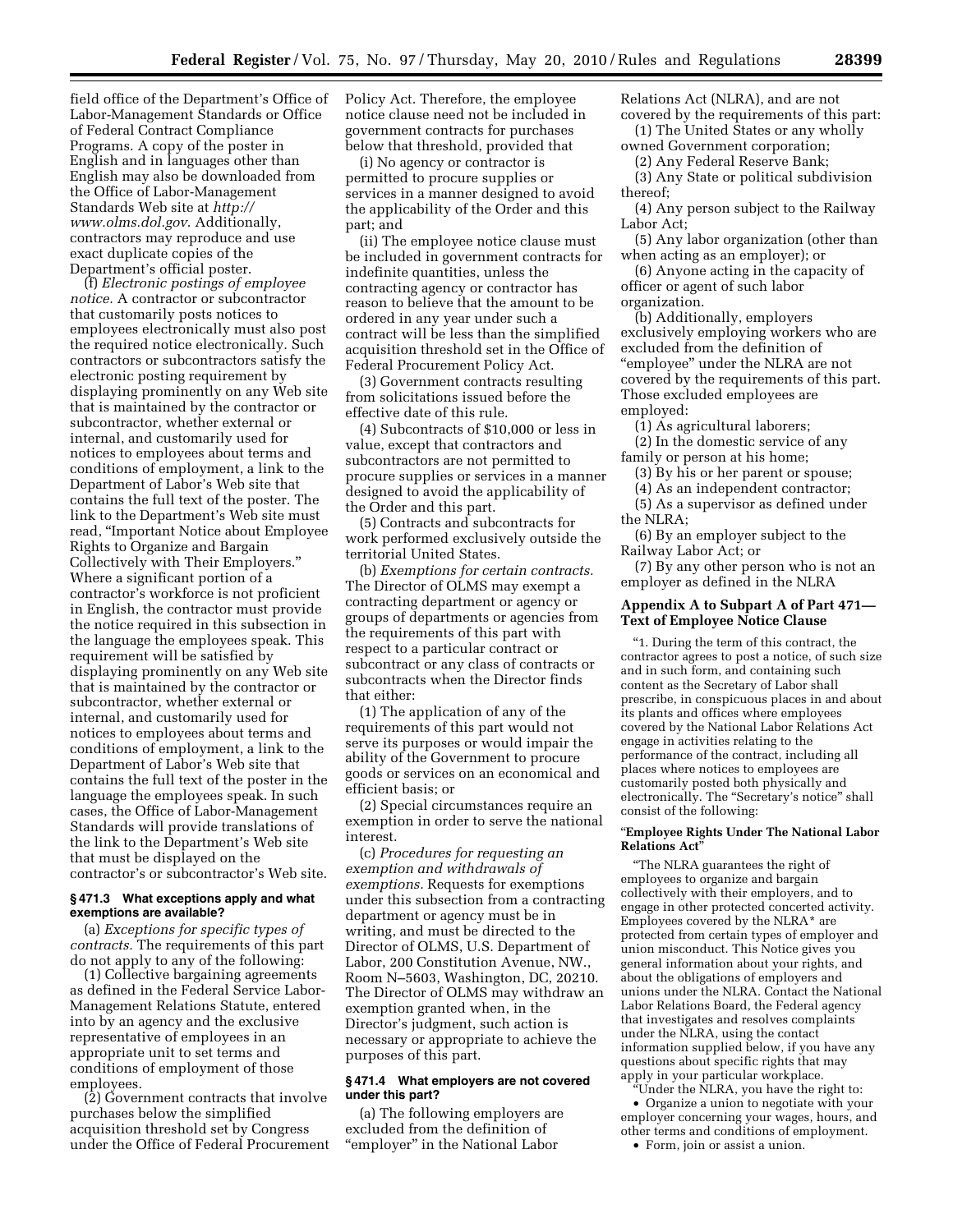• Bargain collectively through representatives of employees' own choosing for a contract with your employer setting your wages, benefits, hours, and other working conditions.

• Discuss your terms and conditions of employment or union organizing with your co-workers or a union.

• Take action with one or more co-workers to improve your working conditions by, among other means, raising work-related complaints directly with your employer or with a government agency, and *seeking* help from a union.

• Strike and picket, depending on the purpose or means of the strike or the picketing.

• Choose not to do any of these activities, including joining or remaining a member of a union.

''Under the NLRA, it is illegal for your employer to:

• Prohibit you from soliciting for a union during non-work time, such as before or after work or during break times; or from distributing union literature during non-work time, in non-work areas, such as parking lots or break rooms.

• Question you about your union support or activities in a manner that discourages you from engaging in that activity.

• Fire, demote, or transfer you, or reduce your hours or change your shift, or otherwise take adverse action against you, or threaten to take any of these actions, because you join or support a union, or because you engage in concerted activity for mutual aid and protection, or because you choose not to engage in any such activity.

• Threaten to close your workplace if workers choose a union to represent them.

• Promise or grant promotions, pay raises, or other benefits to discourage or encourage union support.

• Prohibit you from wearing union hats, buttons, t-shirts, and pins in the workplace except under special circumstances.

• Spy on or videotape peaceful union activities and gatherings or pretend to do so.

''Under the NLRA, it is illegal for a union or for the union that represents you in bargaining with your employer to:

• Threaten you that you will lose your job unless you support the union.

• Refuse to process a grievance because you have criticized union officials or because you are not a member of the union.

• Use or maintain discriminatory standards or procedures in making job referrals from a hiring hall.

• Cause or attempt to cause an employer to discriminate against you because of your union-related activity.

• Take other adverse action against you based on whether you have joined or support the union.

''If you and your coworkers select a union to act as your collective bargaining representative, your employer and the union are required to bargain in good faith in a genuine effort to reach a written, binding agreement setting your terms and conditions of employment. The union is required to fairly represent you in bargaining and enforcing the agreement.

''Illegal conduct will not be permitted. If you believe your rights or the rights of others

have been violated, you should contact the NLRB promptly to protect your rights, generally within six months of the unlawful activity. You may inquire about possible violations without your employer or anyone else being informed of the inquiry. Charges may be filed by any person and need not be filed by the employee directly affected by the violation. The NLRB may order an employer to rehire a worker fired in violation of the law and to pay lost wages and benefits, and may order an employer or union to cease violating the law. Employees should *seek*  assistance from the nearest regional NLRB office, which can be found on the Agency's Web site: http://www.nlrb.gov. "Click on the NLRB's page titled "About Us," which contains a link, ''Locating Our Offices.'' You can also contact the NLRB by calling toll-free: 1–866–667–NLRB (6572) or (TTY) 1–866– 315–NLRB (6572) for hearing impaired.

''\* The National Labor Relations Act covers most private-sector employers. Excluded from coverage under the NLRA are publicsector employees, agricultural and domestic workers, independent contractors, workers employed by a parent or spouse, employees of air and rail carriers covered by the Railway Labor Act, and supervisors (although supervisors that have been discriminated against for refusing to violate the NLRA may be covered).

''This is an official Government Notice and must not be defaced by anyone.

''2. The contractor will comply with all provisions of the Secretary's notice, and related rules, regulations, and orders of the Secretary of Labor.

''3. In the event that the contractor does not comply with any of the requirements set forth in paragraphs (1) or (2) above, this contract may be cancelled, terminated, or suspended in whole or in part, and the contractor may be declared ineligible for further Government contracts in accordance with procedures authorized in or adopted pursuant to Executive Order 13496 of January 30, 2009. Such other sanctions or remedies may be imposed as are provided in Executive Order 13496 of January 30, 2009, or by rule, regulation, or order of the Secretary of Labor, or as are otherwise provided by law.

"4. The contractor will include the provisions of paragraphs (1) through (4) herein in every subcontract or purchase order entered into in connection with this contract (unless exempted by rules, regulations, or orders of the Secretary of Labor issued pursuant to Section 3 of Executive Order 13496 of January 30, 2009), so that such provisions will be binding upon each subcontractor. The contractor will take such action with respect to any such subcontract or purchase order as may be directed by the Secretary of Labor as a means of enforcing such provisions, including the imposition of sanctions for non-compliance: Provided, however, if the contractor becomes involved in litigation with a subcontractor, or is threatened with such involvement, as a result of such direction, the contractor may request the United States to enter into such litigation to protect the interests of the United States.''

## **Subpart B—General Enforcement; Compliance Review and Complaint Procedures**

#### **§ 471.10 How will the Department determine whether a contractor is in compliance with Executive Order 13496 and this part?**

(a) The Director of OFCCP may conduct a compliance evaluation to determine whether a contractor holding a covered contract is in compliance with the requirements of this part. Such an evaluation may be limited to compliance with this part or may be included in a compliance evaluation conducted under other laws, Executive Orders, and/or regulations enforced by the Department.

(b) During such an evaluation, a determination will be made whether:

(1) The employee notice required by § 471.2(a) is posted in conformity with the applicable physical and electronic posting requirements contained in § 471.2(d) and (f); and

(2) The provisions of the employee notice clause are included in government contracts, subcontracts or purchase orders entered into on or after June 21, 2010, or that the government contracts, subcontracts or purchase orders have been exempted under § 471.3(b).

(c) The results of the evaluation will be documented in the evaluation record, which will include findings regarding the contractor's compliance with the requirements of the Executive Order and this part and, as applicable, conciliation efforts made, corrective action taken and/or enforcement recommended under § 471.13.

## **§ 471.11 What are the procedures for filing and processing a complaint?**

(a) *Filing complaints.* An employee of a covered contractor may file a complaint alleging that the contractor has failed to post the employee notice as required by the Executive Order and this part; and/or has failed to include the employee notice clause in subcontracts or purchase orders. Complaints may be filed with the Office of Labor-Management Standards (OLMS) or the Office of Federal Contract Compliance Programs (OFCCP) at 200 Constitution Avenue, NW., Washington, DC 20210, or with any OLMS or OFCCP field office.

(b) *Contents of complaints.* The complaint must be in writing and must include:

(1) The employee's name, address, and telephone number;

(2) The name and address of the contractor alleged to have violated the Executive Order and this part;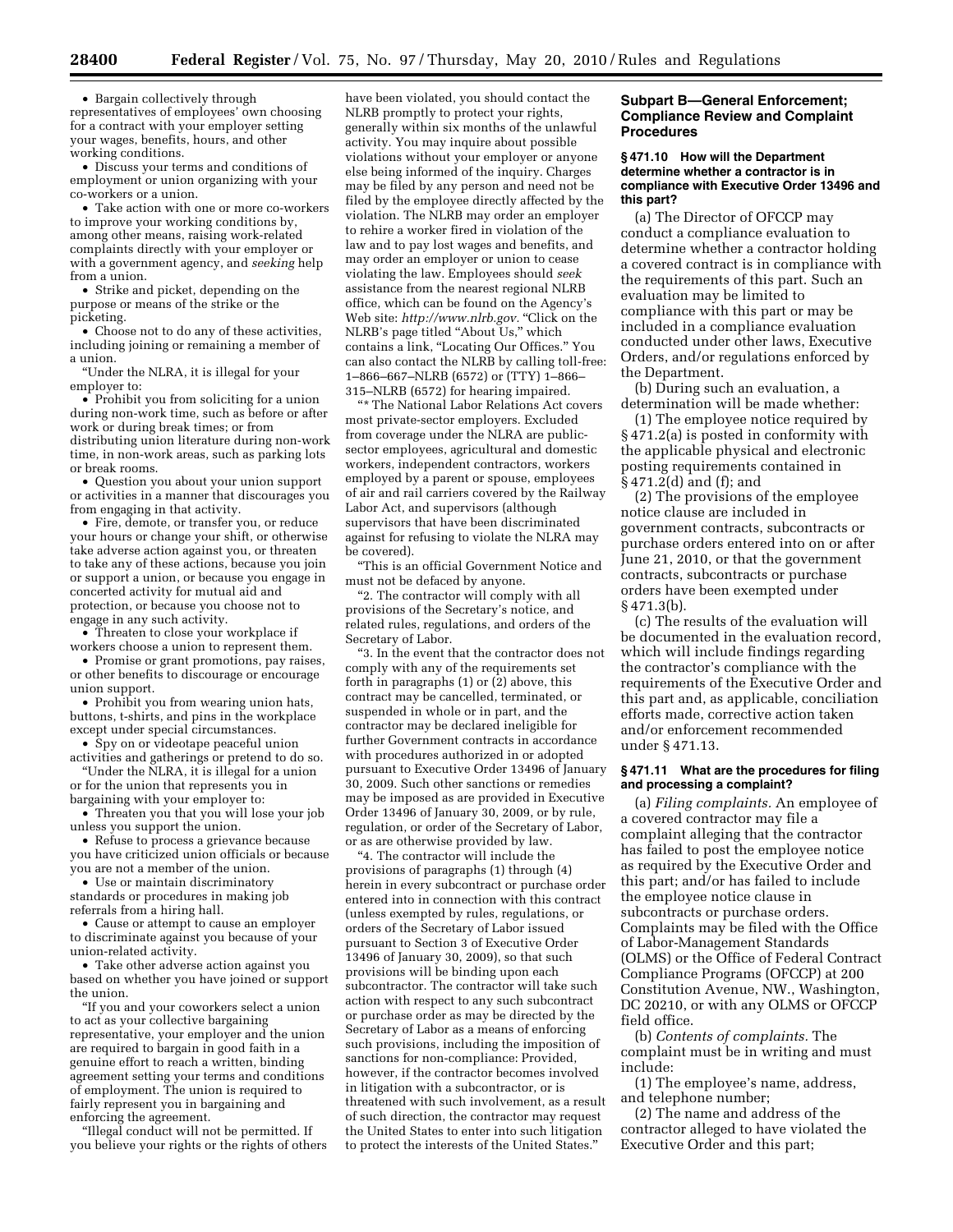(3) An identification of the alleged violation and the establishment or construction work site where it is alleged to have occurred;

(4) Any other pertinent information that will assist in the investigation and resolution of the complaint; and

(5) The signature of the employee filing the complaint.

(c) *Complaint investigations.* In investigating complaints filed with the Department under this section, the Director of OFCCP will evaluate the allegations of the complaint and develop a case record. The record will include findings regarding the contractor's compliance with the requirements of the Executive Order and this part, and, as applicable, a description of conciliation efforts made, corrective action taken, and/or enforcement recommended.

### **§ 471.12 What are the procedures to be followed when a violation is found during a complaint investigation or compliance evaluation?**

(a) If any complaint investigation or compliance evaluation indicates a violation of the Executive Order or this part, the Director of OFCCP will make reasonable efforts to secure compliance through conciliation.

(b) Before the contractor may be found to be in compliance with the Executive Order or this part, the contractor must correct the violation found by the Department (for example, by posting the required employee notice, and/or by amending its subcontracts or purchase orders with subcontractors to include the employee notice clause), and must commit, in writing, not to repeat the violation.

(c) If a violation cannot be resolved through conciliation efforts, the Director of OFCCP will refer the matter to the Director of OLMS, who may take action under § 471.13.

(d) For reasonable cause shown, the Director of OLMS may reconsider, or cause to be reconsidered, any matter on his or her own motion or in response to a request.

#### **§ 471.13 Under what circumstances, and how, will enforcement proceedings under Executive Order 13496 be conducted?**

(a) *General.* (1) Violations of the Executive Order or this part may result in administrative enforcement proceedings. The bases for a finding of a violation may include, but are not limited to:

(i) The results of a compliance evaluation;

(ii) The results of a complaint investigation;

(iii) A contractor's refusal to allow a compliance evaluation or complaint investigation to be conducted; or

(iv) A contractor's refusal to cooperate with the compliance evaluation or complaint investigation, including failure to provide information sought during those procedures.

(v) A contractor's refusal to take such action with respect to a subcontract as directed by the Director of OFCCP or the Director of OLMS as a means of enforcing compliance with the provisions of this part.

(vi) A subcontractor's refusal to adhere to requirements of this part regarding employee notice or inclusion of the contract clause in its subcontracts.

(2) If a determination is made by the Director of OFCCP that the Executive Order or the regulations in this part have been violated, and the violation has not been corrected through conciliation, he or she will refer the matter to the Director of OLMS for enforcement consideration. The Director of OLMS may refer the matter to the Solicitor of Labor to begin administrative enforcement proceedings.

(b) *Administrative enforcement proceedings.* (1) Administrative enforcement proceedings will be conducted under the control and supervision of the Solicitor of Labor, under the hearing procedures in 29 CFR part 18, Rules of Practice and Procedure for Administrative Hearings Before the Office of Administrative Law Judges.

(2) The administrative law judge will certify his or her recommended decision issued under 29 CFR 18.57 to the Administrative Review Board. The decision will be served on all parties and amicus curiae.

(3) Within 25 days (10 days if the proceeding is expedited) after receipt of the administrative law judge's recommended decision, either party may file exceptions to the decision. Exceptions may be responded to by the other parties within 25 days (7 days if the proceeding is expedited) after receipt. All exceptions and responses must be filed with the Administrative Review Board.

(4) After the expiration of time for filing exceptions, the Administrative Review Board may issue a final administrative order, or may otherwise appropriately dispose of the matter. In an expedited proceeding, unless the Administrative Review Board issues a final administrative order within 30 days after the expiration of time for filing exceptions, the administrative law judge's recommended decision will become the final administrative order. If

the Administrative Review Board determines that the contractor has violated the Executive Order or the regulations in this part, the final administrative order will order the contractor to cease and desist from the violations, require the contractor to provide appropriate remedies, or, subject to the procedures in § 471.14, impose appropriate sanctions and penalties, or any combination thereof.

## **§ 471.14 What sanctions and penalties may be imposed for noncompliance, and what procedures will the Department follow in imposing such sanctions and penalties?**

(a) After a final decision on the merits has issued and before imposing the sanctions and penalties described in paragraph (d) of this section, the Director of OLMS will consult with the affected contracting agencies, and provide the heads of those agencies the opportunity to respond and provide written objections.

(b) If the contracting agency provides written objections, those objections must include a complete statement of reasons for the objections, which must include a finding that, as applicable, the completion of the contract, or further contracts or extensions or modifications of existing contracts, is essential to the agency's mission.

(c) The sanctions and penalties described in this section will not be imposed if:

(1) The head of the contracting agency, or his or her designee, continues to object to the imposition of such sanctions and penalties, or

(2) The contractor has not been given an opportunity for a hearing.

(d) In enforcing the Executive Order and this part, the Director of OLMS may take any of the following actions:

(1) Direct a contracting agency to cancel, terminate, suspend, or cause to be canceled, terminated or suspended, any contract or any portions thereof, for failure to comply with its contractual provisions required by Section 7(a) of the Executive Order and the regulations in this part. Contracts may be canceled, terminated, or suspended absolutely, or continuance of contracts may be conditioned upon compliance.

(2) Issue an order of debarment under Section 7(b) of the Executive Order providing that one or more contracting agencies must refrain from entering into further contracts, or extensions or other modification of existing contracts, with any non-complying contractor.

(3) Issue an order of debarment under Section 7(b) of the Executive Order providing that no contracting agency may enter into a contract with any noncomplying subcontractor.